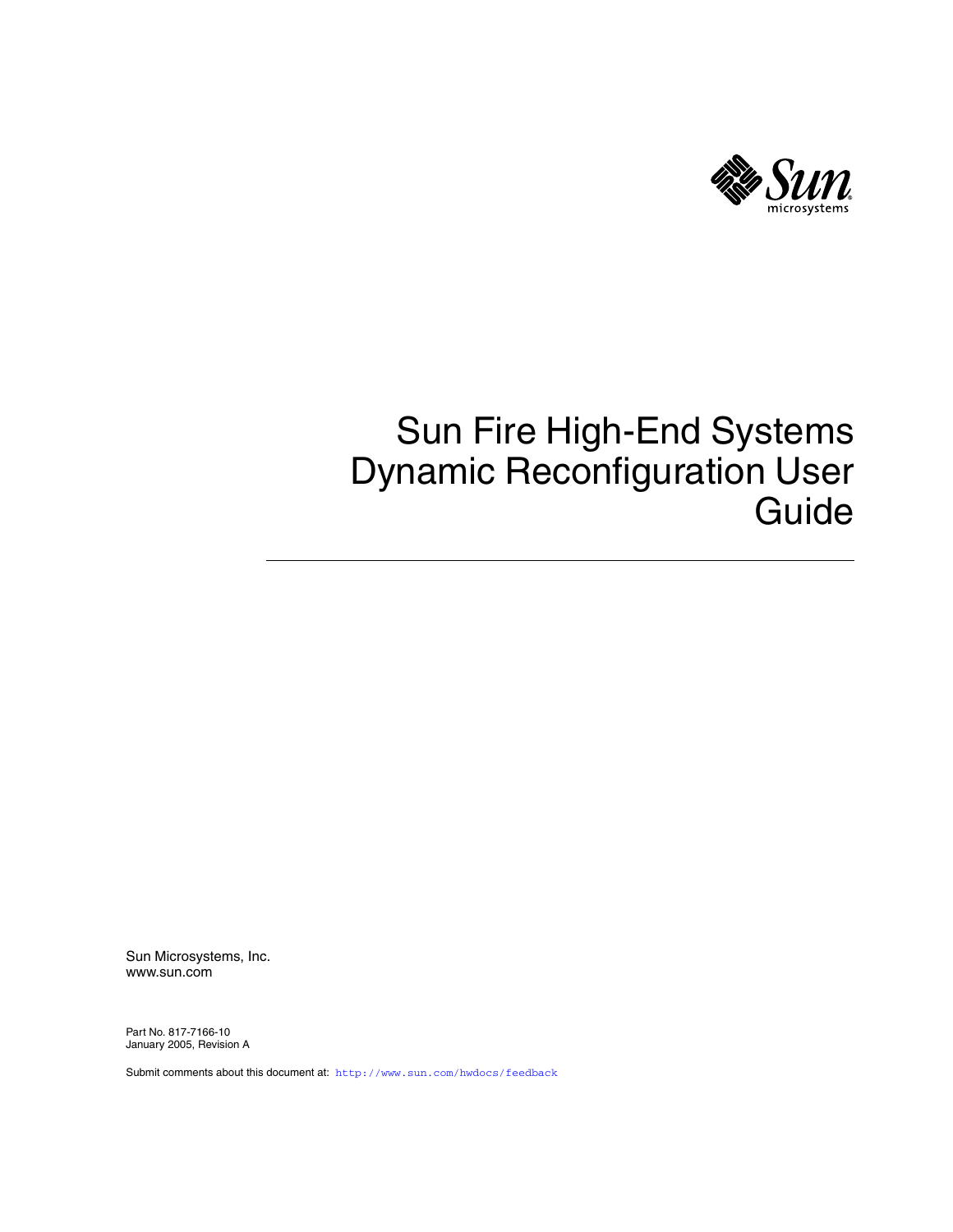Copyright 2003, 2004 Sun Microsystems, Inc., 4150 Network Circle, Santa Clara, California 95054, U.S.A. All rights reserved.

Sun Microsystems, Inc. has intellectual property rights relating to technology that is described in this document. In particular, and without limitation, these intellectual property rights may include one or more of the U.S. patents listed at http://www.sun.com/patents and one or more additional patents or pending patent applications in the U.S. and in other countries.

This document and the product to which it pertains are distributed under licenses restricting their use, copying, distribution, and decompilation. No part of the product or of this document may be reproduced in any form by any means without prior written authorization of Sun and its licensors, if any.

Third-party software, including font technology, is copyrighted and licensed from Sun suppliers.

Parts of the product may be derived from Berkeley BSD systems, licensed from the University of California. UNIX is a registered trademark in the U.S. and in other countries, exclusively licensed through X/Open Company, Ltd.

Sun, Sun Microsystems, the Sun logo, AnswerBook2, docs.sun.com, and Solaris are trademarks or registered trademarks of Sun Microsystems, Inc. in the U.S. and in other countries.

All SPARC trademarks are used under license and are trademarks or registered trademarks of SPARC International, Inc. in the U.S. and in other countries. Products bearing SPARC trademarks are based upon an architecture developed by Sun Microsystems, Inc.

The OPEN LOOK and Sun™ Graphical User Interface was developed by Sun Microsystems, Inc. for its users and licensees. Sun acknowledges the pioneering efforts of Xerox in researching and developing the concept of visual or graphical user interfaces for the computer industry. Sun holds a non-exclusive license from Xerox to the Xerox Graphical User Interface, which license also covers Sun's licensees who implement OPEN LOOK GUIs and otherwise comply with Sun's written license agreements.

U.S. Government Rights—Commercial use. Government users are subject to the Sun Microsystems, Inc. standard license agreement and applicable provisions of the FAR and its supplements.

DOCUMENTATION IS PROVIDED "AS IS" AND ALL EXPRESS OR IMPLIED CONDITIONS, REPRESENTATIONS AND WARRANTIES, INCLUDING ANY IMPLIED WARRANTY OF MERCHANTABILITY, FITNESS FOR A PARTICULAR PURPOSE OR NON-INFRINGEMENT, ARE DISCLAIMED, EXCEPT TO THE EXTENT THAT SUCH DISCLAIMERS ARE HELD TO BE LEGALLY INVALID.

Copyright 2003, 2004 Sun Microsystems, Inc., 4150 Network Circle, Santa Clara, California 95054, Etats-Unis. Tous droits réservés.

Sun Microsystems, Inc. a les droits de propriété intellectuels relatants à la technologie qui est décrit dans ce document. En particulier, et sans la limitation, ces droits de propriété intellectuels peuvent inclure un ou plus des brevets américains énumérés à http://www.sun.com/patents et<br>un ou les brevets plus supplémentaires ou les applications de brevet en attente d

Ce produit ou document est protégé par un copyright et distribué avec des licences qui en restreignent l'utilisation, la copie, la distribution, et la décompilation. Aucune partie de ce produit ou document ne peut être reproduite sous aucune forme, par quelque moyen que ce soit, sans l'autorisation préalable et écrite de Sun et de ses bailleurs de licence, s'il  $\hat{y}$  ena.

Le logiciel détenu par des tiers, et qui comprend la technologie relative aux polices de caractères, est protégé par un copyright et licencié par des fournisseurs de Sun.

Des parties de ce produit pourront être dérivées des systèmes Berkeley BSD licenciés par l'Université de Californie. UNIX est une marque déposée aux Etats-Unis et dans d'autres pays et licenciée exclusivement par X/Open Company, Ltd.

Sun, Sun Microsystems, le logo Sun, AnswerBook2, docs.sun.com, et Solaris sont des marques de fabrique ou des marques déposées de Sun Microsystems, Inc. aux Etats-Unis et dans d'autres pays.

Toutes les marques SPARC sont utilisées sous licence et sont des marques de fabrique ou des marques déposées de SPARC International, Inc. aux Etats-Unis et dans d'autres pays. Les produits protant les marques SPARC sont basés sur une architecture développée par Sun Microsystems, Inc.

L'interface d'utilisation graphique OPEN LOOK et Sun™ a été développée par Sun Microsystems, Inc. pour ses utilisateurs et licenciés. Sun reconnaît les efforts de pionniers de Xerox pour la recherche et le développement du concept des interfaces d'utilisation visuelle ou graphique<br>pour l'industrie de l'informatique. Sun détient une license non exclusive de X couvrant également les licenciées de Sun qui mettent en place l'interface d 'utilisation graphique OPEN LOOK et qui en outre se conforment aux licences écrites de Sun.

LA DOCUMENTATION EST FOURNIE "EN L'ÉTAT" ET TOUTES AUTRES CONDITIONS, DECLARATIONS ET GARANTIES EXPRESSES OU TACITES SONT FORMELLEMENT EXCLUES, DANS LA MESURE AUTORISEE PAR LA LOI APPLICABLE, Y COMPRIS NOTAMMENT TOUTE GARANTIE IMPLICITE RELATIVE A LA QUALITE MARCHANDE, A L'APTITUDE A UNE UTILISATION PARTICULIERE OU A L'ABSENCE DE CONTREFAÇON.



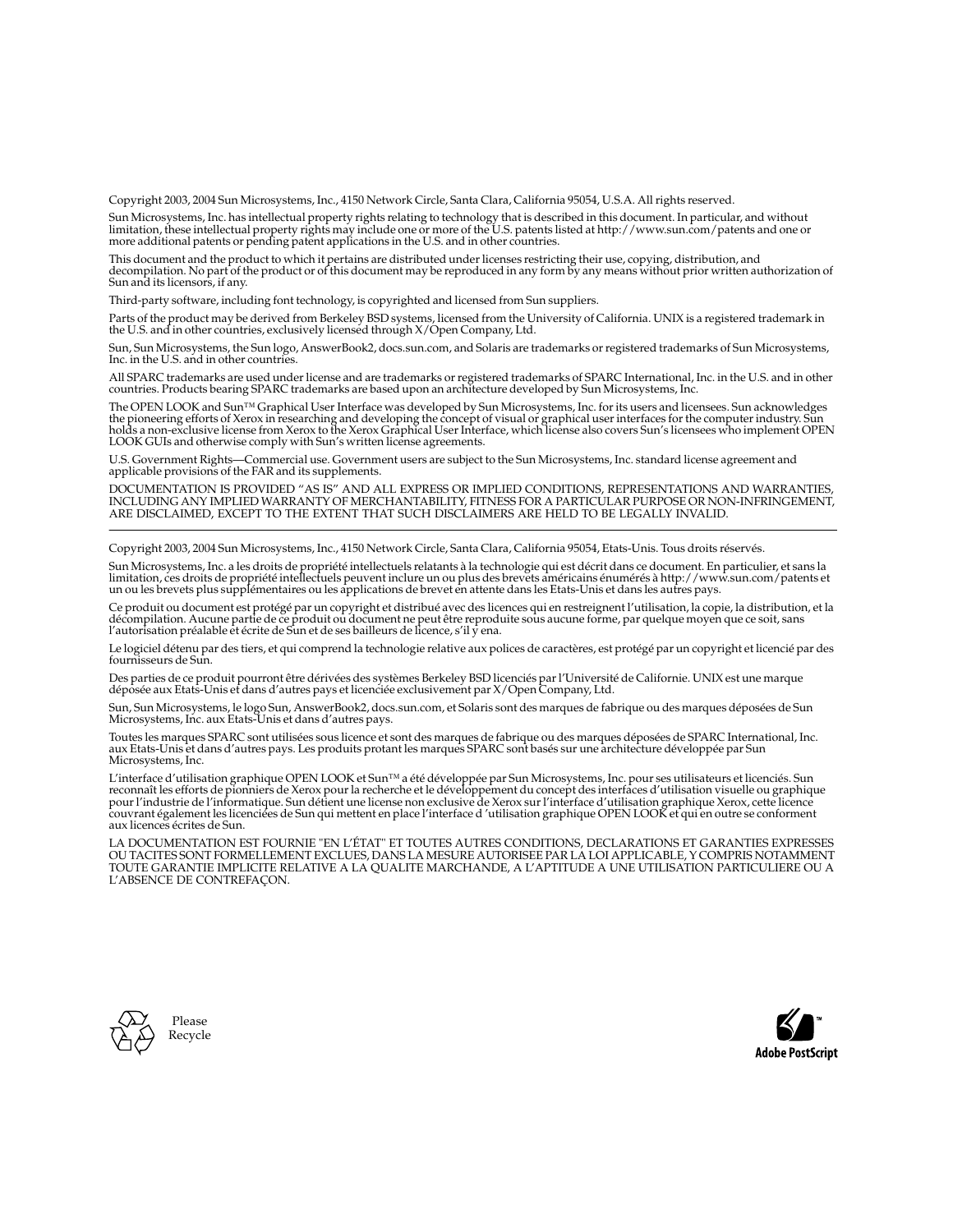# **Contents**

#### **[Preface](#page-6-0) vii**

| 1. | Introduction to DR on the Sun Fire High-End System 1 |
|----|------------------------------------------------------|
|    | What Is DR? 1                                        |
|    | Where You Execute DR Commands 1                      |
|    | Command Line Interface (CLI) 2                       |
|    | Graphical User Interface (GUI) 2                     |
|    | Automatic DR 2                                       |
|    | Enhanced System Availability<br>- 3                  |
|    | DR Concepts 3                                        |
|    | Detachability 3                                      |
|    | Quiescence 4                                         |
|    | Suspend-Safe and Suspend-Unsafe Devices 4            |
|    | Attachment Points 5                                  |
|    | Conditions and States 6                              |
|    | DR Operations 6                                      |
|    | Hot-Plug Hardware 7                                  |
|    | Dynamic System Domains 7                             |
|    | Component Types 8                                    |
|    | DR on I/O Boards 8                                   |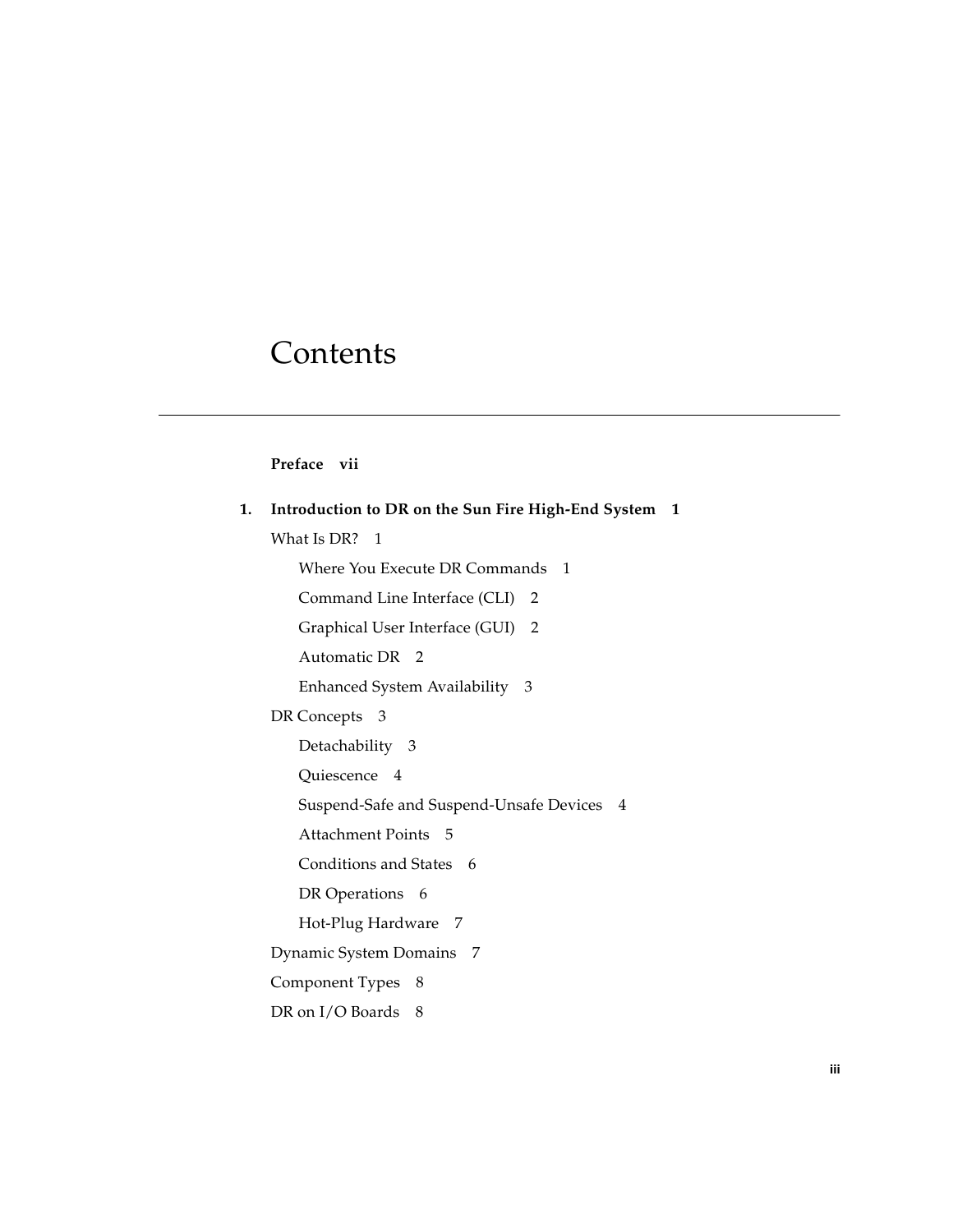[Solving a Problem With an I/O Device](#page-17-2) 8 [Golden IOSRAM](#page-18-0) 9 [DR on hsPCI+ I/O Boards](#page-18-1) 9 [Permanent and Non-permanent Memory](#page-19-0) 10 [Target Memory Constraints](#page-19-1) 10 [Correctable Memory Errors](#page-19-2) 10 [Capacity on Demand \(COD\)](#page-20-0) 11 [DR on COD Boards](#page-20-1) 11 [Enabling DR on Domains Running the Solaris 8 Operating System](#page-21-0) 12 [An Illustration of DR Concepts](#page-21-1) 12

#### **2. [DR State and Condition Models](#page-24-0) 15**

[Board States and Conditions](#page-24-1) 15 [Board Slot States](#page-25-0) 16 [Board Occupant States](#page-25-1) 16 [Board Conditions](#page-26-0) 17 [Component States and Conditions](#page-26-1) 17 [Component Receptacle States](#page-26-2) 17

[Component Occupant States](#page-26-3) 17

[Component Conditions](#page-27-0) 18

#### **3. [DR Operations and Software Components on the Domain](#page-28-0) 19**

[DR Operations](#page-28-1) 19

[Before You Perform DR Operations](#page-28-2) 19

[Before Performing DR Operations on I/O Boards](#page-29-0) 20

[Connect Operation](#page-29-1) 20

[Configure Operation](#page-30-0) 21

[CPUs and Memory](#page-31-0) 22

[I/O Boards](#page-31-1) 22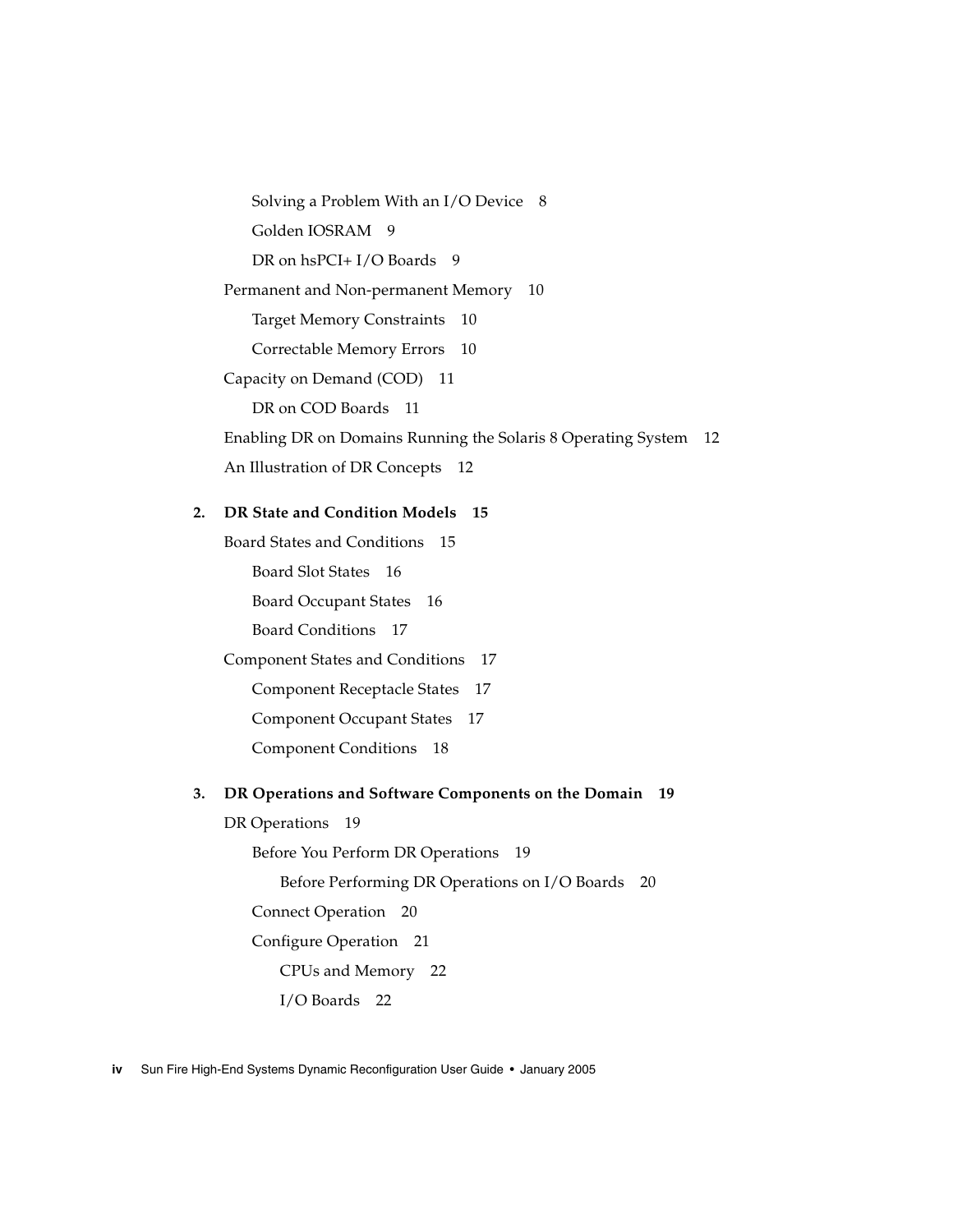[After the Configure Operation](#page-32-0) 23 [Disconnect Operation](#page-32-1) 23 [Unconfigure Operation](#page-33-0) 24 [Non-permanent Memory](#page-33-1) 24 [Permanent Memory](#page-33-2) 24 [Software Components](#page-35-0) 26 [Domain Configuration Server](#page-35-1) 26 [DR Driver](#page-36-0) 27 [Reconfiguration Coordination Manager](#page-36-1) 27 [System Events Framework](#page-36-2) 27

#### **4. [DR User Interfaces on the Domain](#page-38-0) 29**

[DR Commands and Options on the Domain](#page-38-1) 29 [State Change Functions](#page-39-0) 30 [Availability Change Functions](#page-39-1) 30 [Condition Change Functions](#page-39-2) 30 [Options and Operands](#page-40-0) 31

#### **5. [DR Domain Procedures](#page-42-0) 33**

[Attachment Points](#page-42-1) 33

[Displaying Board Status](#page-43-0) 34

[Basic Status Display](#page-43-1) 34

[Detailed Status Display](#page-43-2) 34

[Removing a Board](#page-44-0) 35

- ▼ [To Remove a CPU/Memory Board](#page-44-1) 35
- ▼ [To Remove an I/O Board](#page-44-2) 35

[Adding a Board](#page-46-0) 37

▼ [To Install a Board](#page-46-1) 37

[DR Using](#page-47-0) cfgadm(1M) - Examples 38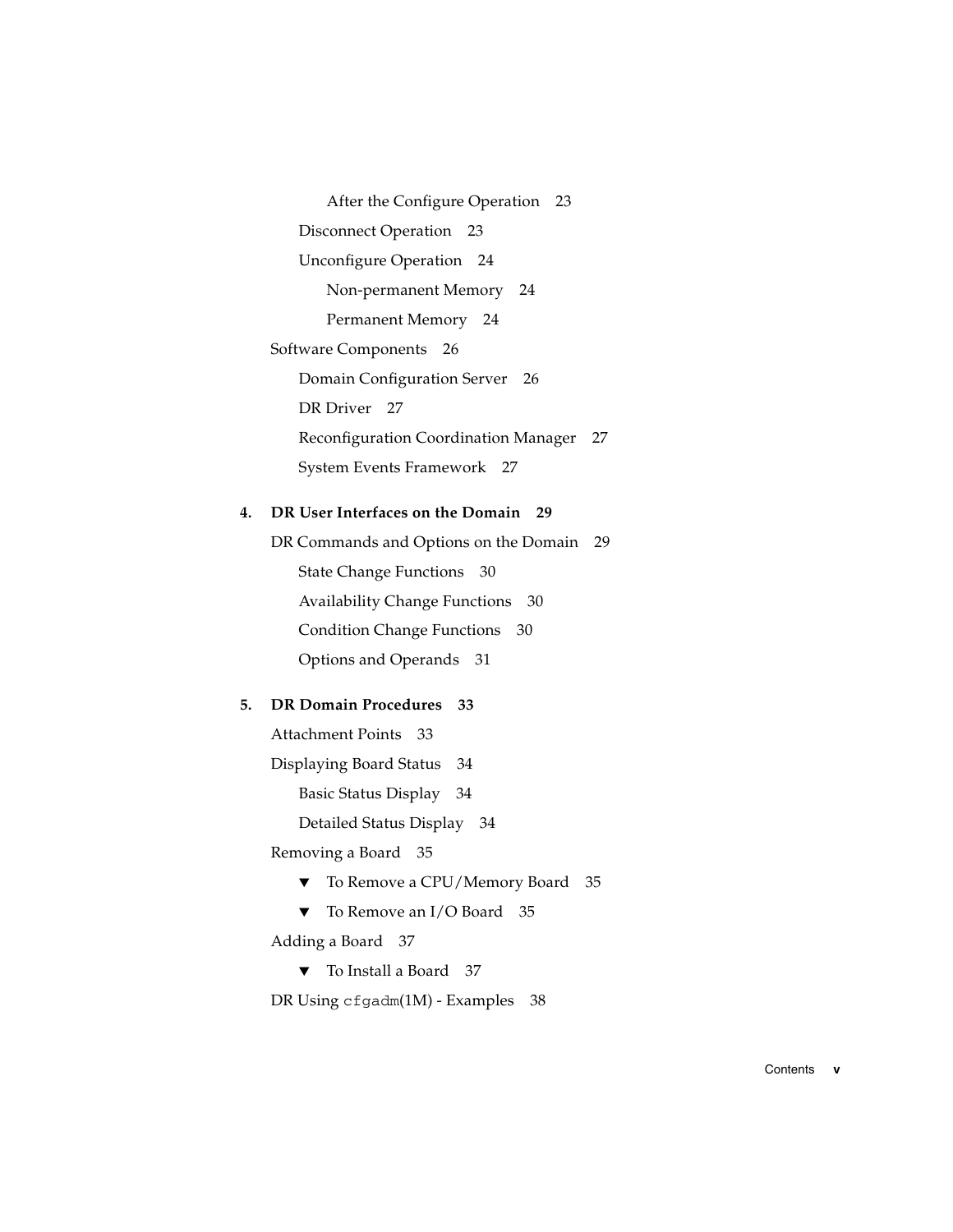[Displaying Help](#page-47-1) 38 [Displaying Verbose Messages](#page-48-0) 39 [Suppressing User Confirmation](#page-48-1) 39 [Power Control When Disconnecting Boards](#page-49-0) 40 [Power Control of Disconnected Boards](#page-49-1) 40 [Connecting and Configuring Boards](#page-49-2) 40 [Hot Plugging PCI Adapter Cards](#page-50-0) 41 [Testing a Board](#page-50-1) 41 [Displaying Attachment Point Information](#page-51-0) 42 [Tracking Memory Unconfigure Operations](#page-52-0) 43 [Finding the Board Containing Permanent Memory](#page-52-1) 43

**[Index](#page-54-0) 45**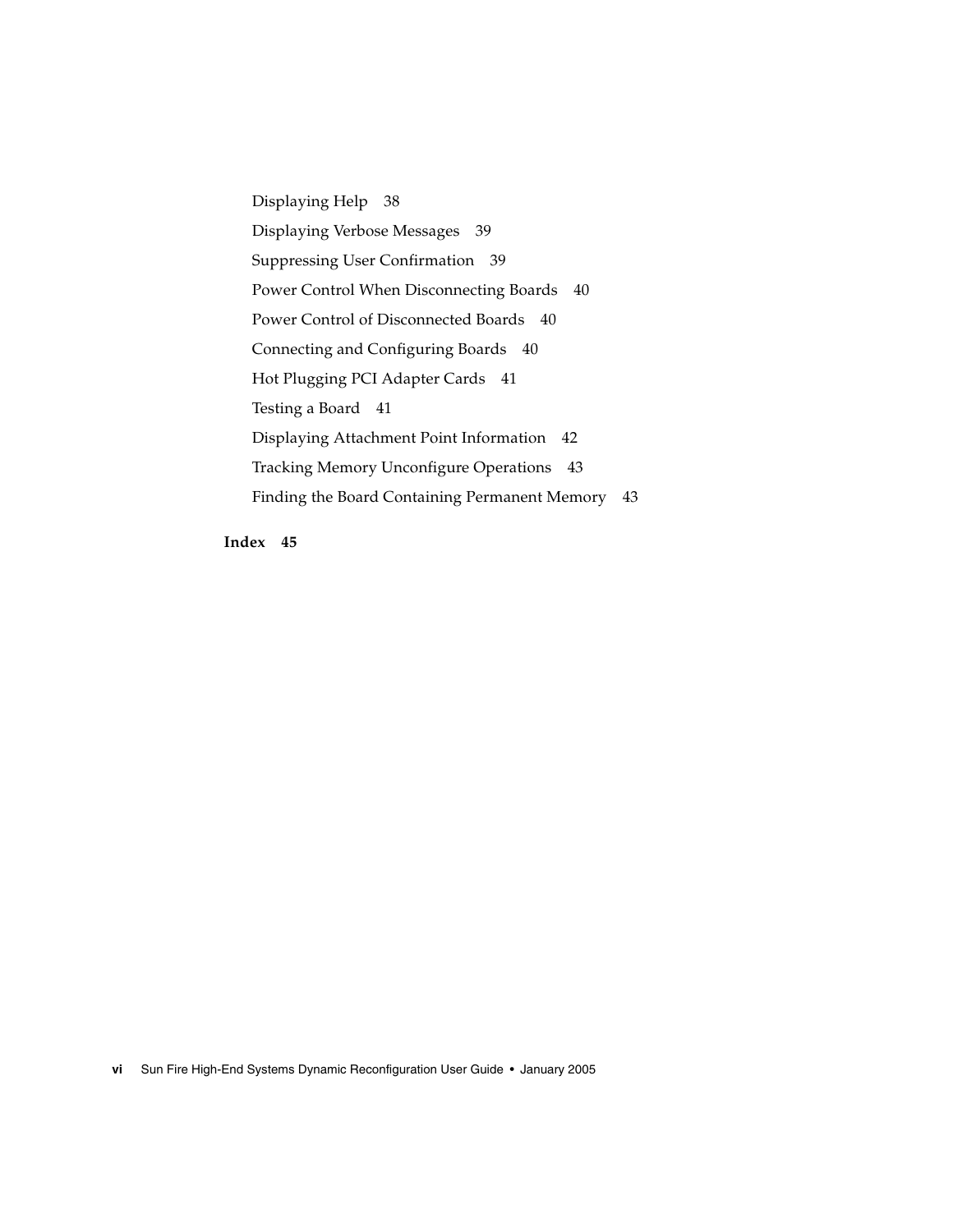## <span id="page-6-0"></span>Preface

This book describes the Dynamic Reconfiguration (DR) feature of Sun<sup> $TM$ </sup> Fire highend (E25K/E20K/15K/12K) servers. DR enables you to attach system boards to and detach them from system domains while the Solaris operating system continues to run.

## Before You Read This Book

This book is intended for the Sun Fire high-end system administrator who has a working knowledge of UNIX® systems, particularly those based on the Solaris<sup>™</sup> operating system. If you do not have such knowledge, first read the Solaris user and system administrator books provided with this system and consider UNIX system administration training.

## How This Book Is Organized

This book contains the following chapters:

- [Chapter](#page-10-3) 1 *["Introduction to DR on the Sun Fire High-End System" on page](#page-10-4) 1*
- [Chapter](#page-24-2) 2 *["DR State and Condition Models" on page](#page-24-3) 15*
- [Chapter](#page-28-3) 3 *["DR Operations and Software Components on the Domain" on page](#page-28-4) 19*

[Chapter](#page-38-2) 4 *["DR User Interfaces on the Domain" on page](#page-38-3) 29*

[Chapter](#page-42-2) 5 *["DR Domain Procedures" on page](#page-42-3) 33*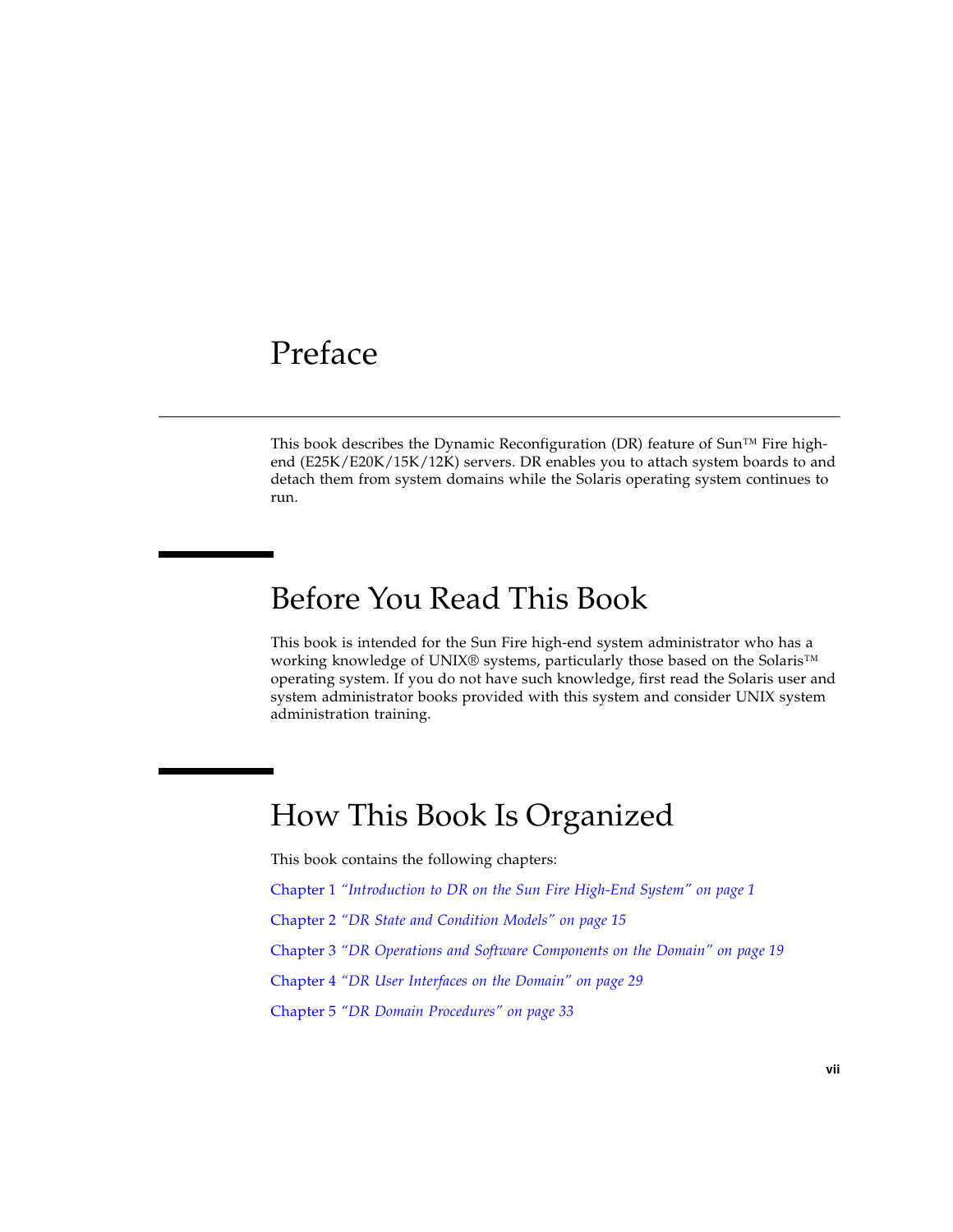# Using UNIX Commands

This document might not contain information on basic UNIX® commands and procedures such as shutting down the system, booting the system, and configuring devices. See the following for this information:

- Software documentation that you received with your system
- Solaris<sup>™</sup> operating system documentation, which is at

<http://docs.sun.com>

## Shell Prompts

| Shell                                  | Prompt                    |
|----------------------------------------|---------------------------|
| C shell                                | machine name <sup>§</sup> |
| C shell super user                     | machine name#             |
| Bourne shell and Korn shell            | Ŝ                         |
| Bourne shell and Korn shell super user |                           |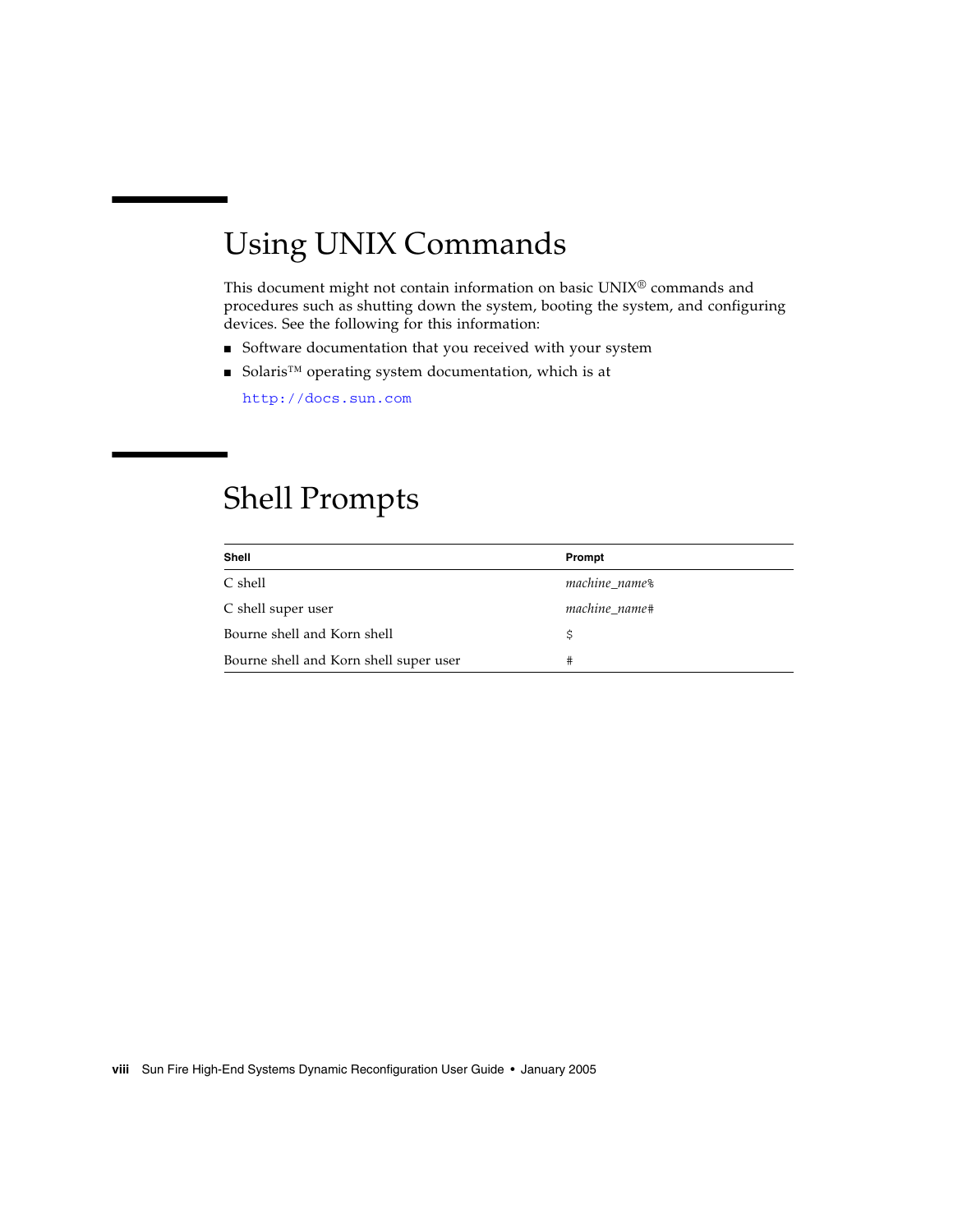# Typographic Conventions

| Typeface <sup>1</sup> | Meaning                                                                                                                     | <b>Examples</b>                                                                                                                                                   |
|-----------------------|-----------------------------------------------------------------------------------------------------------------------------|-------------------------------------------------------------------------------------------------------------------------------------------------------------------|
| AaBbCc123             | The names of commands, files,<br>and directories; on-screen<br>computer output                                              | Edit your. login file.<br>Use $1s$ -a to list all files.<br>% You have mail.                                                                                      |
| AaBbCc123             | What you type, when contrasted<br>with on-screen computer output                                                            | ℅<br>su<br>Password:                                                                                                                                              |
| AaBbCc123             | Book titles, new words or terms,<br>words to be emphasized.<br>Replace command-line variables<br>with real names or values. | Read Chapter 6 in the User's Guide.<br>These are called <i>class</i> options.<br>You <i>must</i> be super user to do this.<br>To delete a file, type rm filename. |

1 The settings on your browser might differ from these settings.

# Related Documentation

| <b>Application</b>                 | Title                                                                                                                                                  |
|------------------------------------|--------------------------------------------------------------------------------------------------------------------------------------------------------|
| SMS-related DR User<br>information | System Management Services (SMS)<br>Dynamic Reconfiguration User Guide                                                                                 |
| SMS Administration<br>Guide        | System Management Services (SMS)<br>Administrator Guide                                                                                                |
| Platform-specific release<br>notes | Solaris Release Notes Supplement for Sun<br>Hardware (through Solaris 9 releases)<br>and Solaris Release Notes (beginning<br>with Solaris 10 releases) |
| <b>SMS Release Notes</b>           | System Management Services (SMS)<br>Release Notes                                                                                                      |
| DR Webpage                         | http://www.sun.com/servers/highend/dr_su<br>nfire                                                                                                      |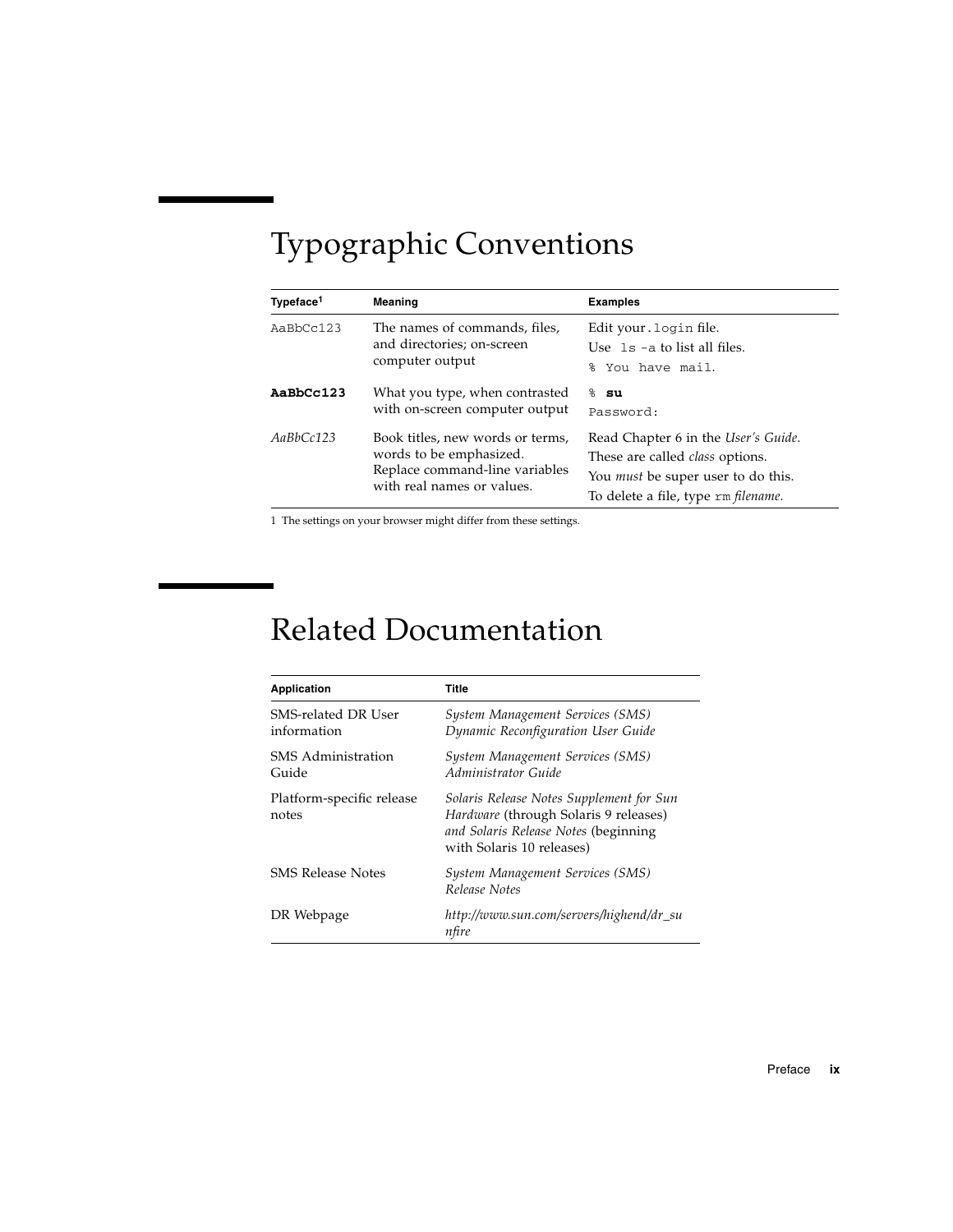# Accessing Sun Documentation Online

You can view, print, or purchase a broad selection of Sun documentation, including localized versions, at:

<http://www.sun.com/documentation>

# Contacting Sun Technical Support

If you have technical questions about this product that are not answered in this document, go to:

<http://www.sun.com/service/contacting>

# Sun Welcomes Your Comments

Sun is interested in improving its documentation and welcomes your comments and suggestions. You can submit your comments by going to:

<http://www.sun.com/hwdocs/feedback>

Please include the title and part number of your document with your feedback:

*Sun Fire High-End Systems Dynamic Reconfiguration User Guide*, part number 817-7166-10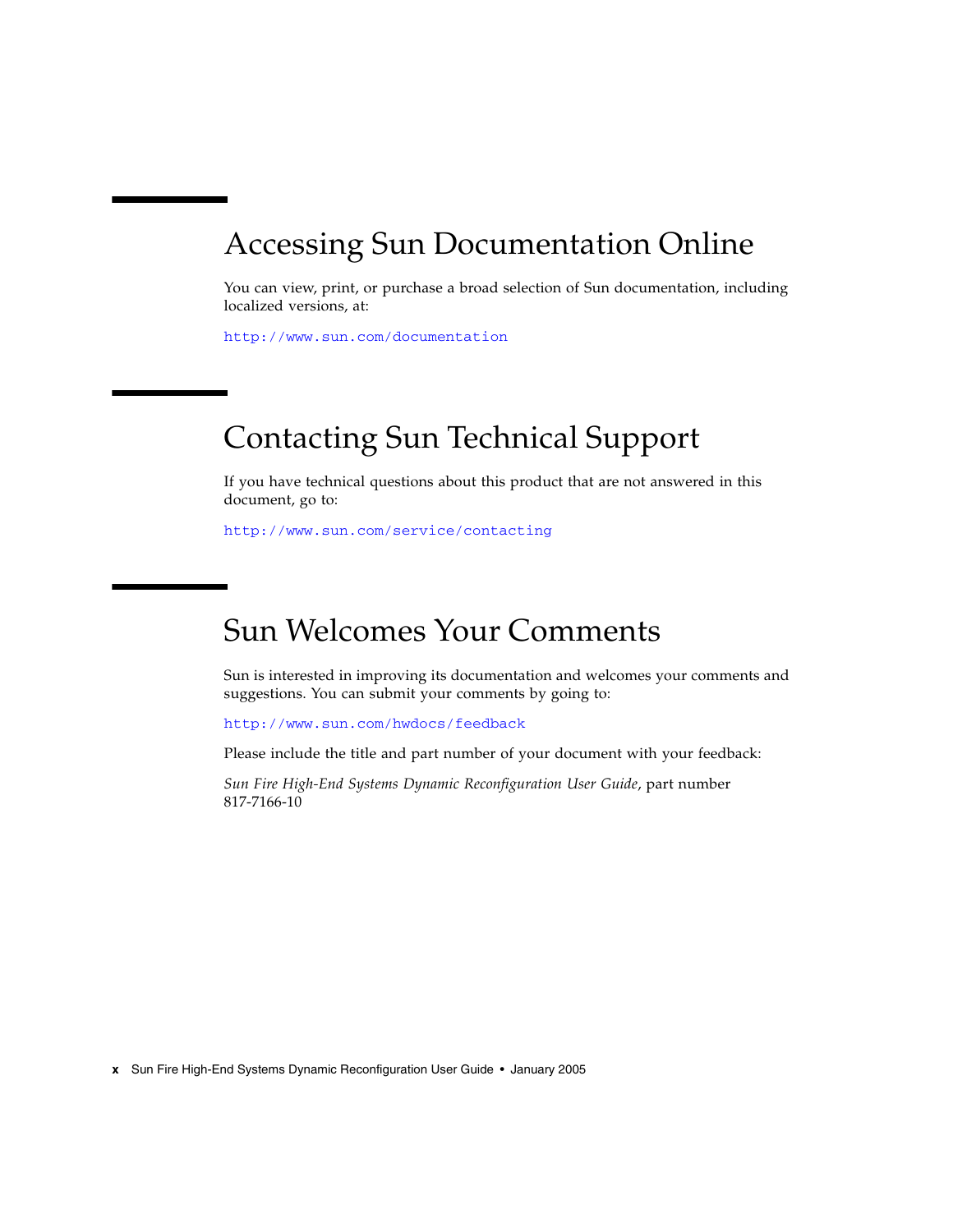<span id="page-10-3"></span>CHAPTER **1**

# <span id="page-10-4"></span><span id="page-10-0"></span>Introduction to DR on the Sun Fire High-End System

This chapter contains descriptions about general concepts that pertain to the dynamic reconfiguration (DR) feature on Sun Fire high-end servers.

**Note –** Sun Fire E25K and Sun Fire 15K systems support up to 18 system boards and 18 I/O boards at a time, numbered 0 through 17. Sun Fire E20K and Sun Fire 12K systems support up to nine system boards and nine I/O boards at a time, numbered 0 through 8.

## <span id="page-10-1"></span>What Is DR?

DR on the Sun Fire high-end system enables you to perform hardware configuration changes to a live domain that is running the Solaris operating system without requiring machine downtime. You can also use DR in conjunction with hot-swap to physically add boards to or remove them from the server.

### <span id="page-10-2"></span>Where You Execute DR Commands

You can execute DR operations from the Sun Fire high-end server system controller (SC) by using the system management services (SMS) commands: addboard(1M), moveboard(1M), deleteboard(1M), and  $\text{rcf}$  gadm(1M); or from the domain by using the cfgadm(1M) command. DR operations using SMS commands are described in *[Chapter](#page-42-2) 5*, *["DR Domain Procedures" on page](#page-42-3) 33.*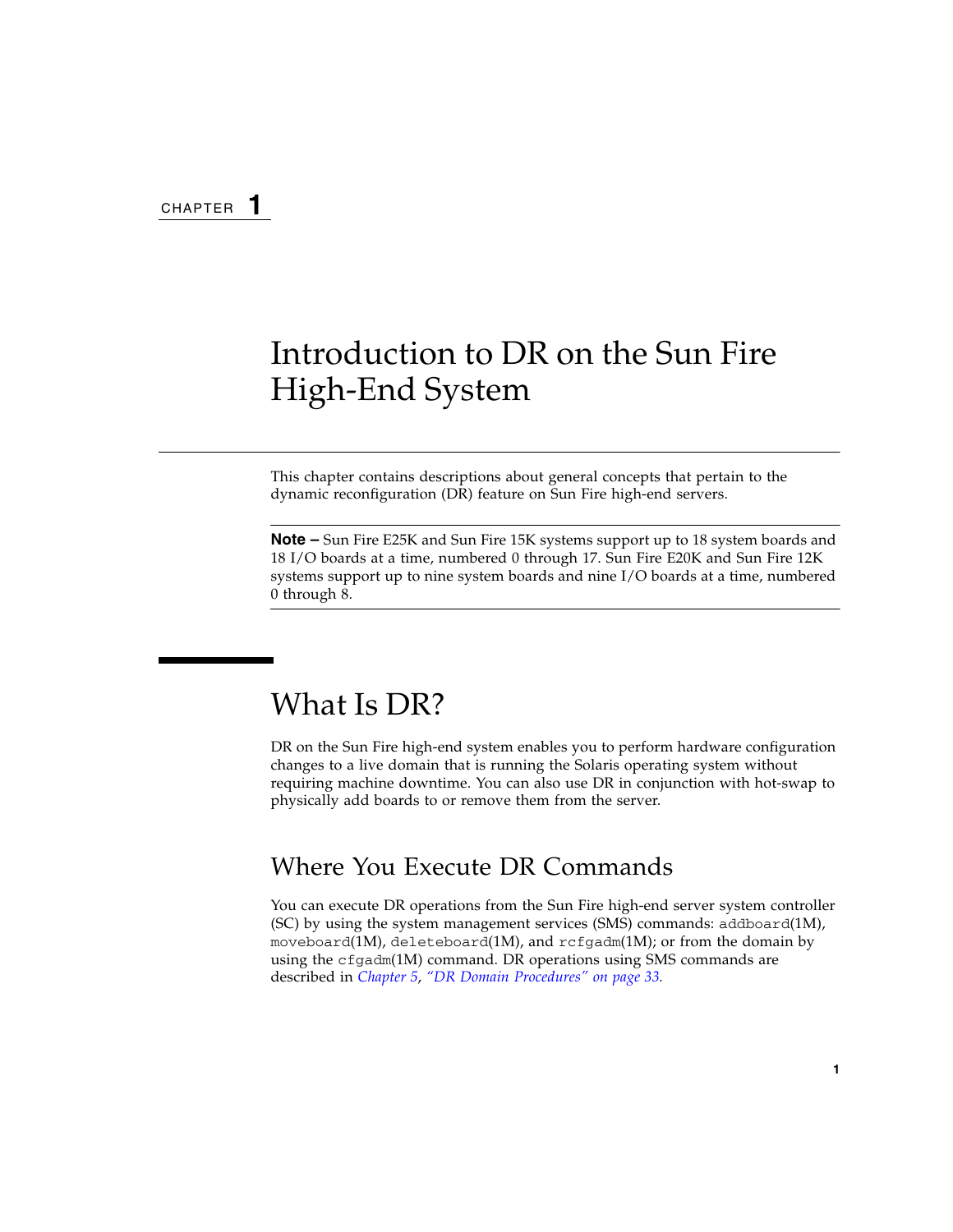**Note –** If the addboard(1M), moveboard(1M), deleteboard(1M), rcfgadm(1M), or cfgadm(1M) command fails during a DR operation, the board does not return to its original state. If the error is recoverable, you can retry the command. If the error is unrecoverable, you must reboot the domain to use the board.

### <span id="page-11-4"></span><span id="page-11-0"></span>Command Line Interface (CLI)

The DR software has a command line interface through the  $cf$   $q$  $adm(1M)$  command, which is the configuration administration program. The DR agent also provides a remote interface to the Sun Management Center software.

## <span id="page-11-1"></span>Graphical User Interface (GUI)

The optional Sun Management Center software provides features such as domain management, as well as a graphical user interface (GUI) where you perform DR operations. If you prefer to use a graphical user interface instead of a command line interface, use the Sun Management Center software.

To use the Sun Management Center Platform software, you must attach the system controller board to a network. With a network connection, you can view both the command line interface and the graphical user interface. For instructions on how to use the Sun Management Center software, refer to the *Sun Management Center User's Guide*, shipped with the Sun Management Center software. For instructions on how to connect the system controller to a network connection on the system controller board, see your systems installation documentation.

### <span id="page-11-2"></span>Automatic DR

<span id="page-11-6"></span><span id="page-11-5"></span><span id="page-11-3"></span>Automatic DR enables an application to execute DR operations without requiring user interaction. This ability is provided by an enhanced DR framework that includes the reconfiguration coordination manager (RCM) and the system event facility, called sysevent. The RCM enables application-specific loadable modules to register callbacks. The callbacks perform preparatory tasks before a DR operation, error recovery during a DR operation, or clean-up after a DR operation. The sysevent facility enables applications to register for system events and receive notifications of those events. The automatic DR framework interfaces with the RCM and with the sysevent facility to enable applications to automatically give up resources prior to unconfiguring them and to capture new resources as they are configured into the domain.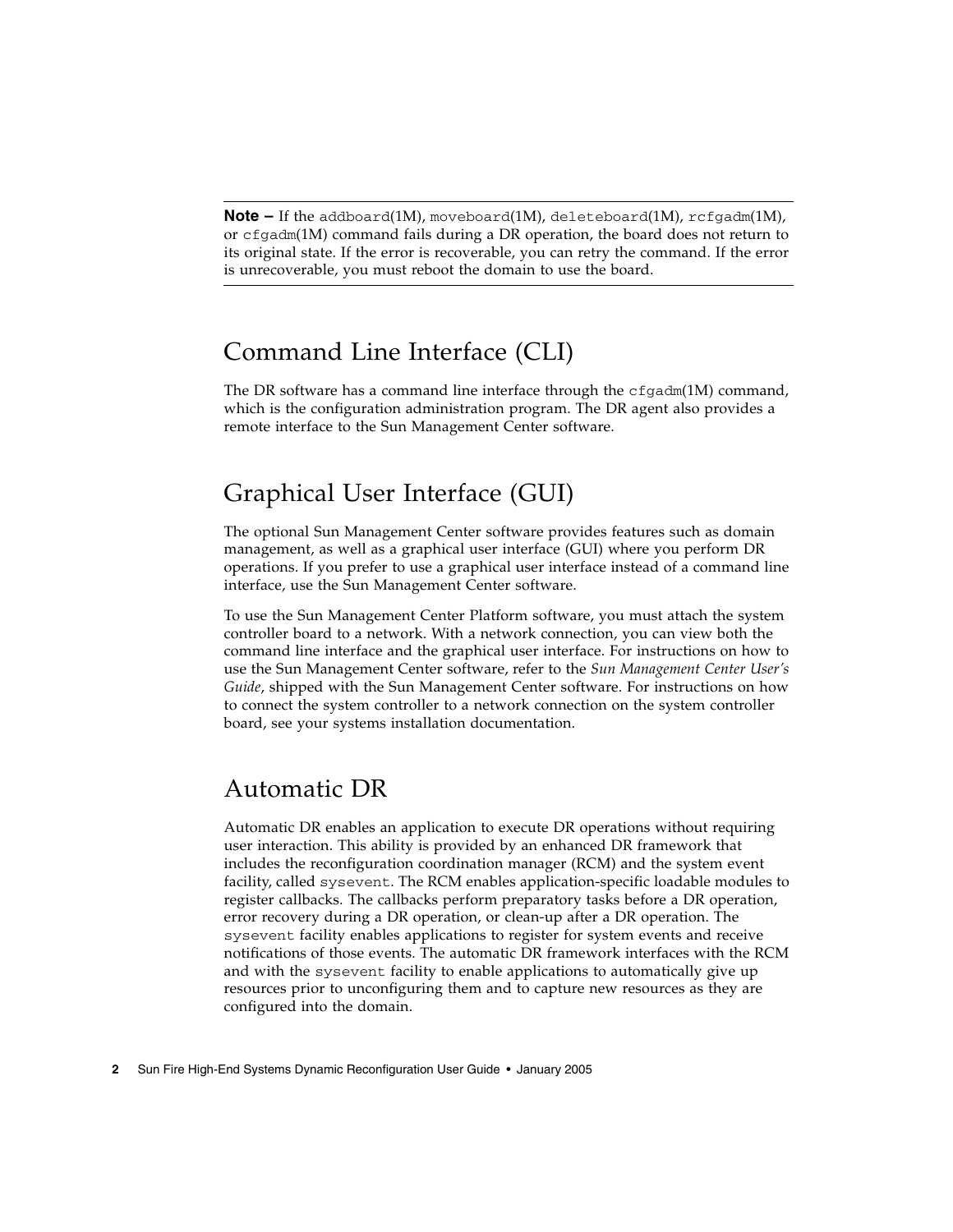## <span id="page-12-0"></span>Enhanced System Availability

<span id="page-12-7"></span>The DR feature enables you to hot-swap system boards without bringing the server down. It is used to unconfigure the resources on a faulty system board from a domain so that the system board can be removed from the server. The repaired or replacement board can be inserted into the domain while the Solaris operating system continues to run. DR then configures the resources on the board into the domain. If you use the DR feature to add or remove a system board or component, DR always leaves the board or component in a known configuration state. See [Chapter](#page-24-2) 2, *["DR State and Condition Models" on page](#page-24-3) 15*, for more information about configuration states for system board and components.

# <span id="page-12-1"></span>DR Concepts

<span id="page-12-6"></span>This section contains descriptions of general DR concepts that pertain to Sun Fire high-end system domains. For more information about DR concepts on the SC, refer to the *System Management Services (SMS) Dynamic Reconfiguration User Guide*.

### <span id="page-12-2"></span>**Detachability**

<span id="page-12-5"></span><span id="page-12-4"></span>A detachable device is one that conforms to the following rules:

- The device driver must support DDI\_DETACH.
- Critical resources must be redundant or accessible through an alternate pathway. CPUs and memory banks can be redundant critical resources. Disk drives are examples of critical resources that can be accessible through an alternate pathway.

<span id="page-12-3"></span>Some boards cannot be detached because their resources cannot be moved. For example, if a domain has only one CPU board, that CPU board cannot be detached. An I/O board is not detachable if it controls the boot drive.

<span id="page-12-8"></span>If there is no alternate pathway for an I/O board, you can:

- Put the disk chain on a separate  $I/O$  board. The secondary  $I/O$  board can then be detached.
- Add a second path to the device through a second I/O board so that the I/O board can be detached without losing access to the secondary disk chain.

**Note –** If you are unsure whether a device is detachable, consult your Sun service representative.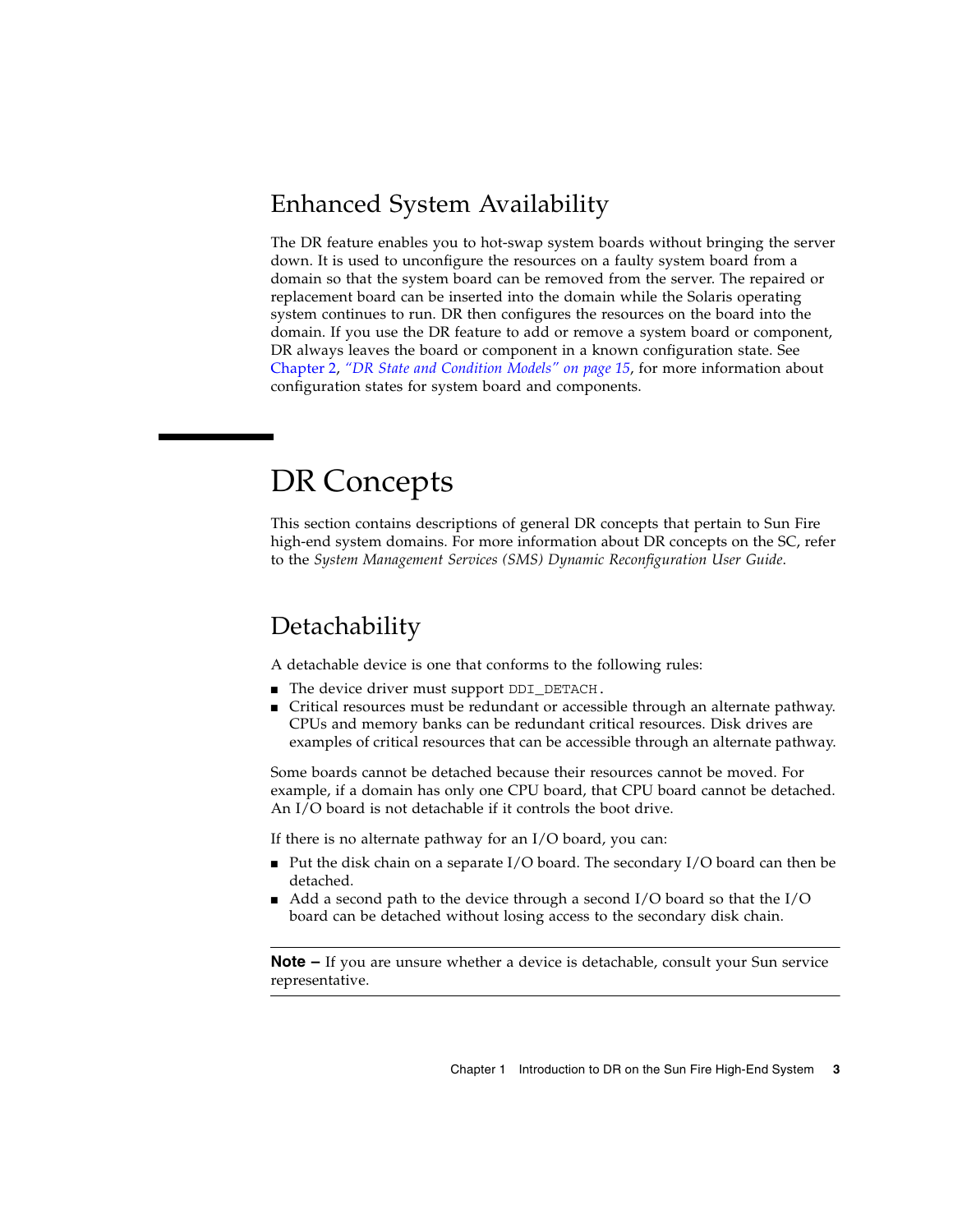## <span id="page-13-0"></span>**Ouiescence**

<span id="page-13-7"></span>During the unconfigure operation on a system board with permanent memory (OpenBoot<sup>™</sup> PROM or kernel memory), the operating system is briefly paused, which is known as operating system *quiescence*. All operating system and device activity on the domain must cease during this critical phase of the operation.

<span id="page-13-2"></span>Before it can achieve quiescence, the operating system must temporarily suspend all processes, CPUs, and device activities. If the operating system cannot achieve quiescence, it displays the reasons, which may include the following:

- An execution thread did not suspend.
- A device exists that cannot be paused by the operating system.

<span id="page-13-6"></span>**Note –** Real-time processes do not prevent quiescence.

The conditions that cause processes to fail to suspend are generally temporary. Examine the reasons for any failure, and if the operating system encountered a failure to suspend a process, simply try the operation again.

## <span id="page-13-1"></span>Suspend-Safe and Suspend-Unsafe Devices

<span id="page-13-5"></span>When DR suspends the operating system, all of the device drivers that are attached to the operating system must also be suspended. If a driver cannot be suspended (or subsequently resumed), the DR operation fails.

A *suspend-safe* device does not access memory or interrupt the system while the operating system is in quiescence. A driver is suspend-safe if it supports operating system quiescence (if it can be suspended and then resumed). A suspend-safe driver also guarantees that when a suspend request is successfully completed, the device that the driver manages will not attempt to access memory, even if the device is open when the suspend request is made.

<span id="page-13-4"></span>A *suspend-unsafe* device allows a memory access or a system interruption to occur while the operating system is in quiescence.

<span id="page-13-3"></span>DR uses an *unsafe driver list* in the dr.conf file to prevent unsafe devices from accessing memory or interrupting the operating system during a DR operation. The dr.conf file resides in the following directory: /platform/SUNW, Sun-Fire*model\_number*/kernel/drv/, where model\_number is the machine name, such as 15000. The unsafe driver list is a property in the  $d\mathbf{r}$  conf file with the following format:

```
unsupported-io-drivers="driver1","driver2","driver3";
```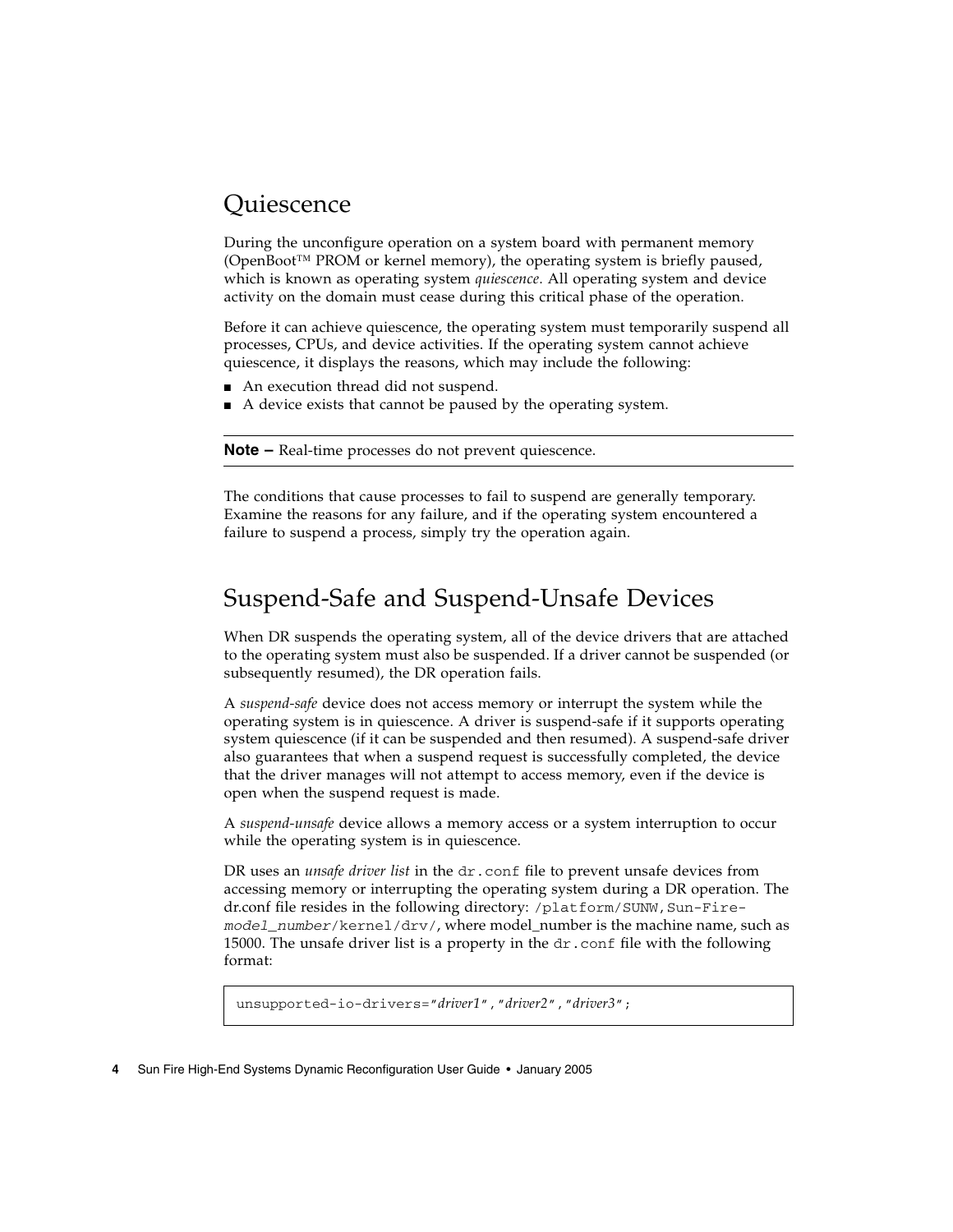DR reads this list when it prepares to suspend the operating system so that it can unconfigure a memory component. If DR finds an active driver in the unsafe driver list, it aborts the DR operation and returns an error message. The message includes the identity of the active, unsafe driver. You must manually remove the usage of the device by performing one, or more, of the following tasks.

- Kill the processes using the device.
- Unload the driver by using the modunload(1M) command.
- Disconnect the cables (depending on the type of device).

You can retry the DR operation after you have stopped usage of the device.

**Note –** If you are unsure whether a device is suspend-safe, contact your Sun service representative.

### <span id="page-14-0"></span>Attachment Points

<span id="page-14-2"></span><span id="page-14-1"></span>An *attachment point* is a collective term that refers to a board slot, a system board installed in the slot, and any devices connected to the board. DR can display the status of an attachment point. The term *occupant* refers to the combination of a board and its attached devices.

- A board slot (sometimes referred to as a *receptacle*) has the ability to electrically isolate the occupant from the host machine. The software can put a board slot into low-power mode.
- Board slots can be named according to slot numbers, or can be anonymous (for example, a SCSI chain).
- $\blacksquare$  An occupant I/O board includes any external storage devices connected by interface cables.

<span id="page-14-3"></span>There are two types of names for attachment points:

■ A *physical* attachment point describes the software driver and location of the slot. Examples of physical attachment point names are:

/devices/pseudo/dr@0:SB*x* (for a CPU/memory board in slot 0)

/devices/pseudo/dr@0:IO*x* (for an I/O board or Max CPU board in slot 1)

<span id="page-14-4"></span>Where *x* represents the expander number for a particular board.

**Note –** CPU/memory boards are installed only in slot 0. I/O boards and Max CPU boards are installed only in slot 1.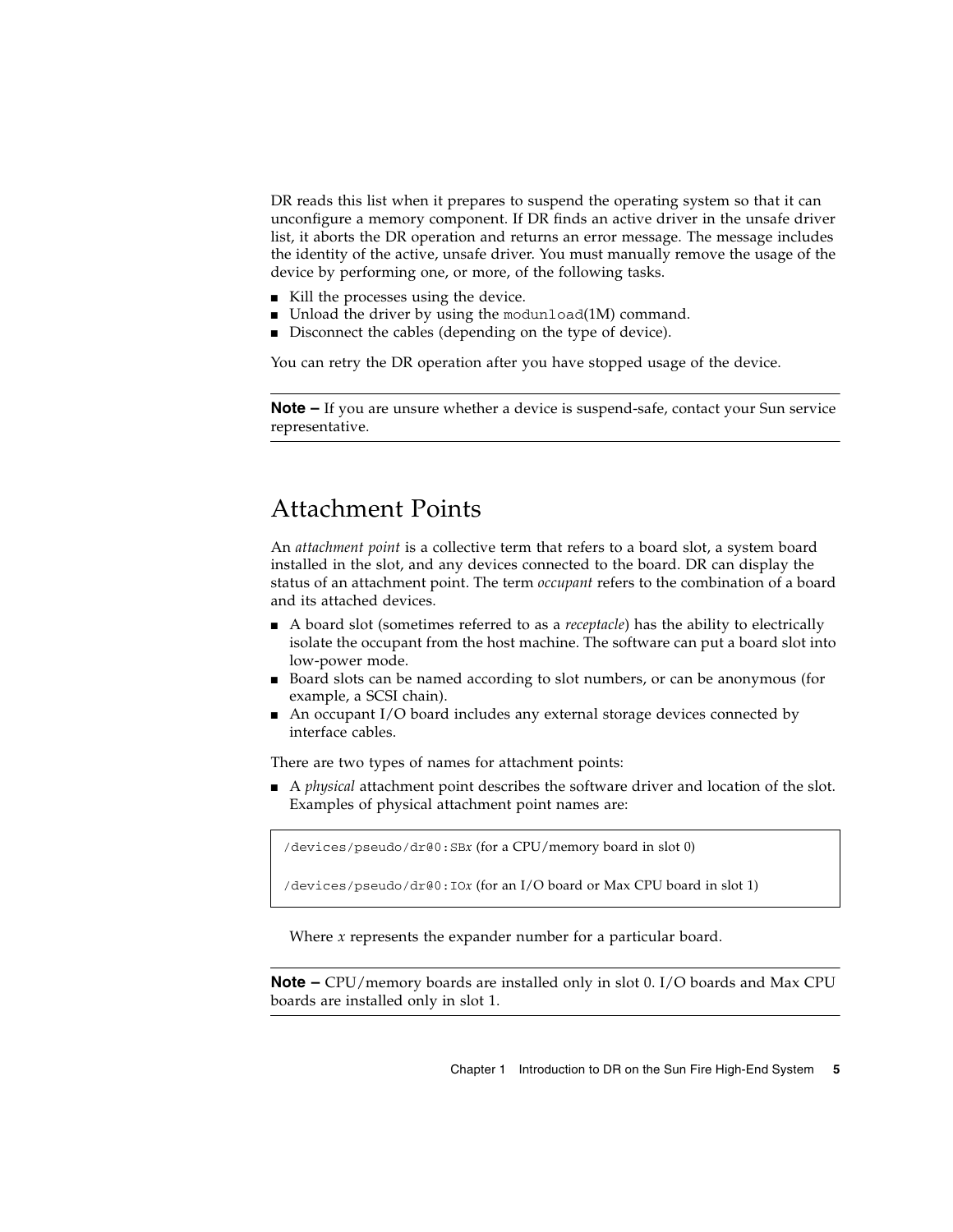<span id="page-15-8"></span>■ A *logical* attachment point is an abbreviated name created by the system to refer to the physical attachment point. Logical attachment points take one of the following two forms:

SB*x* (for CPU/memory boards in slot 0) **-OR-**IO*x* (for I/O boards or Max CPU boards in slot 1)

To obtain a list of all available logical attachment points, use the  $cf$  gadm(1M) command with its -l option.

## <span id="page-15-0"></span>Conditions and States

<span id="page-15-2"></span>A *state* is the operational status of either a board slot or its occupant. A *condition* is the operational status of an attachment point. The  $cf$ gadm(1M) command can display nine types of states and conditions. See [Chapter](#page-24-2) 2, *["DR State and Condition](#page-24-3)  [Models" on page](#page-24-3) 15*, for descriptions of the conditions and states for system boards and components.

## <span id="page-15-1"></span>DR Operations

<span id="page-15-6"></span>There are four main types of operations related to boards: connect, configure, unconfigure, and disconnect. A board that is brought into a domain is first connected and then configured. A board that is removed from a domain is first unconfigured and then disconnected.

<span id="page-15-4"></span>During the connect operation, the system provides power to the slot, and the operating system begins monitoring the board's temperature.

<span id="page-15-3"></span>During the configure operation, the operating system assigns functional roles to the board, and loads device drivers for the board and for devices attached to it.

<span id="page-15-7"></span>During the unconfigure operation, the system detaches the board logically from the operating system and takes the associated device drivers offline. Environmental monitoring continues, but devices on the board are not available for system use.

<span id="page-15-5"></span>During the disconnect operation, the system stops monitoring the board and power to the slot is turned off.

To power-off a board that is in use (configured), first stop its use (unconfigure it), and then disconnect it from the domain. After a new or upgraded system board is inserted into the slot, connect the board and configure it.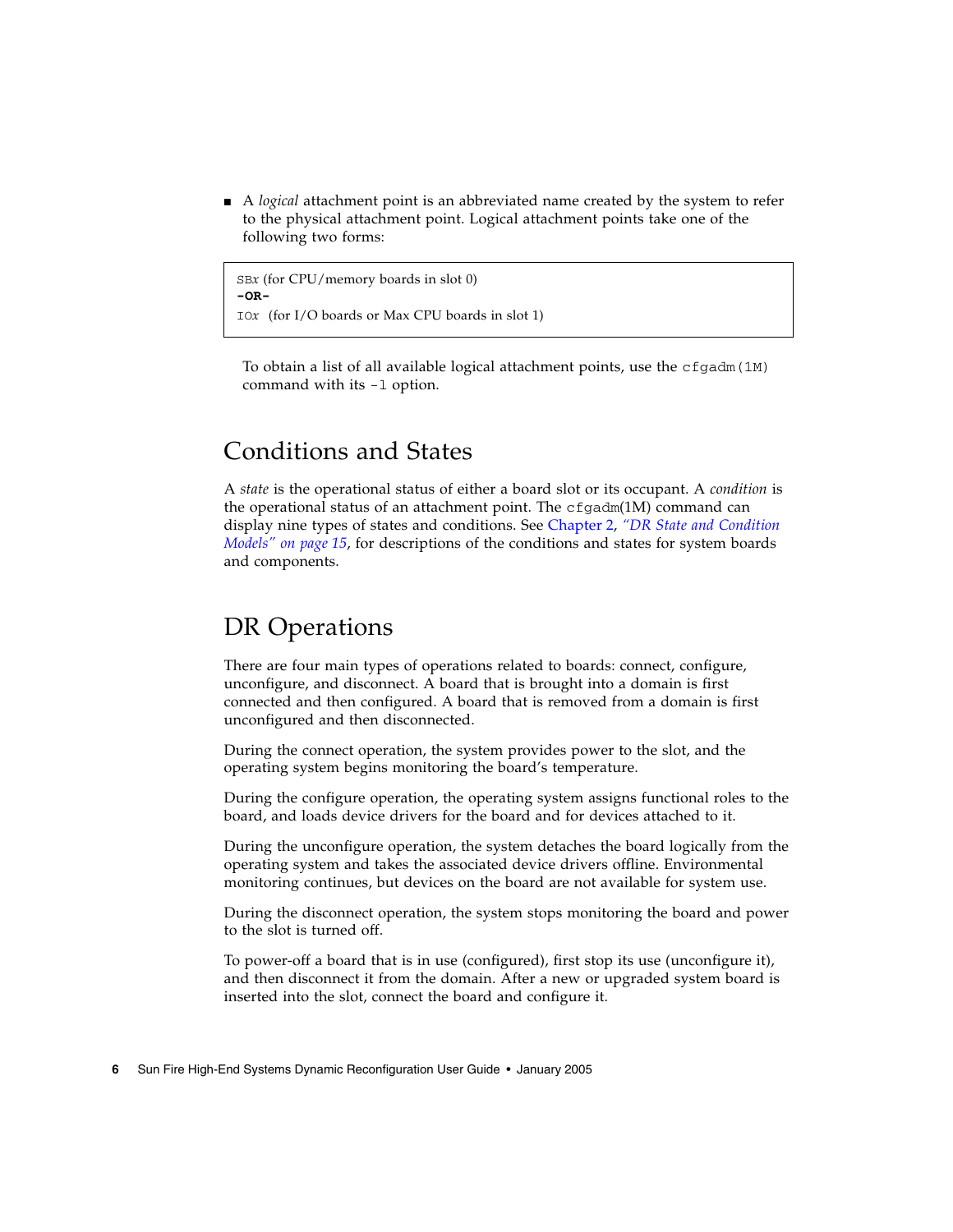<span id="page-16-4"></span>The cfgadm(1M) command can connect and configure (or unconfigure and disconnect) in a single command. To connect and configure a board using a single command, see the sectio[n"Adding a Board" on page](#page-46-2) 37. To unconfigure and disconnect a board using a single command, see the section["Removing a Board" on](#page-44-3)  [page](#page-44-3) 35.

If necessary, each operation (connect, configure, unconfigure, or disconnect) can be performed separately using the cfgadm(1M) command.

### <span id="page-16-0"></span>Hot-Plug Hardware

<span id="page-16-3"></span>Hot-plug boards and modules have special connectors that supply electrical power to the board or module before the data pins make contact. Boards and devices that do not have hot-plug connectors cannot be inserted or removed while the system is running.

I/O boards and CPU/memory boards used in the Sun Fire high-end server are hotplug devices. Some devices, such as the peripheral power supply, are not hot-plug modules and cannot be removed while the system is running.

# <span id="page-16-1"></span>Dynamic System Domains

<span id="page-16-5"></span>The Sun Fire high-end server can be divided into dynamic system domains, which are comprised of logical and physical groupings of system board slots. Each domain is electrically isolated into hardware partitions, which ensures that a problem encountered in one domain cannot affect other domains.

<span id="page-16-8"></span><span id="page-16-6"></span>Domain configuration is determined by the domain configuration table in the platform configuration database (PCD), which resides on the SC. The domain table controls how system board slots are logically partitioned into domains. The domain configuration represents the intended domain configuration. Thus, the configuration can include empty slots and occupied slots.

<span id="page-16-7"></span><span id="page-16-2"></span>The number of slots available to a given domain is controlled by an available component list that is maintained on the system controller. (Refer to the *System Management Services (SMS) Administrator Guide* for more information about the available component list.) After a slot has been assigned to a domain, it becomes visible to that domain and unavailable and invisible to any other domain. Conversely, you must disconnect and unassign a slot from its domain before you can assign and connect it to another domain.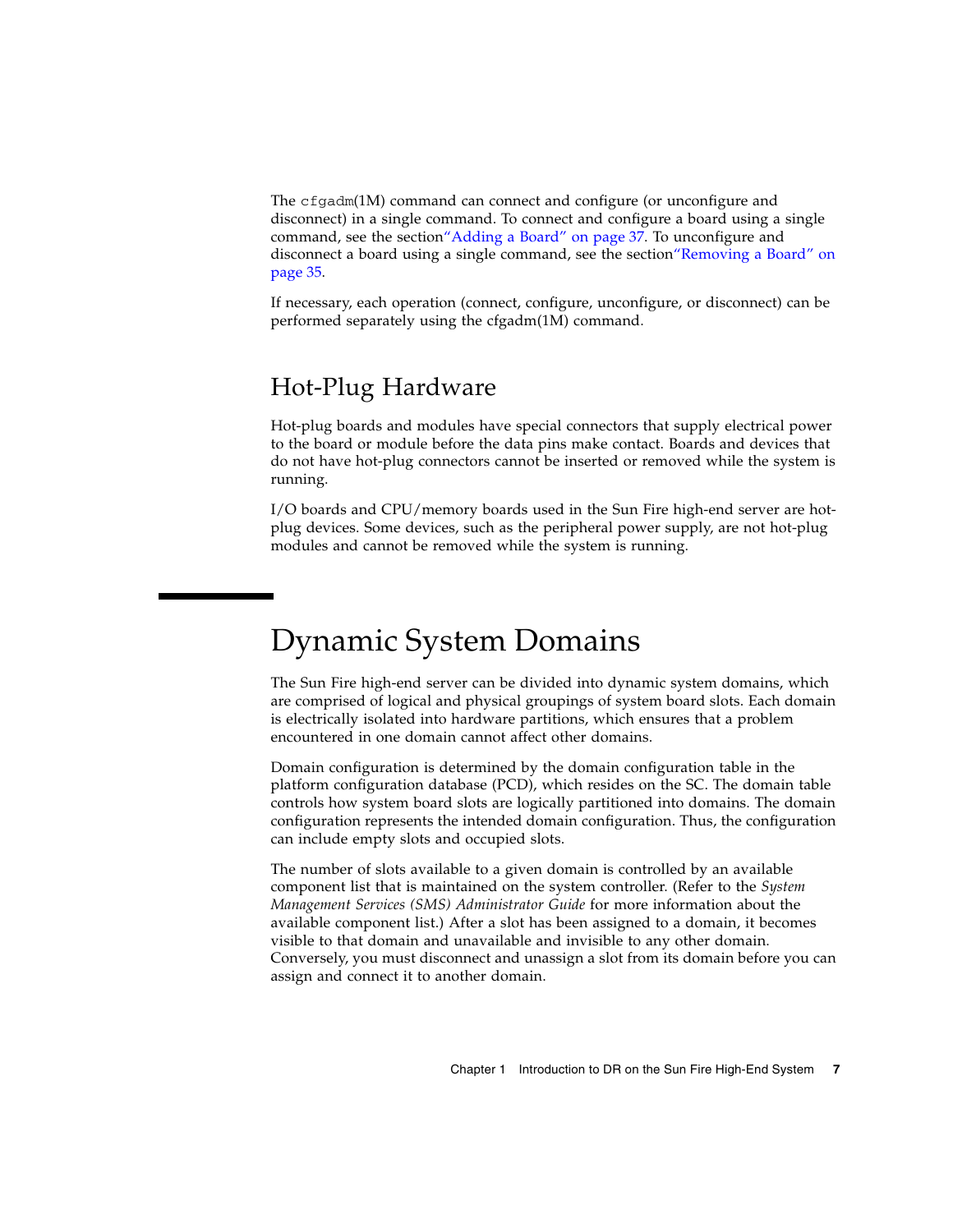<span id="page-17-7"></span>The logical domain is the set of slots that belong to the domain. The physical domain is the set of boards that are physically interconnected. A slot can be a member of a logical domain and not be part of a physical domain.

After a domain is booted, the system boards and empty slots can be assigned to (or unassigned from) a logical domain; however, they cannot become a part of the physical domain until the operating system requests it.

System boards or slots that are not assigned to a domain are available to all domains in whose available component lists they appear. These boards can be assigned to a domain by the platform administrator. Or, an available component list can be set up on the system controller to allow users with appropriate privileges to assign available boards to a domain.

# <span id="page-17-3"></span><span id="page-17-0"></span>Component Types

<span id="page-17-5"></span>You can use DR to configure or to unconfigure several types of components:

<span id="page-17-9"></span><span id="page-17-8"></span><span id="page-17-6"></span>

| <b>Component Type</b> | <b>Description</b>                 |
|-----------------------|------------------------------------|
| cpu                   | An individual CPU                  |
| memory                | All of the memory on the board     |
| pci                   | Any I/O device, controller, or bus |

# <span id="page-17-1"></span>DR on I/O Boards

<span id="page-17-4"></span>You must use caution when you add or remove I/O boards to which devices are attached. Before you can remove a board with I/O devices, all of its devices must be closed and all of its file systems must be unmounted.

If you need to remove an I/O board with attached devices from a domain temporarily and then re-add it before any other boards with I/O devices are added, reconfiguration is not necessary. In this case, device paths to the board devices remain unchanged.

## <span id="page-17-2"></span>Solving a Problem With an I/O Device

<span id="page-17-10"></span> $\blacksquare$  Run showdevices(1M) on the SC to determine the state and usage of the device.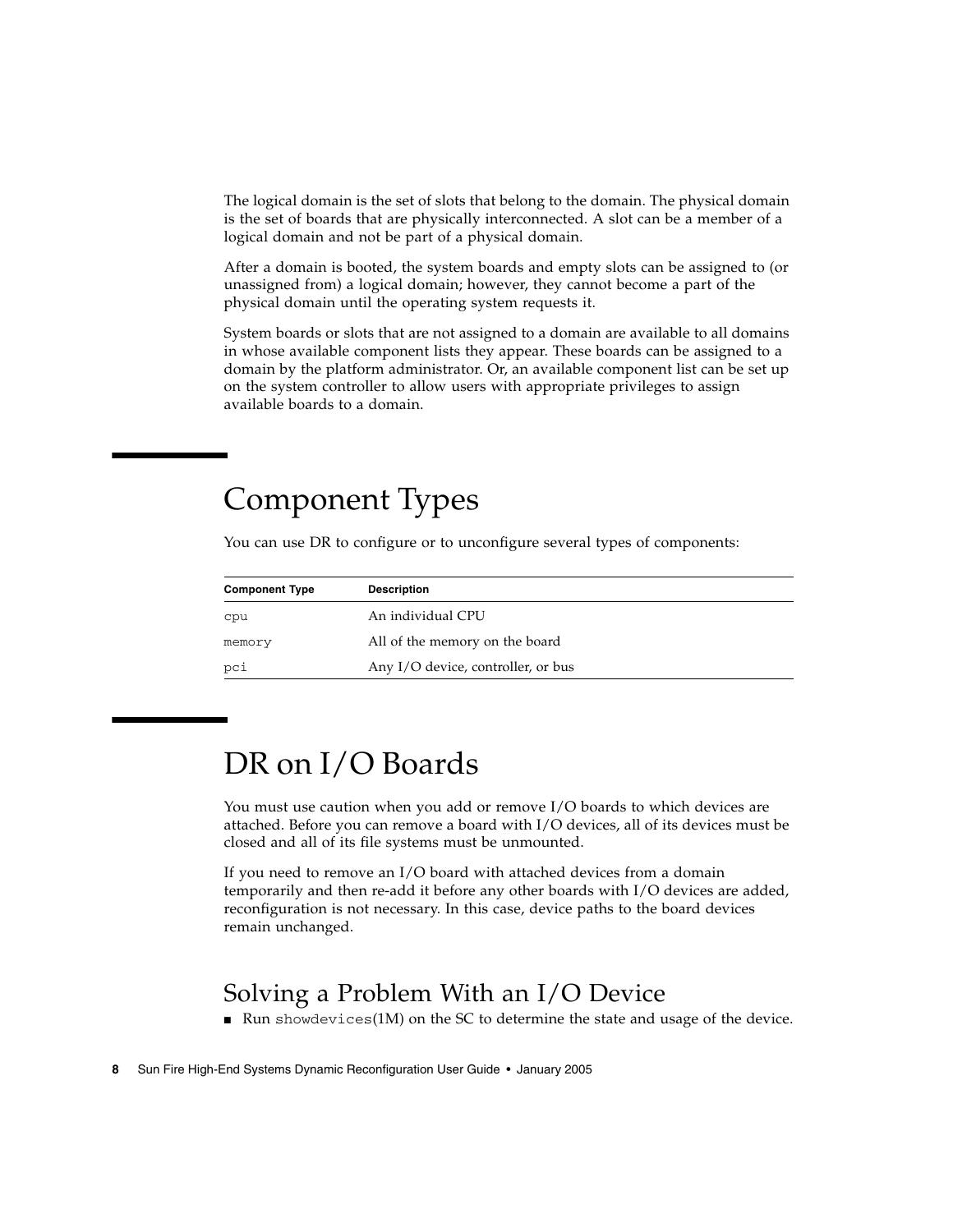- <span id="page-18-2"></span>■ If disk mirroring is being used to access a device connected to the board, reconfigure the device so that it is accessible by way of controllers on other system boards.
- <span id="page-18-5"></span>■ Unmount file systems.
- Remove multipathing databases from board-resident partitions. The location of multipathing databases is explicitly chosen by the user and can be changed.

<span id="page-18-9"></span>Refer to the *System Management Services (SMS) Dynamic Reconfiguration User Guide*  for special instructions for I/O devices.

- Remove any private regions used by volume managers. By default, volume managers use a private region on each device that they controls. Such devices must be removed from volume manager control before they can be detached.
- <span id="page-18-8"></span><span id="page-18-3"></span>■ Take any RSM 2000 controllers offline by using the rm6 or rdacutil commands.
- Remove disk partitions from the swap configuration.
- If a detach-unsafe device is present on the board, close all instances of the device and use modunload(1M) to unload the driver.
- Unmounting file systems may affect NFS client systems.

<span id="page-18-7"></span><span id="page-18-6"></span>**Note –** Either kill any process that directly opens a device or raw partition, or direct it to close the open device on the board. If you use the  $n\text{d}a(1M)$  command to set the configuration parameters for network drivers, the parameters may not persist after a DR operation. Use the /etc/system file or the driver.conf file for a specific driver to set the parameters permanently.

### <span id="page-18-0"></span>Golden IOSRAM

<span id="page-18-4"></span>Each I/O board in a domain contains an IOSRAM device. However, only one IOSRAM device, called *golden IOSRAM*, is used for SC-to-domain communications at a time. The golden IOSRAM contains the "tunnel" that is used for SC-to-domain communications. Because DR can remove I/O boards, it is sometimes necessary to stop using the current golden IOSRAM and make another IOSRAM device the golden IOSRAM. This process is called a "tunnel switch," and takes place whenever DR unconfigures the current golden IOSRAM.

When a domain is booted, the lowest-numbered I/O board in the domain is typically selected to be the initial golden IOSRAM.

### <span id="page-18-10"></span><span id="page-18-1"></span>DR on hsPCI+ I/O Boards

DR supports dynamic reconfiguration of hsPCI+ I/O boards. Each hsPCI+ I/O board includes two XMITS ASICs and four hot-pluggable hsPCI slots.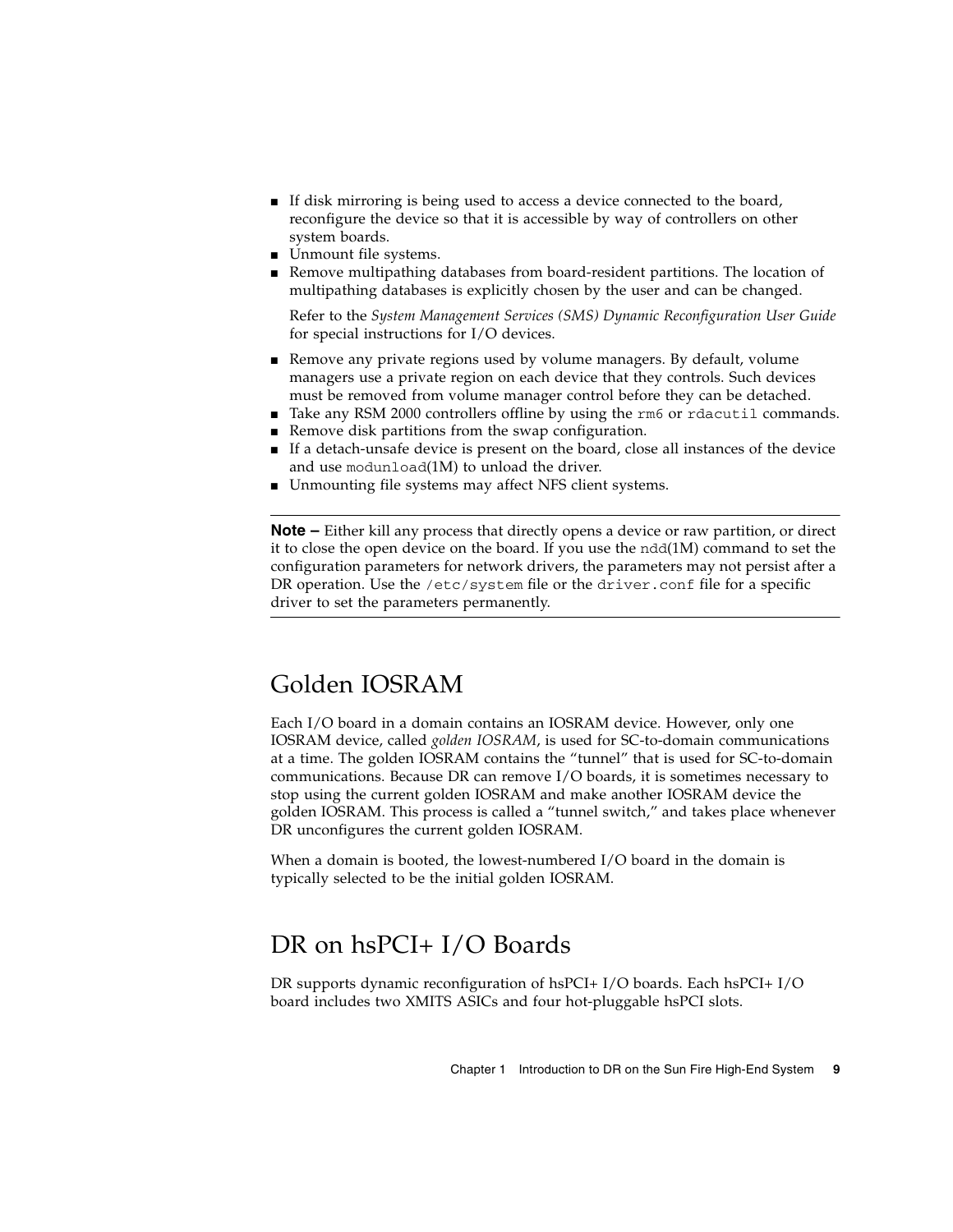# <span id="page-19-3"></span><span id="page-19-0"></span>Permanent and Non-permanent Memory

<span id="page-19-7"></span>Before you can delete a board, the operating system must vacate the memory on that board. Vacating a board entails flushing the contents of its non-permanent memory to swap space; and copying the contents of its permanent memory (that is, the kernel and OpenBoot™ PROM software) to another memory board.

<span id="page-19-10"></span>To relocate permanent memory, the operating system on a domain must be temporarily quiesced. The length of the quiescence depends on the domain I/O configuration and the running workloads.

<span id="page-19-9"></span><span id="page-19-4"></span>Detaching a board with permanent memory is the only time when the operating system is quiesced; therefore, you should know where permanent memory resides so that you can avoid impacting the operation of the domain significantly. To display the size of permanent memory, use the  $cf$ gadm(1M) command with its -av option. To vacate a board that has permanent memory, the operating system must find a sufficiently large block of available memory, called target memory, on which to copy the current contents of permanent memory, which is referred to as source memory.

## <span id="page-19-8"></span><span id="page-19-1"></span>Target Memory Constraints

A DR memory operation can be disallowed if the target domain does not have enough memory to hold the contents currently stored in permanent memory.

## <span id="page-19-2"></span>Correctable Memory Errors

<span id="page-19-6"></span><span id="page-19-5"></span>Correctable memory errors indicate that the memory on a system board (that is, one or more of its Dual Inline Memory Modules (DIMMs), or portions of the hardware interconnect) may be faulty and need replacement. When the SC detects correctable memory errors, it initiates a record-stop dump to save the diagnostic data, which can interfere with a DR operation.

When a record-stop occurs from a correctable memory error, allow the record-stop dump to complete before you initiate a DR operation.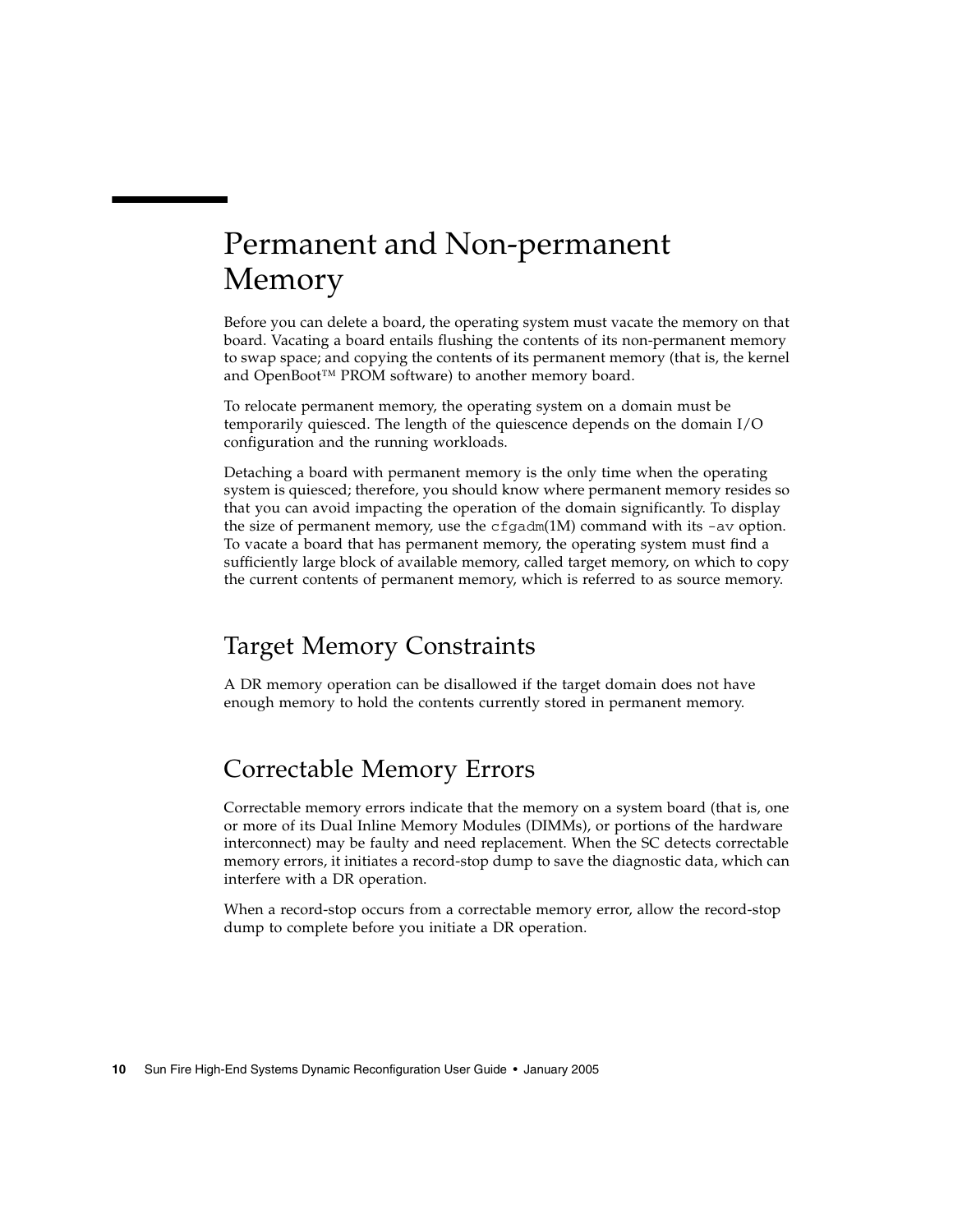<span id="page-20-3"></span>If the faulty component causes repeated reporting of correctable memory errors, the SC performs multiple record-stop dumps. If this happens, you should temporarily disable the dump-detection mechanism on the SC; allow the current dump to finish; then initiate the DR operation. After the DR operation finishes, re-enable the dump detection.

# <span id="page-20-2"></span><span id="page-20-0"></span>Capacity on Demand (COD)

The COD option provides additional CPU resources on COD CPU/Memory boards that you install in your Sun Fire high-end system. Although your system comes configured with a minimum number of standard (active) CPU/Memory boards, it can have a mix of both standard and COD CPU/Memory boards installed, up to a maximum 18 boards on, for example, the Sun Fire E25K server. At least one active CPU is required for each domain in the system.

## <span id="page-20-1"></span>DR on COD Boards

You can use DR to move COD boards into and out of domains in the same way you use DR to move standard CPU/Memory boards.

You can use the CPUs on a COD board only after you purchase right-to-use (RTU) licenses for them. Each COD RTU license entitles you to receive a COD RTU license key that enables a specified number of CPUs on COD boards in a single system. Whenever you use DR to configure a COD board into a domain, make sure that enough RTU licenses are available to the target domain to enable each active CPU on the COD board. If there are not enough RTU licenses available to a target domain when you add a COD board, a status message is displayed for each CPU that cannot be enabled in the domain.

For more information about the COD option, see the *System Management Services (SMS) Administrator Guide*.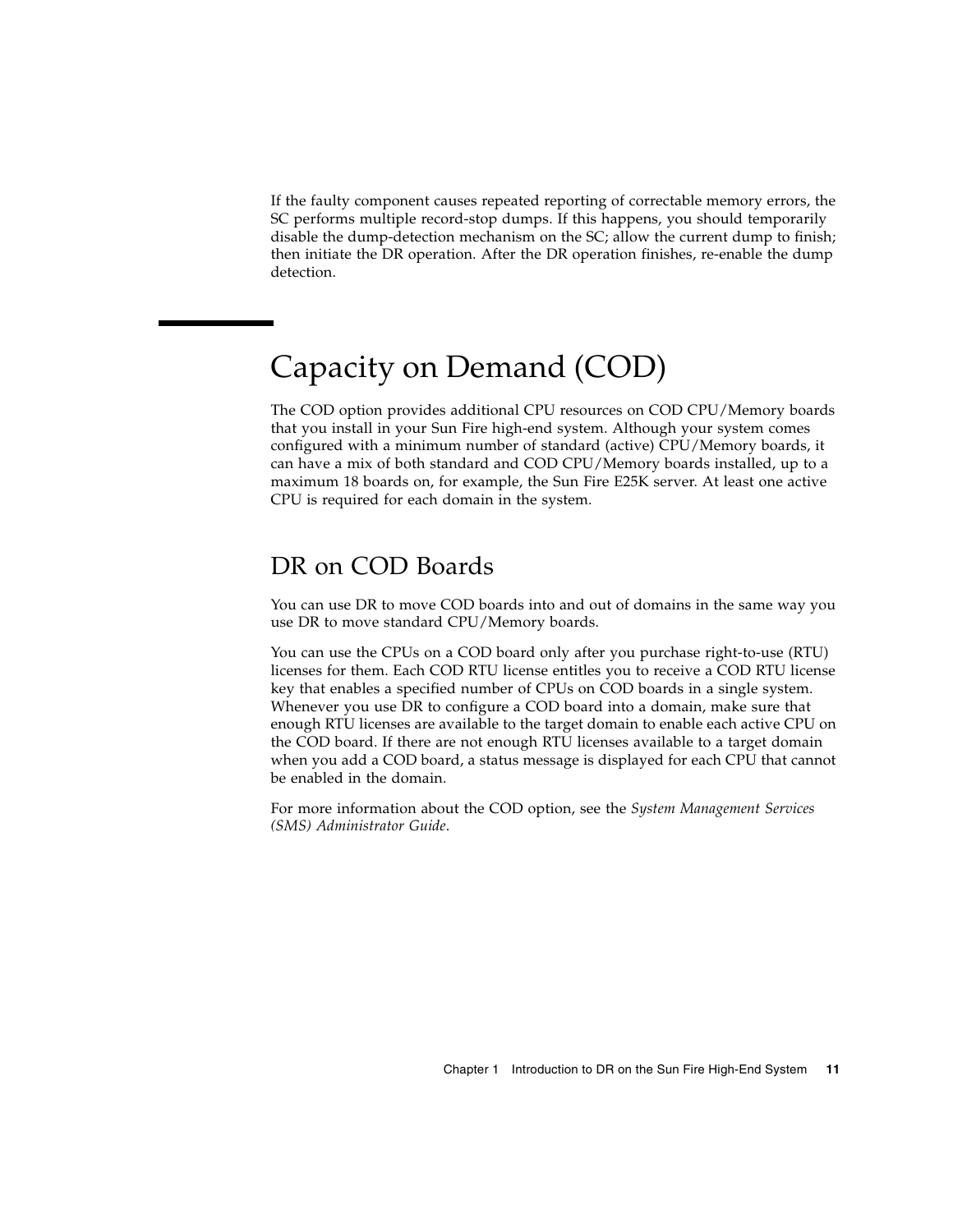# <span id="page-21-3"></span><span id="page-21-0"></span>Enabling DR on Domains Running the Solaris 8 Operating System

While the Solaris 9 4/03 operating system supports the full functionality of DR, some previous versions of the Solaris operating system did not support reconfiguration of I/O boards.

Solaris 8 2/02 software is the first release of the Solaris 8 operating system to support the full functionality of DR on domains. Requirements include appropriate patches and a new kernel update on the domain, and SMS software no earlier than SMS 1.3 on the SC.

For complete information and instructions for enabling DR on a domain that is running Solaris 8 software, visit:

http://www.sun.com/servers/highend/dr\_sunfire

# <span id="page-21-2"></span><span id="page-21-1"></span>An Illustration of DR Concepts

DR lets you disconnect, then reconnect system circuit boards without bringing the system down. You can use DR to add or remove system resources while the system continues to operate.

To illustrate reconfiguration of system resources consider the following Sun Fire E25K system configuration, as depicted in the diagram that follows.

**Note –** Sun Fire E25K and Sun Fire 15K systems support up to 18 system boards and 18 I/O boards at a time, numbered 0 through 17. Sun Fire E20K and Sun Fire 12K systems support up to nine system boards and nine I/O boards at a time, numbered 0 through 8.

Domain A contains system boards 0 and 2, and I/O board 2. Domain B contains system boards 1 and 3, and I/O boards 1, 3, and 4.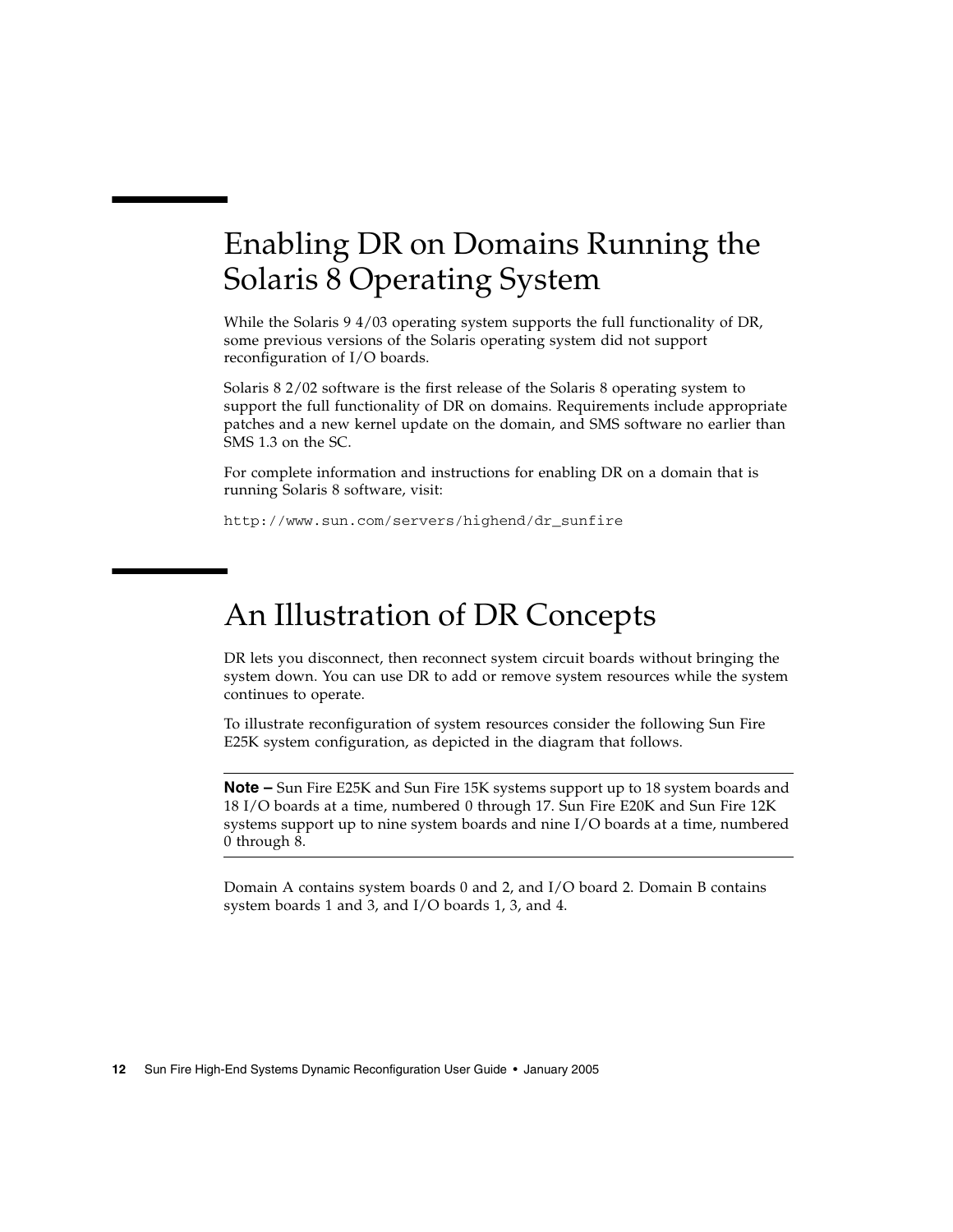

**FIGURE 1-1** Domains A & B before Reconfiguration

To assign system board 4 and I/O board 0 to Domain A, and to move I/O board 4 from Domain B to Domain A, you can use the Sun Management Center software's GUI. Or you can perform the following steps manually on the CLI in each domain as follows:

**1. Enter the following configuration command on the command line in Domain B to disconnect I/O board 4 from Domain B:**

# **cfgadm -c disconnect -o nopoweroff,unassign IO4**

**2. Then, enter the following single command on the command line in Domain A, which assigns, connects, and configures system board 4 and I/O boards 0 and 4 into Domain A:**

The following system configuration is the result. Only the way in which the boards are connected has changed, not the physical layout of the boards within the cabinet.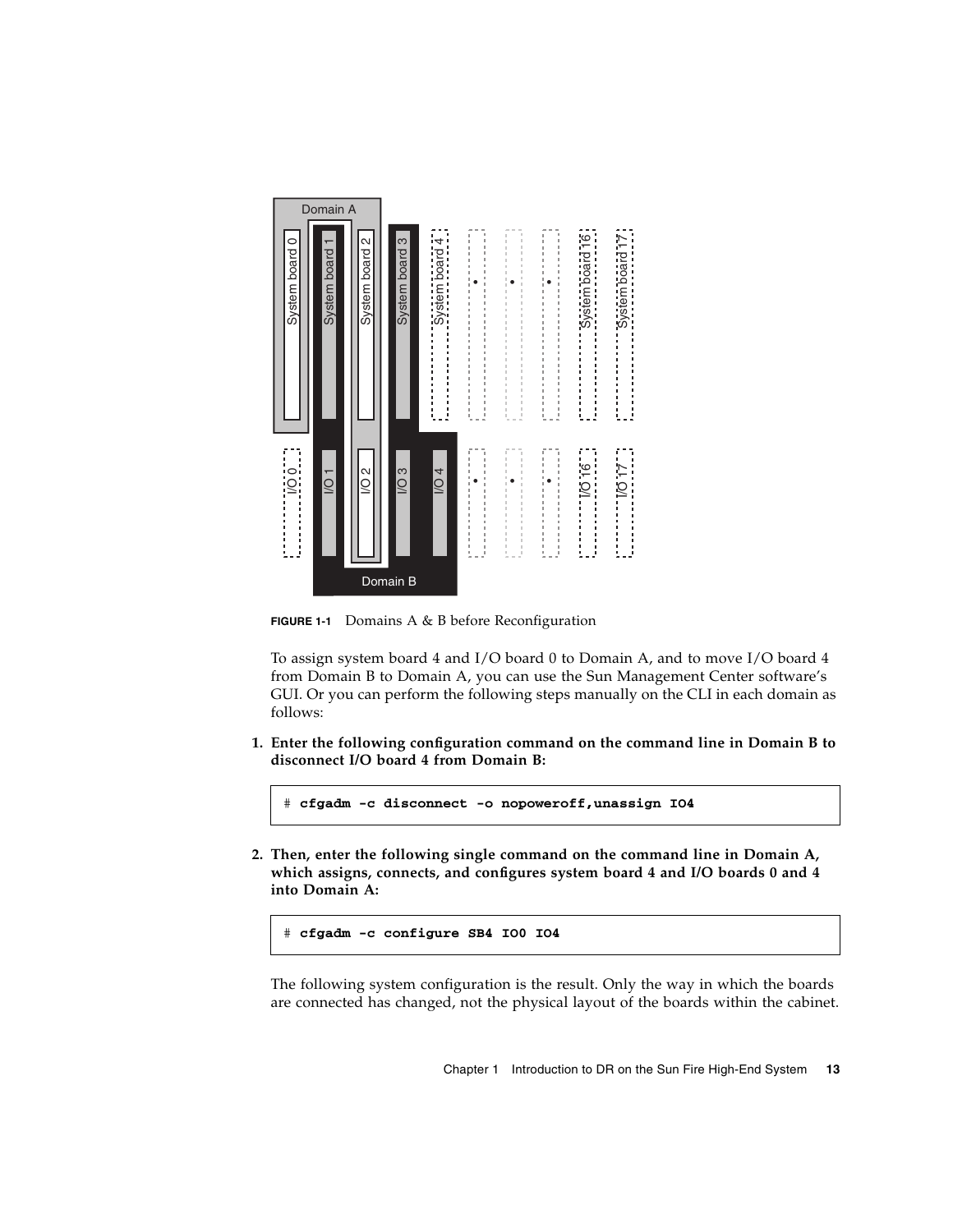

**FIGURE 1-2** Domains A & B after Reconfiguration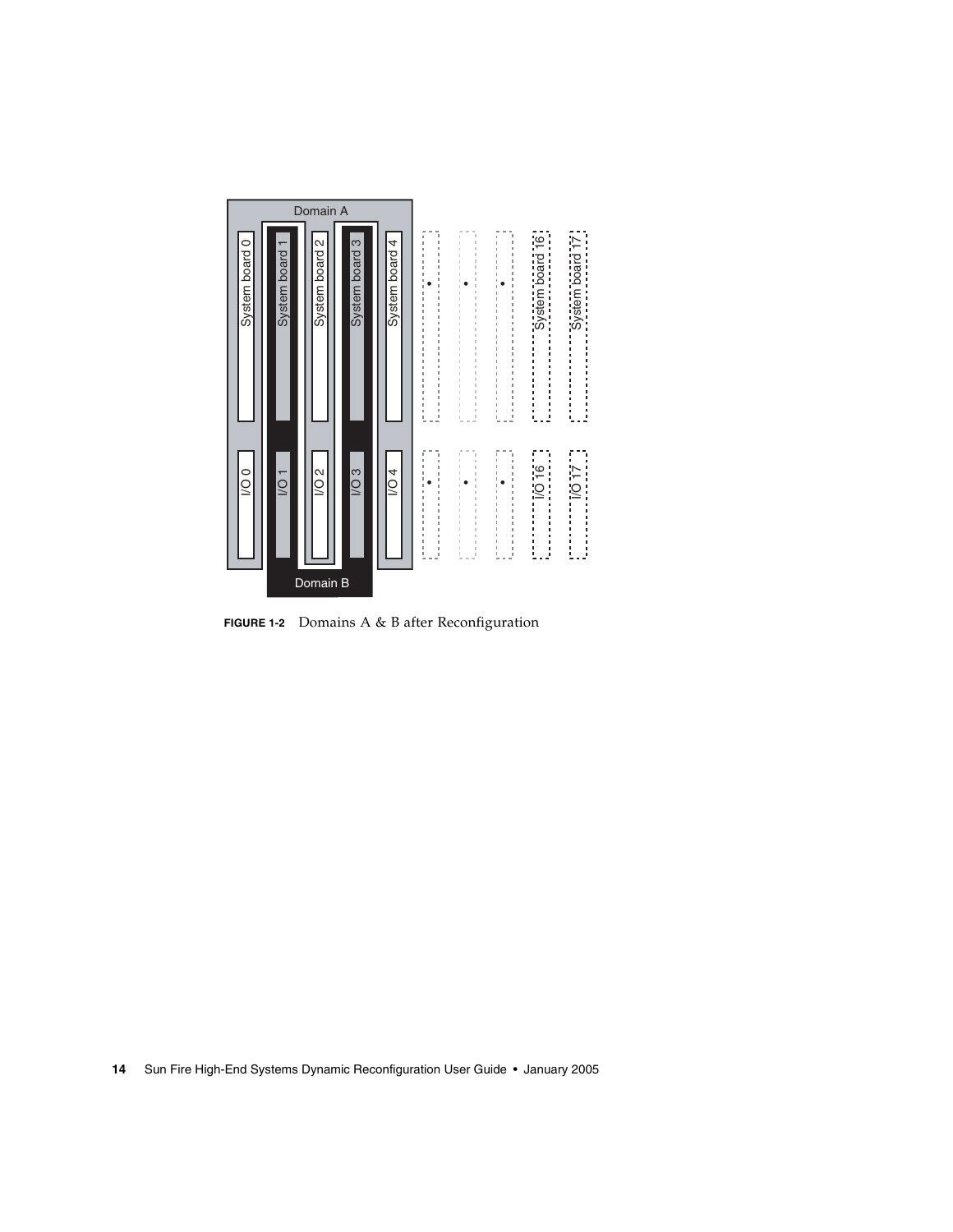# <span id="page-24-3"></span><span id="page-24-2"></span><span id="page-24-0"></span>DR State and Condition Models

<span id="page-24-5"></span>This chapter contains descriptions of the state and condition models for boards and components. The state models are divided into two categories: receptacle and occupant.

Before you attempt to perform any DR operation on a board or component from the domain, determine its state and condition. To display the type, state, and condition of each component and the state and condition of each board slot in the domain, use the  $cf$ gadm(1M) command with the  $-l$ a options. See the section "Component" [Types" on page](#page-17-3) 8 for a list of the component types.

<span id="page-24-6"></span>You can use the prtdiag(1M) command to display information about board slots and components. The prtdiag(1M) command displays board numbers in the format SB*xx* or IO*xx*, where *xx* is the board number that includes leading zeroes.

## <span id="page-24-1"></span>Board States and Conditions

<span id="page-24-4"></span>This section contains descriptions of the states and conditions of system boards and board slots (also known as receptacles).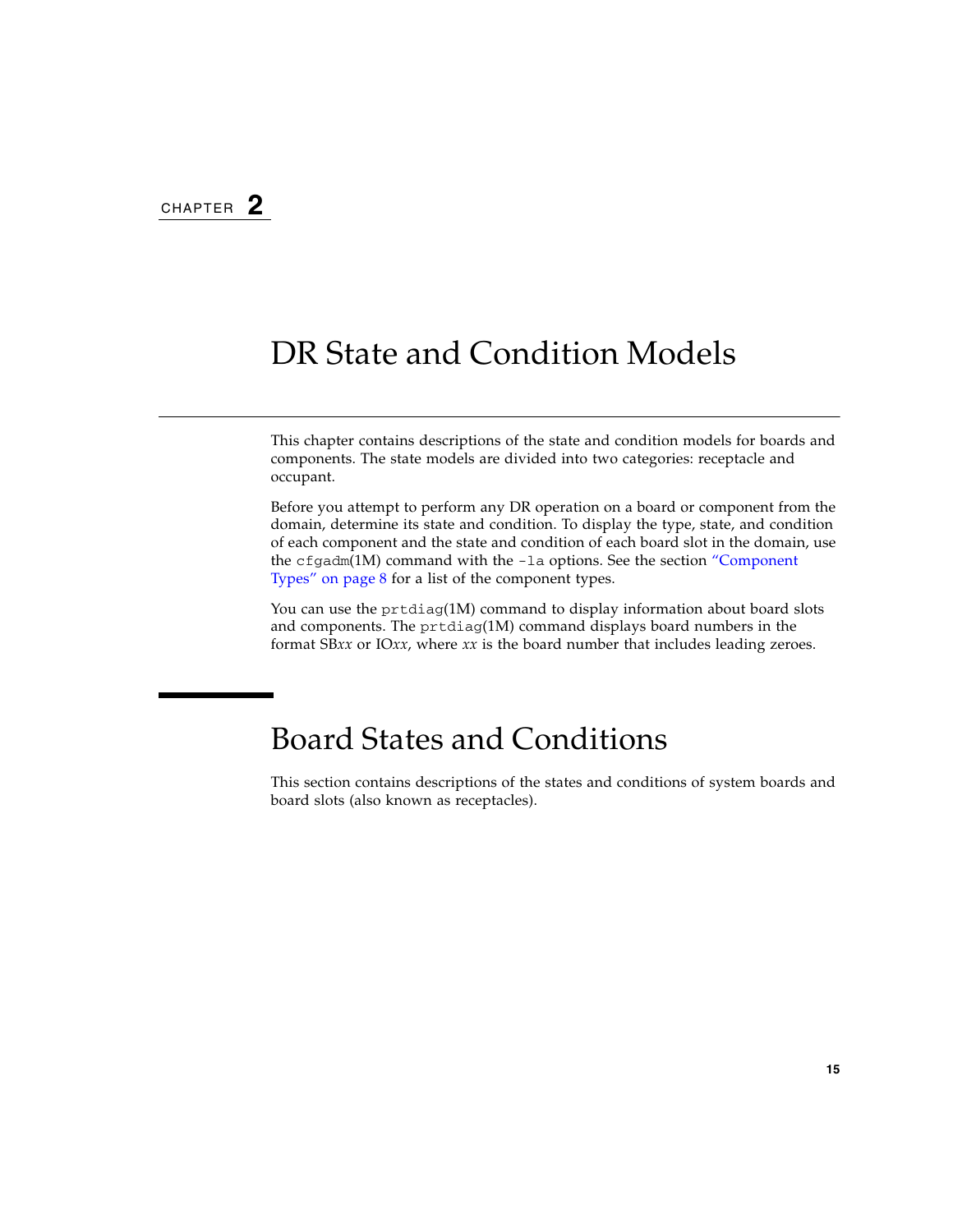## <span id="page-25-0"></span>Board Slot States

<span id="page-25-2"></span>A slot can have one of three states: empty, disconnected, or connected.

<span id="page-25-6"></span><span id="page-25-5"></span>

| Name         | <b>Description</b>                                                                                                                                                                                                                 |
|--------------|------------------------------------------------------------------------------------------------------------------------------------------------------------------------------------------------------------------------------------|
| empty        | A board is not present.                                                                                                                                                                                                            |
| disconnected | The board is disconnected from the system bus. A board can be in<br>the disconnected state without being powered off. However, a<br>board must be powered off and in the disconnected state before you<br>remove it from the slot. |
| connected    | The board is powered on and connected to the system bus. You can<br>view the components on a board only after it is in the connected<br>state.                                                                                     |

<span id="page-25-4"></span>Whenever you insert a board into a slot, the slot's state changes from empty to disconnected. Whenever you remove a board, the slot's state changes from disconnected to empty.



**Caution** – Physically removing a board that is in the connected state, or that is powered on and in the disconnected state, crashes the operating system and can result in permanent damage to that system board.

## <span id="page-25-1"></span>Board Occupant States

<span id="page-25-7"></span>A board can have one of two occupant states: configured or unconfigured. The occupant state of a disconnected board is always unconfigured.

<span id="page-25-8"></span><span id="page-25-3"></span>

| Name         | <b>Description</b>                                   |
|--------------|------------------------------------------------------|
| configured   | At least one component on the board is configured.   |
| unconfigured | All of the components on the board are unconfigured. |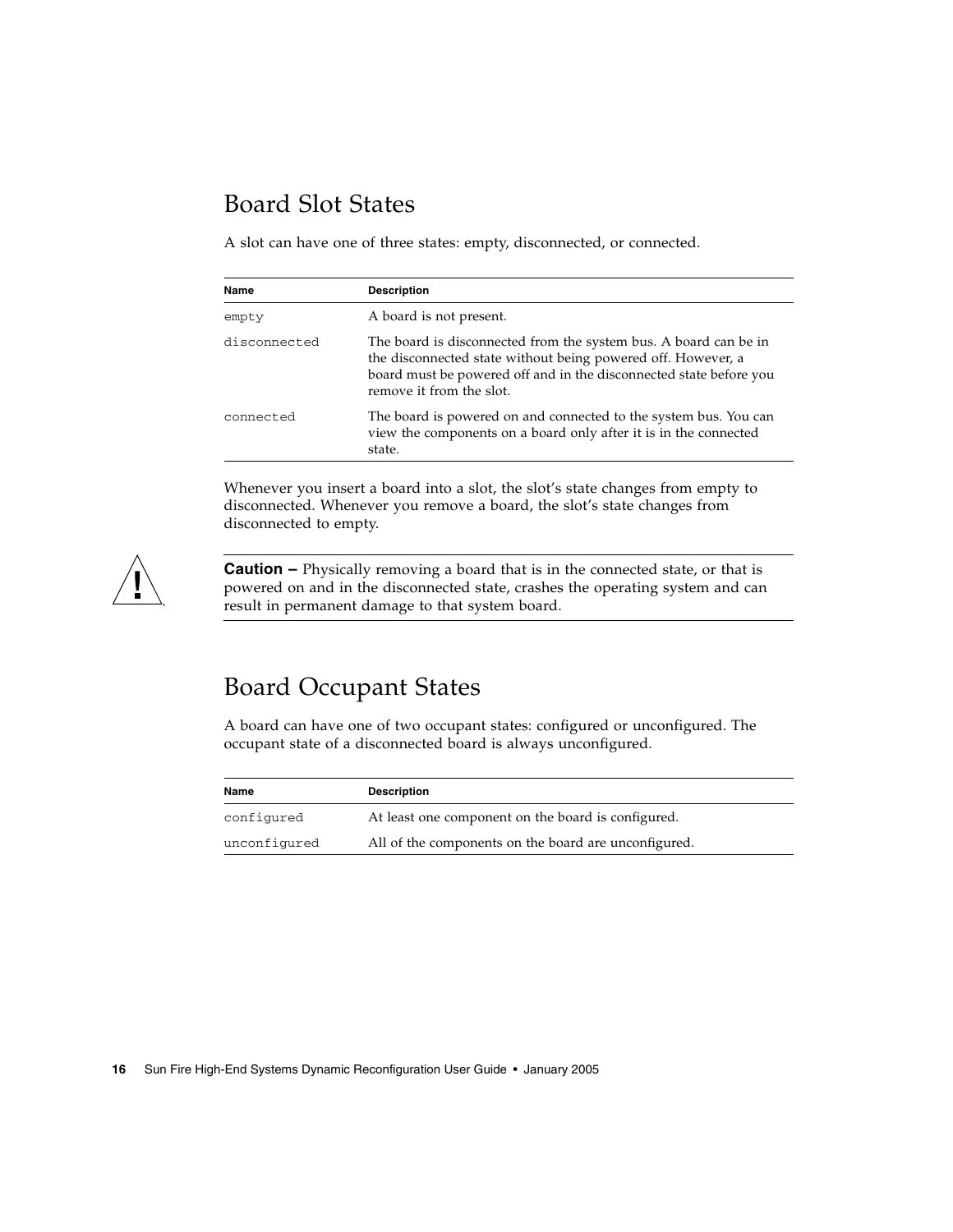## <span id="page-26-0"></span>Board Conditions

A board can be in one of four conditions: unknown, ok, failed, or unusable.

<span id="page-26-9"></span><span id="page-26-7"></span><span id="page-26-6"></span>

| Name     | <b>Description</b>             |  |  |
|----------|--------------------------------|--|--|
| unknown  | The board has not been tested. |  |  |
| ok       | The board is operational.      |  |  |
| failed   | The board failed testing.      |  |  |
| unusable | The board slot is unusable.    |  |  |

# <span id="page-26-10"></span><span id="page-26-1"></span>Component States and Conditions

<span id="page-26-4"></span>This section contains descriptions of the states and conditions for components.

## <span id="page-26-2"></span>Component Receptacle States

A component cannot be individually connected or disconnected. Thus, components can have only one state: connected.

## <span id="page-26-3"></span>Component Occupant States

A component can have one of two occupant states: configured or unconfigured. The following table contains the name and description of the occupant states for components.

<span id="page-26-8"></span><span id="page-26-5"></span>

| Name         | <b>Description</b>                                                         |
|--------------|----------------------------------------------------------------------------|
| configured   | The component is available for use by the Solaris operating system.        |
| unconfigured | The component is not available for use by the Solaris operating<br>system. |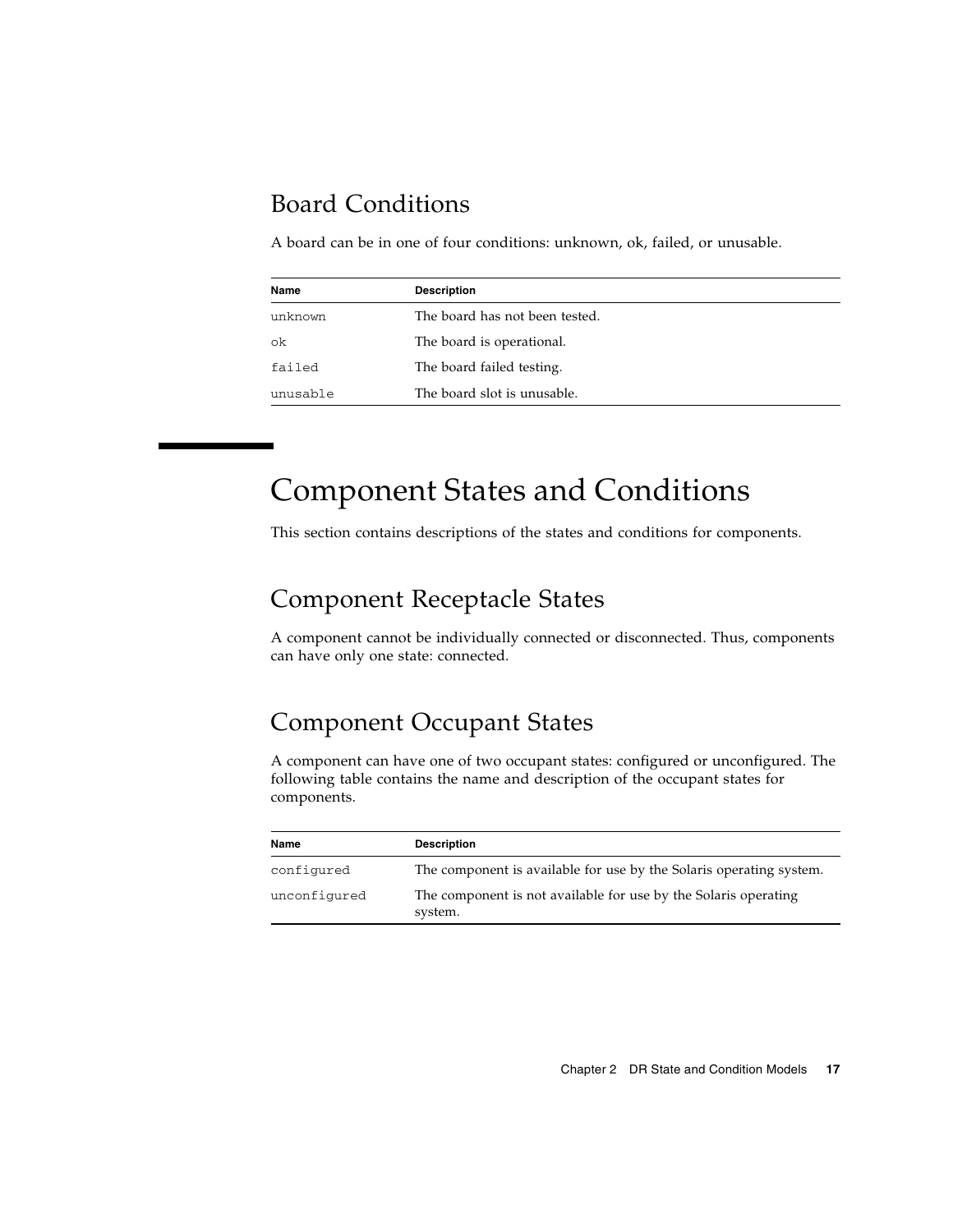## <span id="page-27-0"></span>Component Conditions

<span id="page-27-1"></span>A component can have one of three conditions: unknown, ok, and failed. The following table contains the name and description of the conditions for components.

<span id="page-27-4"></span><span id="page-27-3"></span><span id="page-27-2"></span>

| Name    | <b>Description</b>                 |  |
|---------|------------------------------------|--|
| unknown | The component has not been tested. |  |
| ok      | The component is operational.      |  |
| failed  | The component failed testing.      |  |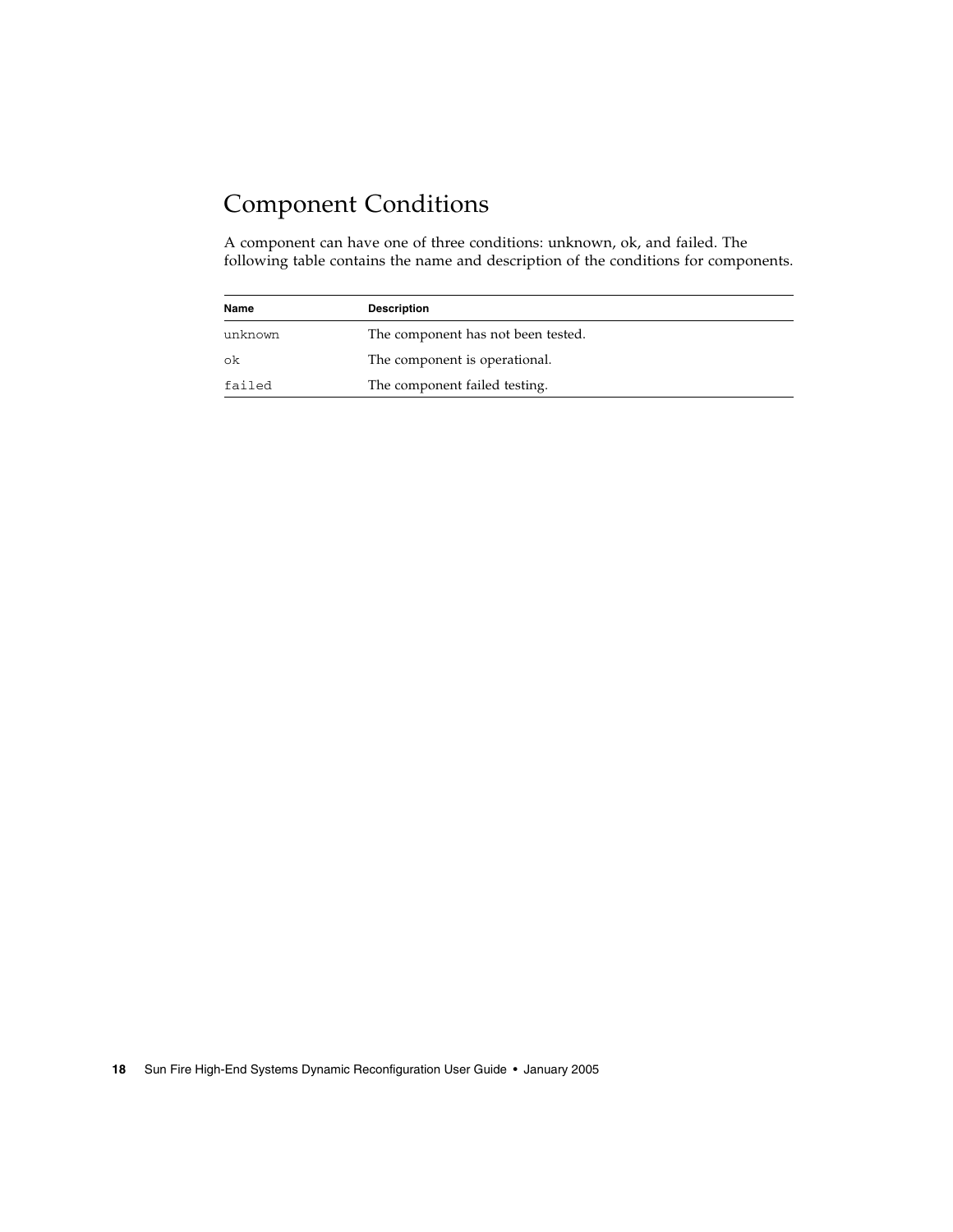# <span id="page-28-4"></span><span id="page-28-3"></span><span id="page-28-0"></span>DR Operations and Software Components on the Domain

This chapter contains descriptions of the four general DR operations: connect, configure, disconnect, and unconfigure. For more information on how to perform these operations, see [Chapter](#page-42-2) 5, *["DR Domain Procedures" on page](#page-42-3) 33.*

This chapter also contains information about the various software components that work together to accomplish DR operations. The components that are used during a DR operation depend entirely on the point of initiation of the DR operation. For example, if you initiate the DR operation from the SC, the system uses several more software components to accomplish the DR operation than when you initiate the DR operation from the domain.

For more information about the software components that reside on the SC, refer to the *System Management Services (SMS) Dynamic Reconfiguration User Guide*.

# <span id="page-28-1"></span>DR Operations

This section contains descriptions of the four general DR operations: connect, configure, disconnect, and unconfigure. These operations are described from the point of view of the domain. They do not contain information that is specific to the SC.

### <span id="page-28-2"></span>Before You Perform DR Operations

Before you perform DR operations for the first time on a domain after it has been booted, make sure the board is available to the domain. To display a list of boards that are available to the domain, use the  $cf$  gadm(1M) command with its -l option.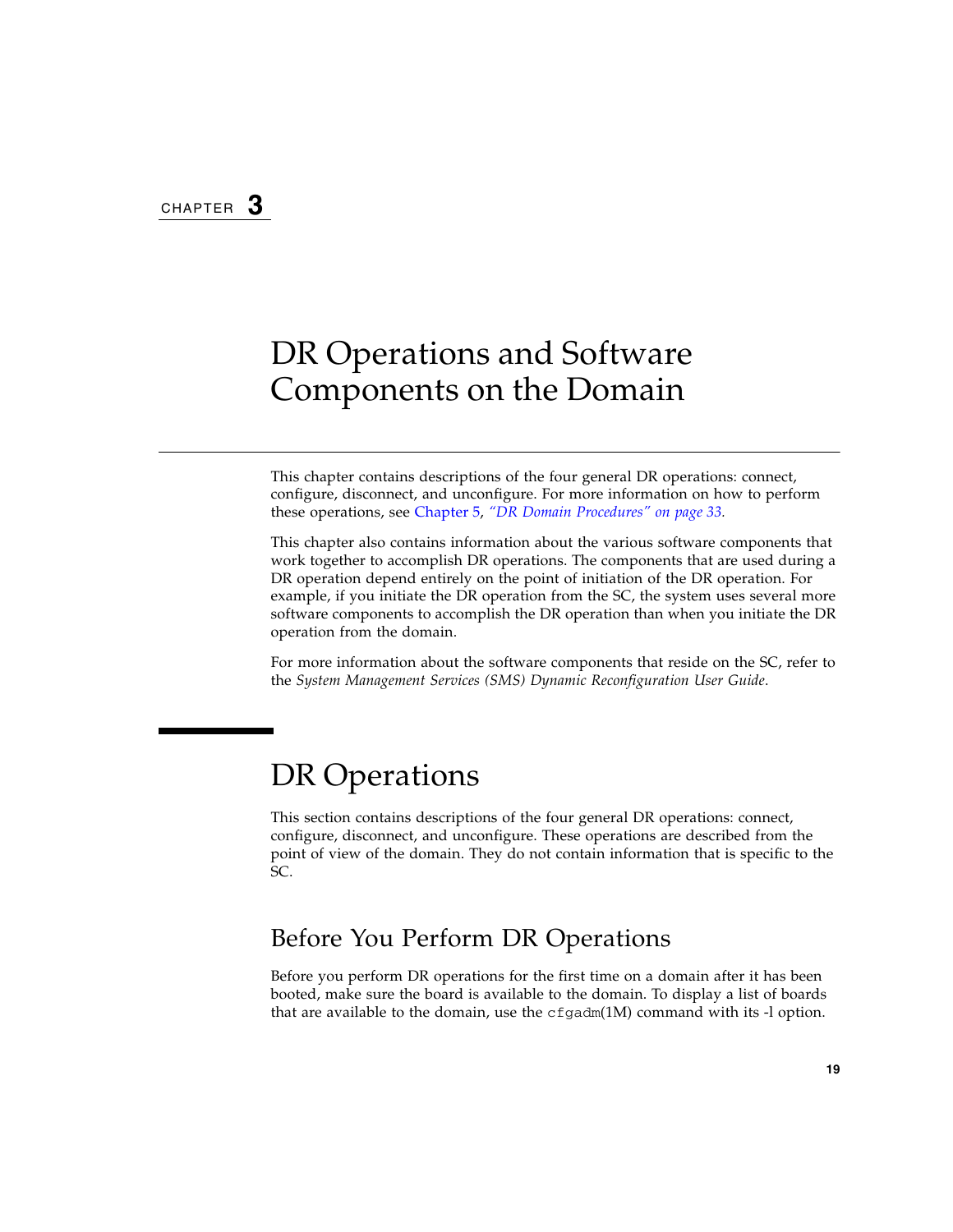<span id="page-29-2"></span>An error may occur if you attempt to perform DR operations on a board that:

- Is not listed in the domain's available component list and is not assigned to the domain; or
- Is listed in the domain's available component list, but is assigned to another domain.

In either of these cases, the board is not available to the domain. For more information about the available component list refer to the *System Management Services (SMS) Administrator Guide*.

### <span id="page-29-0"></span>Before Performing DR Operations on I/O Boards

<span id="page-29-4"></span>Before you attempt to perform DR operations on an I/O board in a domain, make sure there are at least two CPUs available to the domain. Further, make sure that at least one of those CPUs is located on a CPU/memory board; and that no processes are bound to it. See the pbind(1M) man page for more information about bound processes.

When you use DR to configure an I/O board into a domain (or to test an I/O board explicitly using the  $cf$   $adm(1M)$  command with its  $-t$  option), one CPU that is an occupant on a CPU/Memory board in the same domain is selected to test the board. Further, no process can be bound to the CPU, and at least one additional CPU must remain in the domain. If no such CPU is available to perform the test, a message such as the following is displayed:

WARNING: No CPU available for I/O cage test

The CPU is unconfigured from the domain and the I/O board tested. After the test is complete, the CPU is configured back into the domain. After the CPU is successfully reconfigured, its timestamp as displayed by the psrinfo(1M) command will differ from timestamps for other CPUs in the domain.

## <span id="page-29-1"></span>Connect Operation

<span id="page-29-3"></span>During the connect operation, DR attempts to assign the slot to the domain if a system board is available and if it is not part of any logical domain. After the slot has been assigned, DR requests that the SC power on and test the board. After the board has been tested, DR requests the SC to connect the board electronically to the system, which makes the board part of the physical domain. The operating system then probes the components on the board.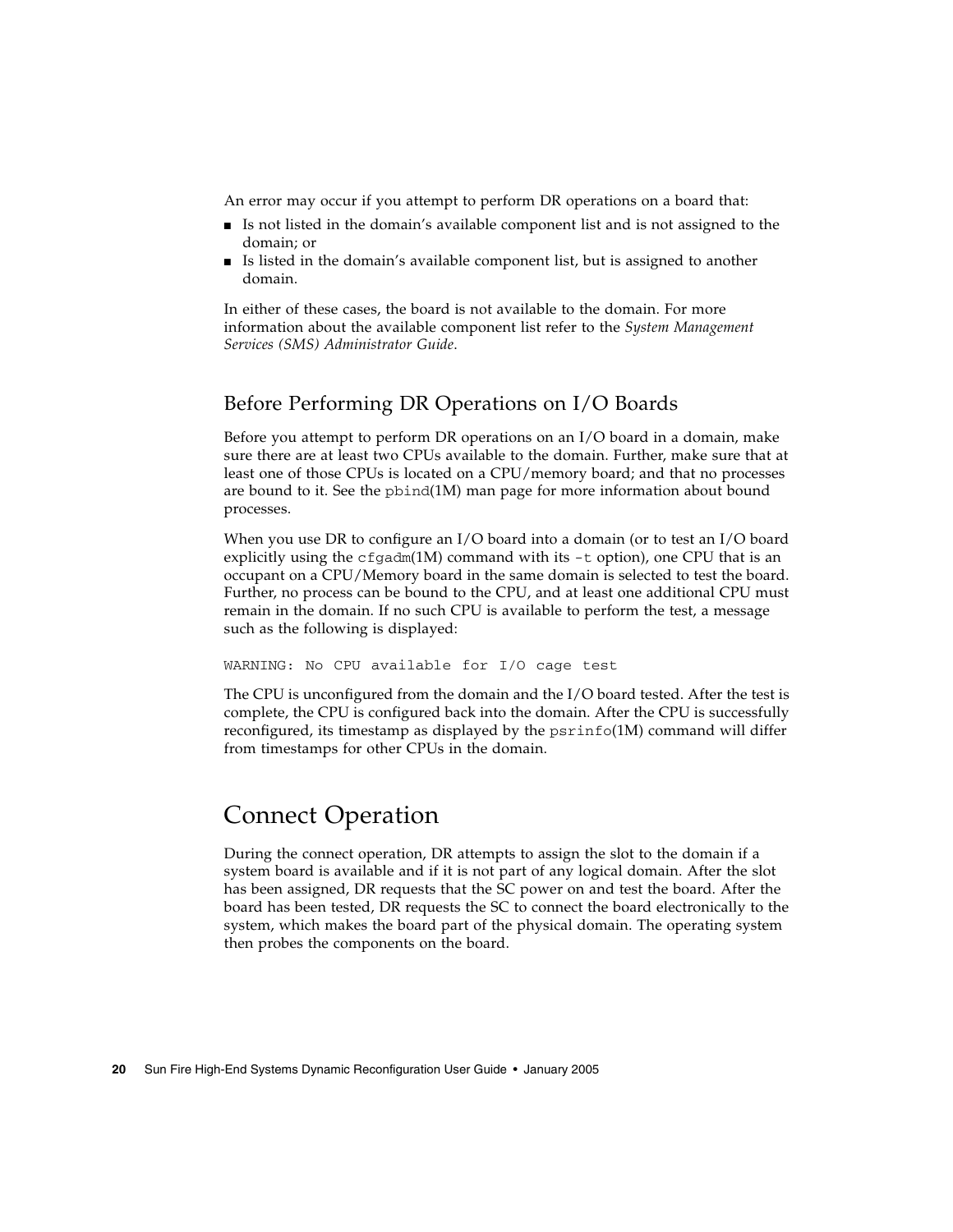<span id="page-30-1"></span>To connect a system board through the domain rather than the SC, use the cfgadm(1M) command as follows:

```
# cfgadm -c connect SBx
```
where *x* represents the number of a particular board.

**Note –** If the cfgadm(1M) command fails during a DR operation, the board does not return to its original state. If the error is recoverable, you can retry the command. If the error is unrecoverable, you will need to reboot the domain to use the board.

The syntax of the  $cf$ gadm(1M) command to connect an I/O board is as follows:

# **cfgadm -c connect IO***x*

where *x* represents the number of a particular board.

The states and conditions for the attachment point before a board is inserted are:

- Receptacle state—Empty
- Occupant state—Unconfigured
- Condition—Unknown

After a board is physically inserted, the states and conditions are:

- Receptacle state—Disconnected
- Occupant state—Unconfigured
- Condition-Unknown

After the attachment point is logically connected, the states and conditions are:

- Receptacle state—Connected
- Occupant state—Unconfigured
- Condition—OK

## <span id="page-30-0"></span>Configure Operation

<span id="page-30-2"></span>During the configure operation, DR attempts to connect the board slot if its state is disconnected. It then traverses the tree of devices that was created during the connect operation. (DR creates Solaris device tree nodes and attaches device drivers if necessary.)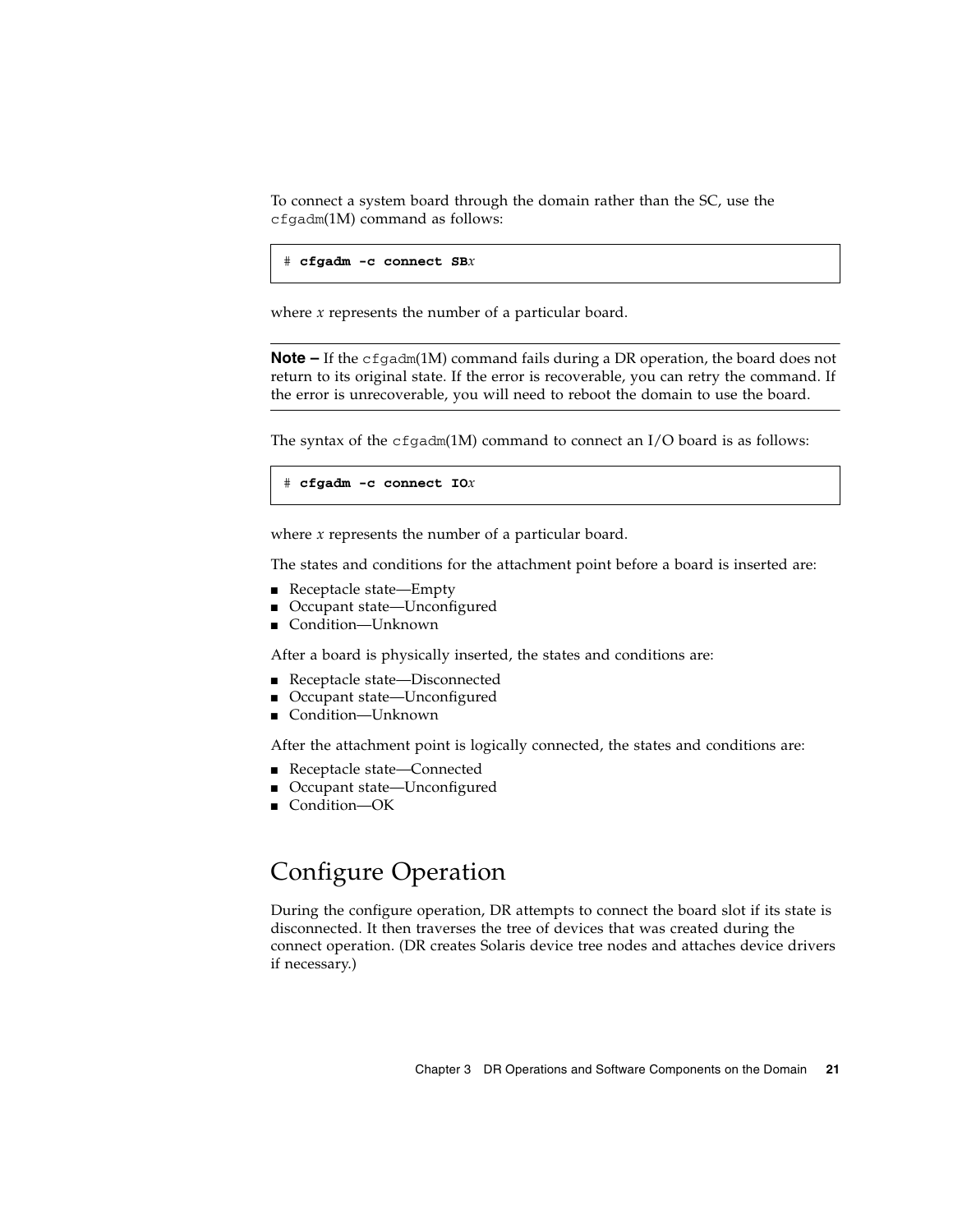The CPUs are added to the CPU list; and memory is initialized and added to the system memory pool. After the configure function has completed successfully, the CPUs and memory are ready for use.

<span id="page-31-6"></span><span id="page-31-5"></span>For I/O devices, use the mount(1M) and the  $ifconfig(1M)$  commands before the devices can be used.

When you configure a board into a domain using  $cf$  gadm, the board is automatically connected and configured

### <span id="page-31-0"></span>CPUs and Memory

<span id="page-31-2"></span>To configure a CPU on a system board through the domain rather than the SC, use the cfgadm(1M) command as follows:

```
# cfgadm -c configure SBx::cpuy
```
where *x* represents the board number and *y* represents the CPU number, which is 0 through 3 for all Sun Fire high-end systems.

<span id="page-31-4"></span>The syntax of the  $cf$   $q$   $adm(1M)$  command to configure memory is as follows:

```
# cfgadm -c configure SBx::memory
```
where *x* represents the board number. For memory, the command applies to all the memory on the system board.

To configure all the CPUs and memory on a system board, use the following command:

```
# cfgadm -c configure SBx
```
### <span id="page-31-1"></span>I/O Boards

<span id="page-31-3"></span>To configure one of the PCI slots that holds the PCI adapter with hotplug capability, the syntax of the cfgadm(1M) command is as follows:

```
# cfgadm -c configure pci_ap_id
```
For more information, see ["Hot Plugging PCI Adapter Cards" on page](#page-50-2) 41.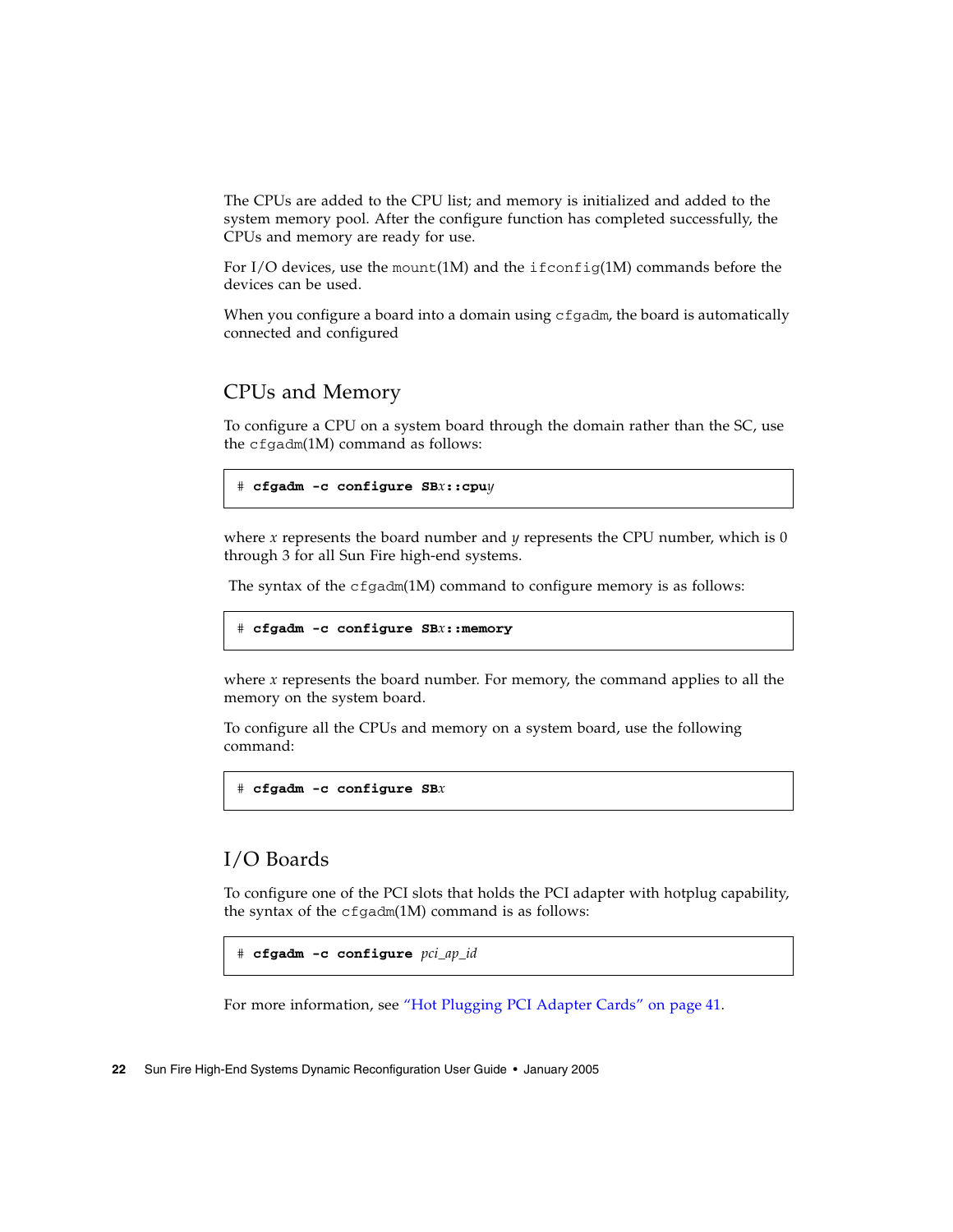To configure an I/O board, use the following command:

```
# cfgadm -c configure IOx
```
#### <span id="page-32-0"></span>After the Configure Operation

<span id="page-32-2"></span>The states and conditions for a configured attachment point are:

- Receptacle state—Connected
- Occupant state—Configured
- Condition—OK

Now the system is aware of the usable devices that reside on the board, and all devices can be mounted or configured for use.

### <span id="page-32-1"></span>Disconnect Operation

<span id="page-32-3"></span>During a disconnect operation, the DR framework communicates with the SC to program the interconnect so that the system board is removed from the physical domain. It then attempts to perform the tasks related to the unconfigure operation.

A board can be in the disconnected state without being powered off. However, the board must be powered off and in the disconnected state before you can remove it from the slot.

The syntax of the  $cf$ gadm(1M) command to disconnect the board is as follows:

```
# cfgadm -c disconnect SBx
```
where *x* represents the number of a particular board.

Before the board is disconnected, the states and conditions are:

- Receptacle state—Connected
- Occupant state—Configured
- Condition—OK

After the board is disconnected, the states and conditions are:

- Receptacle state—Disconnected
- Occupant state—Unconfigured
- Condition—Unknown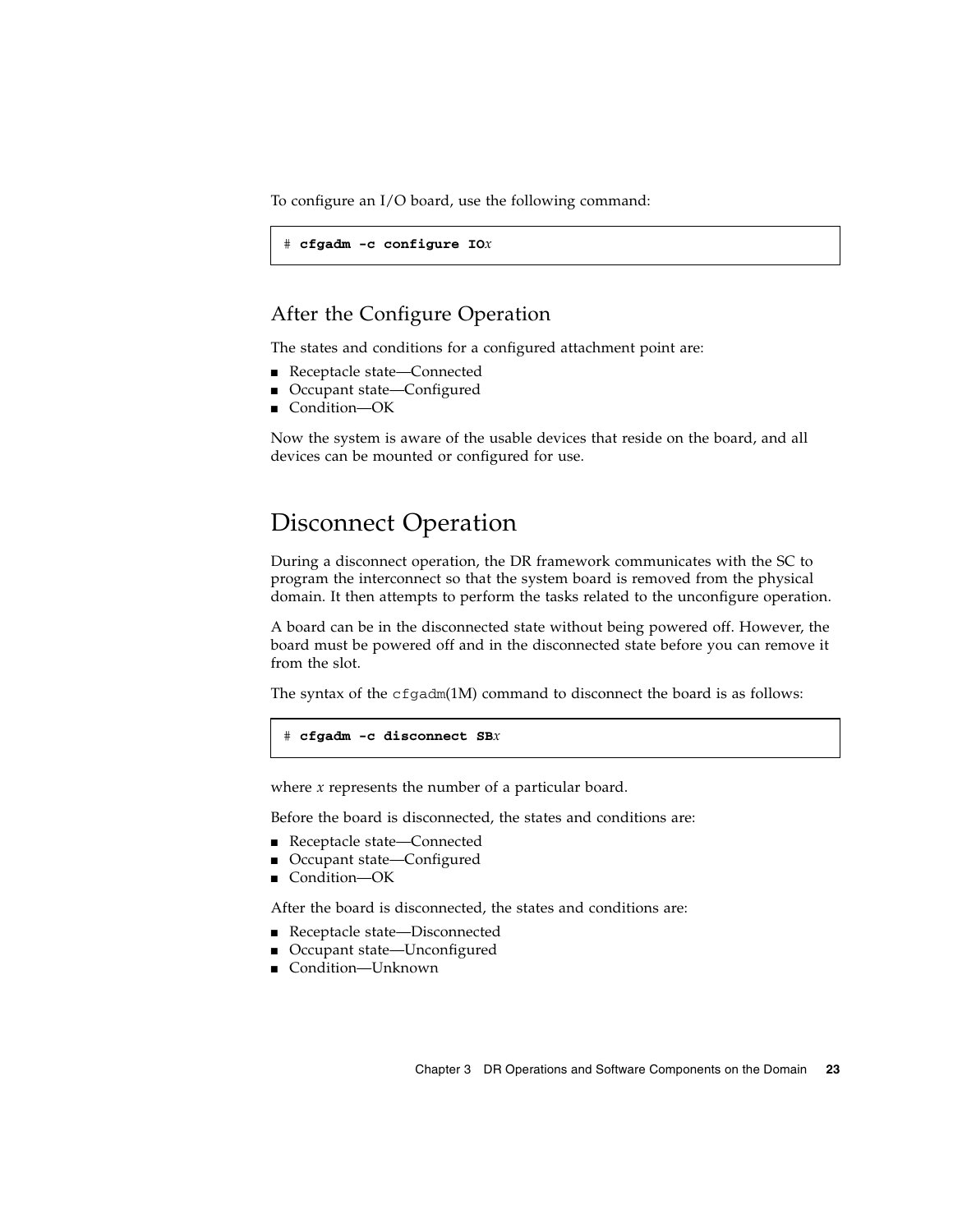## <span id="page-33-0"></span>Unconfigure Operation

<span id="page-33-6"></span>The unconfigure operation can consist of a single operation or two separate operations, depending on the presence of permanent memory. If the system board hosts permanent memory, before the unconfigure operation DR moves the memory contents from the specified board to available memory on a target board in the domain. See the sectio[n"Permanent and Non-permanent Memory" on page](#page-19-3) 10 for more information about boards that host permanent memory.

### <span id="page-33-1"></span>Non-permanent Memory

<span id="page-33-4"></span>If the reconfiguration coordination manager (RCM) is present, then DR informs the RCM about the DR operation. The RCM informs client applications, and the client applications perform preparatory tasks such as stopping the usage of devices. The clients communicate their readiness to the RCM, and the RCM communicates its readiness to DR. Depending on the responses, DR either continues, or aborts the operation and reports an error to the user.

During the unconfigure operation, DR unconfigures the board resources from the Solaris operating system and leaves the board in the disconnected state.

If the board hosts CPUs and/or memory, DR removes them from the Solaris operating system, making them unusable to the operating system. If the board is an I/O board, DR detaches the device drivers.

#### <span id="page-33-5"></span><span id="page-33-2"></span>Permanent Memory

The following paragraphs and examples specifically illustrate the unconfigure operation for permanent memory.

In the following code examples, the permanent memory on board 0 must be moved to another board in the domain, board 1. Board 0 is the *source* board, and board 1 is the *target* board.

For brevity, the CPU information has been removed from the code examples. On the domain, the unconfigure operation is started with the  $cf$ gadm(1M) command:

```
# cfgadm -c unconfigure -y SB0::memory &
```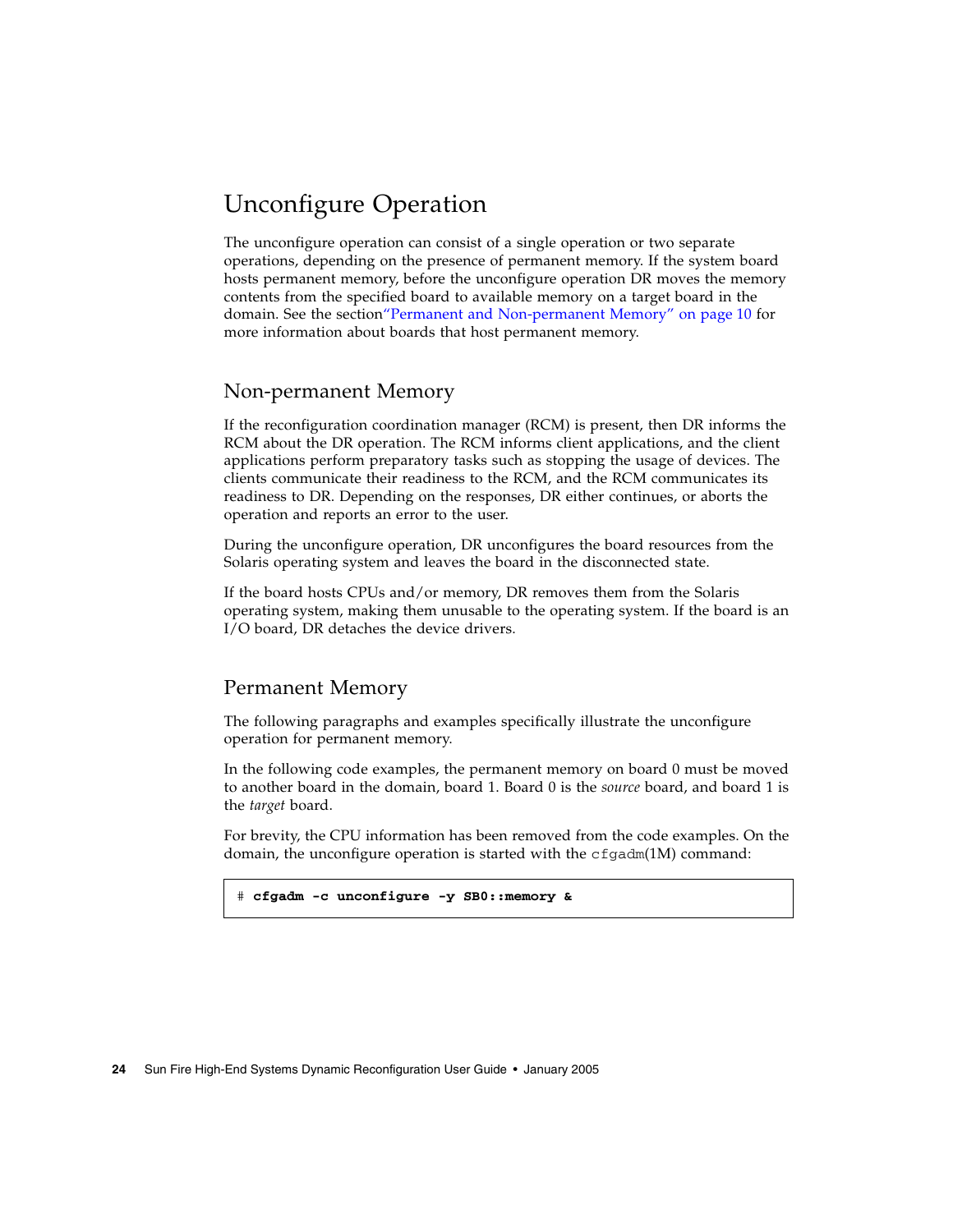First, a block of memory on the target board that resides in the same address range as the permanent memory on the source board must be deleted. During this phase, the source board, the target board, and the memory attachment points are marked as busy. You can display the status with the following command:

| # cfgadm -a -s cols=ap_id:type:r_state_o_state=busy_SB0_SB1 |        |            |            |      |  |
|-------------------------------------------------------------|--------|------------|------------|------|--|
| Ap_Id                                                       | Type   | Receptacle | Occupant   | Busy |  |
| SB <sub>0</sub>                                             | CPII   | connected  | configured | v    |  |
| $SB0:$ : memory                                             | memory | connected  | configured | V    |  |
| SB1                                                         | CPII   | connected  | configured | V    |  |
| $SB1:$ : memory                                             | memory | connected  | configured | v    |  |

After the memory has been deleted on board 1, it is marked as unconfigured. The memory the source board remains configured, but it is still marked as busy, as in the following example.

| Ap_Id<br>SB <sub>0</sub><br>$SB0:$ : memory<br>SB1 | Type<br>CPU<br>memory<br>CPU | Receptacle<br>connected<br>connected<br>connected | Occupant<br>configured<br>configured<br>configured | Busy<br>v |
|----------------------------------------------------|------------------------------|---------------------------------------------------|----------------------------------------------------|-----------|
| SB1:memory                                         | memory                       | connected                                         | unconfigured                                       | n n       |

The memory from the source board is then copied to the target board. After it has been copied, the occupant state for the memory is switched. The memory on the source board becomes unconfigured, and the memory on the target board becomes configured. At this point in the process, only the source board remains busy, as in the following example.

| Ap_Id           | Type   | Receptacle | Occupant     | Busy |
|-----------------|--------|------------|--------------|------|
| SB <sub>0</sub> | CPU    | connected  | configured   | v    |
| $SB0:$ : memory | memory | connected  | unconfigured | n    |
| SB1             | CPU    | connected  | configured   | n    |
| $SB1:$ : memory | memory | connected  | configured   | n    |
|                 |        |            |              |      |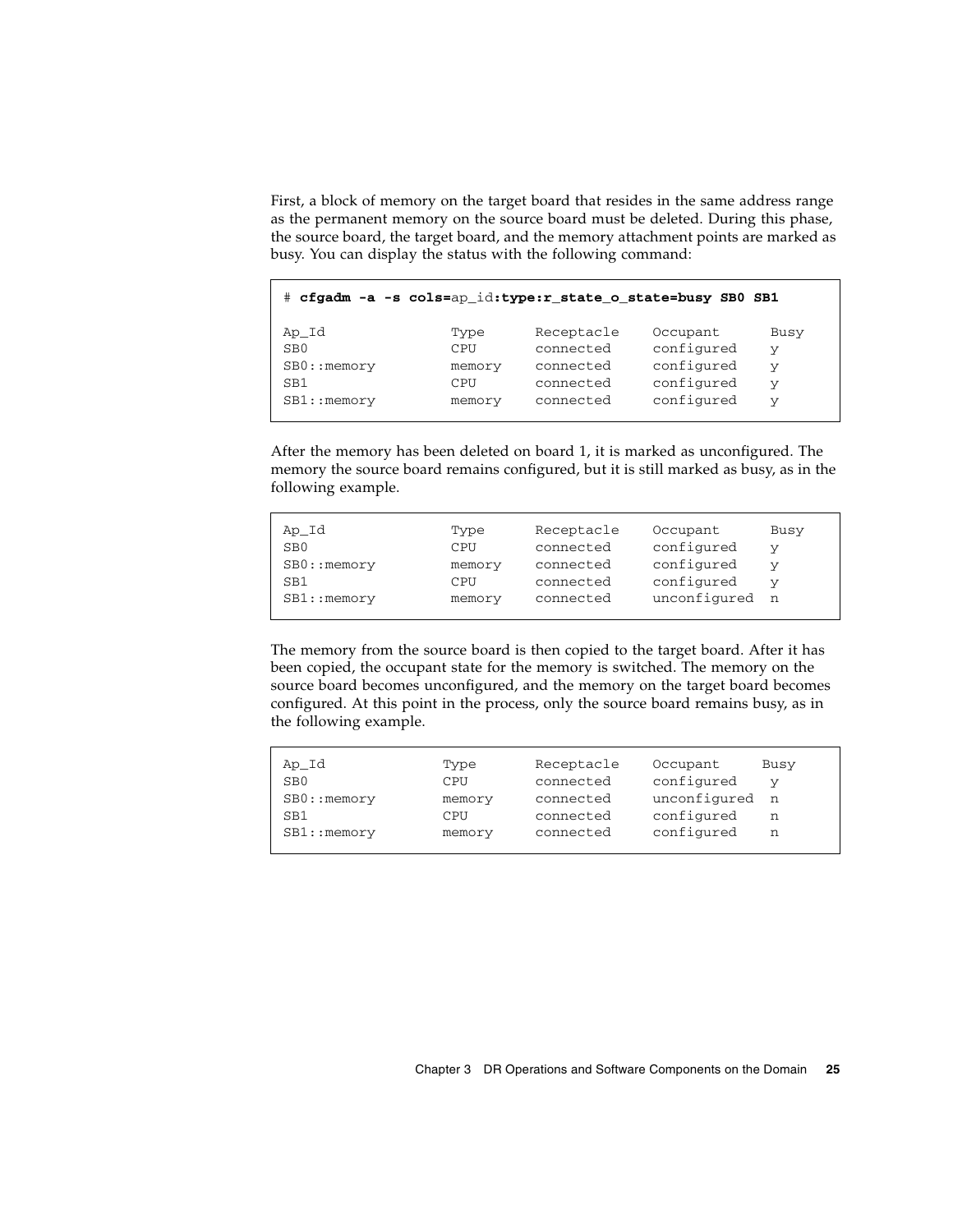<span id="page-35-2"></span>After the entire process has been completed, the memory on the source board remains unconfigured, and the attachment points are not busy, as in the following example.

| Ap_Id           | Type   | Receptacle | Occupant     | Busy |
|-----------------|--------|------------|--------------|------|
| SB0             | CPU    | connected  | configured   | n    |
| $SB0:$ : memory | memory | connected  | unconfigured | n    |
| SB1             | CPU    | connected  | configured   | n    |
| $SB1:$ : memory | memory | connected  | configured   | n    |

The permanent memory has been moved, and the memory on the source board has been unconfigured. At this point, you can initiate a new state change operation on either board.

# <span id="page-35-0"></span>Software Components

This section describes the software components that reside on the domain and make DR operations possible. However, it does not contain descriptions of all of the DR components on the system platform. Refer to the *System Management Services (SMS) Dynamic Reconfiguration User Guide* for descriptions of the software components that reside on the SC.

## <span id="page-35-1"></span>Domain Configuration Server

<span id="page-35-6"></span><span id="page-35-5"></span><span id="page-35-4"></span><span id="page-35-3"></span>The domain configuration server (DCS) is a daemon process that runs on a domain and is started by  $inetd(M)$  when the first remote DR request is received. A single instance of the DCS runs in each domain. The DCS accepts DR requests from the domain configuration agent (DCA) that runs on the SC. After the DCS accepts a DR operation, it performs the request and returns the results to the DCA. Refer to the *System Management Services (SMS) Dynamic Reconfiguration User Guide* for more information about the DCA.

**Note –** In domains that run Solaris 10, the DCS has no entries in the inetd.conf file. In domains running earlier versions of the Solaris software, DCS does have an entry in inetd.conf. In this latter case, if you alter or remove the sun-dr entry in inetd.conf, make the same change to the sun-dr entry in the ipsecinit.conf file.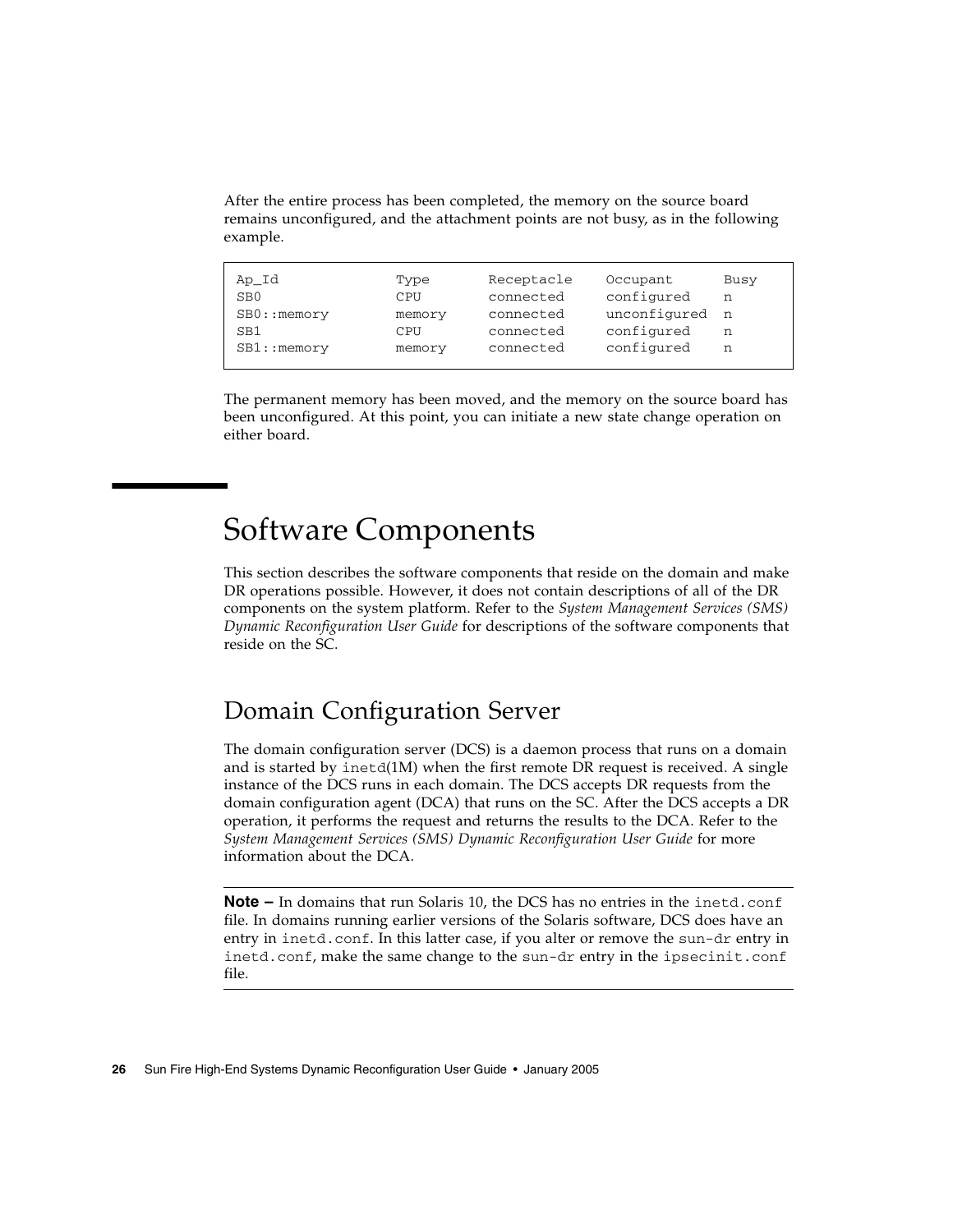### <span id="page-36-0"></span>DR Driver

<span id="page-36-5"></span><span id="page-36-4"></span>The DR driver consists of a platform independent driver, named  $dr$ , and a platform specific module, named drmach. The DR driver uses standard features of the Solaris operating system whenever possible to control DR operations, and it calls the platform specific module as needed. The DR driver is responsible for creating minor nodes in the file system that are used as attachment points for DR operations.

## <span id="page-36-1"></span>Reconfiguration Coordination Manager

<span id="page-36-7"></span>The reconfiguration coordination manager (RCM) is a daemon process that coordinates DR operations on resources that are present in the domain. The RCM daemon uses generic application program interfaces (APIs) to coordinate DR operations between DR initiators and RCM clients.

<span id="page-36-6"></span>The RCM consumers consist of DR initiators, which request DR operations, and DR clients, which react to DR requests. Normally, the DR initiator is the configuration administration command, cfgadm(1M). However, it can also be a GUI such as  $Sun^{TM}$ Management Center.

<span id="page-36-3"></span>The DR clients can be:

- Software layers that export high-level resources comprised of one or more hardware devices (for example, multipathing applications)
- Applications that monitor DR operations (for example, Sun Management Center)
- Entities on a remote system, such as the system controller on a server

### <span id="page-36-2"></span>System Events Framework

<span id="page-36-9"></span><span id="page-36-8"></span>DR uses the Solaris system events framework to notify other software entities of the occurrence of changes that result from a DR operation. DR accomplishes this by sending DR events to the system event daemon, syseventd, which, in turn, sends the events to the subscribers of DR events. For more information about the system events daemon, refer to the syseventd(1M) man page.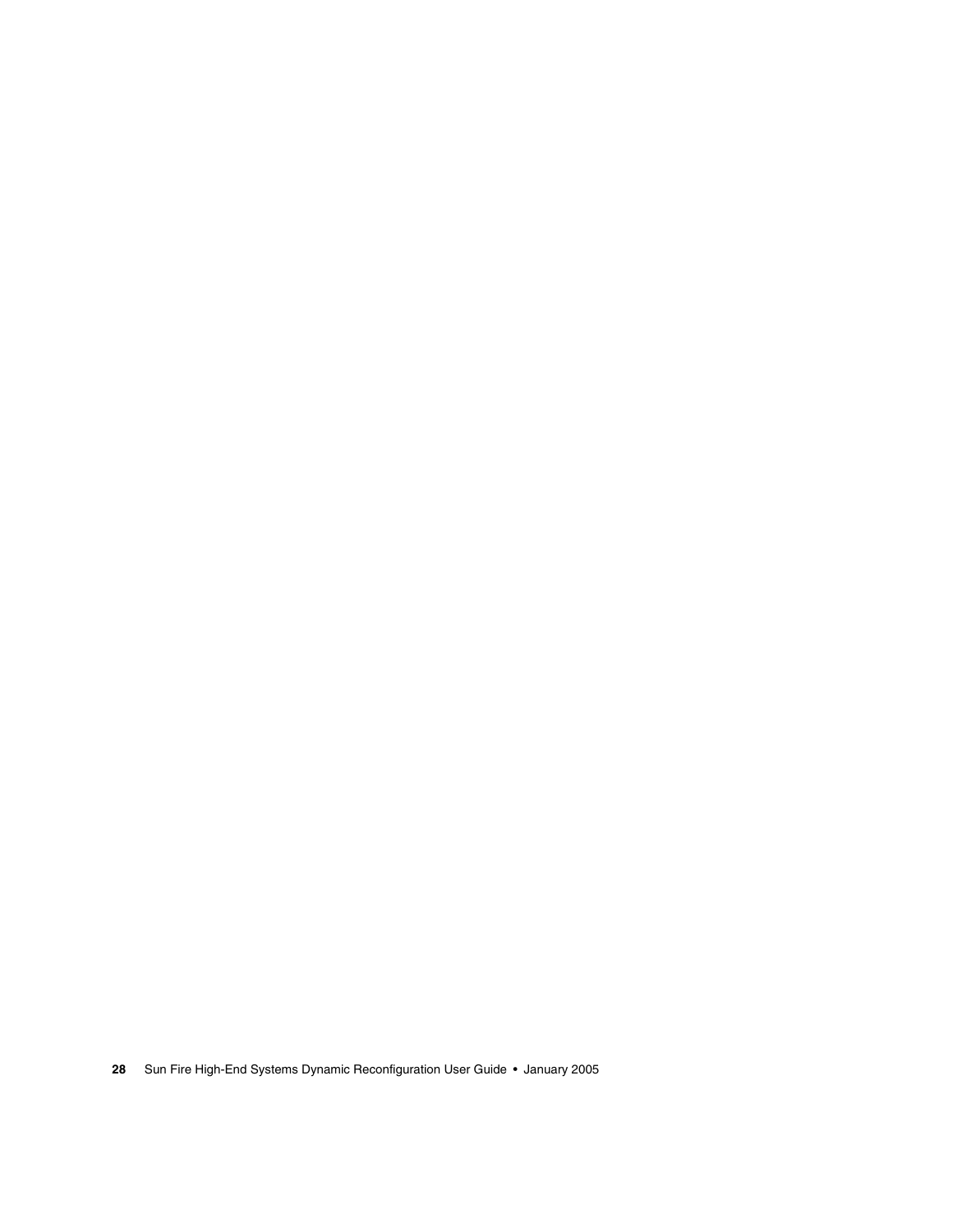# <span id="page-38-3"></span><span id="page-38-2"></span><span id="page-38-0"></span>DR User Interfaces on the Domain

<span id="page-38-8"></span><span id="page-38-7"></span><span id="page-38-5"></span>This chapter describes the user interfaces on the domain, which include the commands and options that are available to the user, and important files.

# <span id="page-38-1"></span>DR Commands and Options on the Domain

The cfgadm(1M) command is used to perform DR operations on the domain. DR operations are passed to the libcfgadm(3LIB) library interface, which dynamically loads a hardware-specific library plugin that actually performs the DR operations.

**Note –** If the cfgadm(1M) command fails during a DR operation, the board does not return to its original state. If the error is recoverable, you can retry the command. If the error is unrecoverable, you must reboot the domain to use the board.

<span id="page-38-6"></span>The sbd.so.1 hardware-specific plug-in provides DR functionality: connect, configure, unconfigure, and disconnect system boards, which enables you to connect or disconnect a system board from a running system without having to reboot the system.

The cfgadm(1M) command resides in the /usr/sbin directory. (See the cfgadm(1M) man page for more information.)

<span id="page-38-4"></span>Each board slot appears as a single attachment point in the device tree. You can view the type, state, and condition of each component, and the state and condition of each board slot, by using the cfgadm(1M) command with its -a option.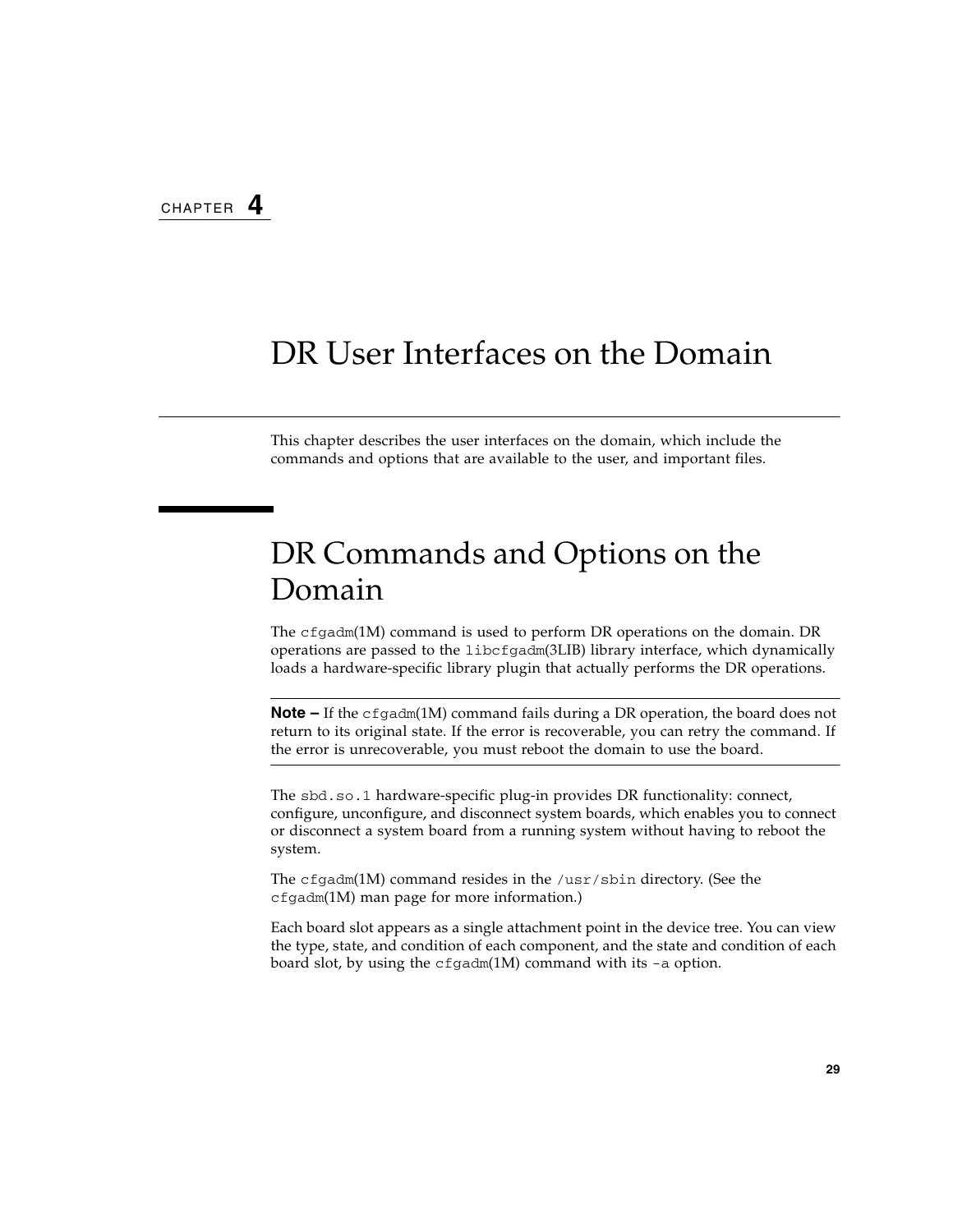## <span id="page-39-0"></span>State Change Functions

<span id="page-39-6"></span>State change functions, which change the state of a board slot or a component on the board, can be issued against any attachment point.

<span id="page-39-5"></span>The following are state change functions:

- configure
- unconfigure
- connect
- disconnect

## <span id="page-39-1"></span>Availability Change Functions

<span id="page-39-3"></span>Availability change functions, which change the availability of a board, can be issued against any attachment point.

The following are availability change functions:

- assign
- unassign

### <span id="page-39-2"></span>Condition Change Functions

<span id="page-39-4"></span>Condition change functions, which change the condition of a board slot or a component on the board, can be issued against any attachment point.

The following are condition change functions:

- poweron
- poweroff
- test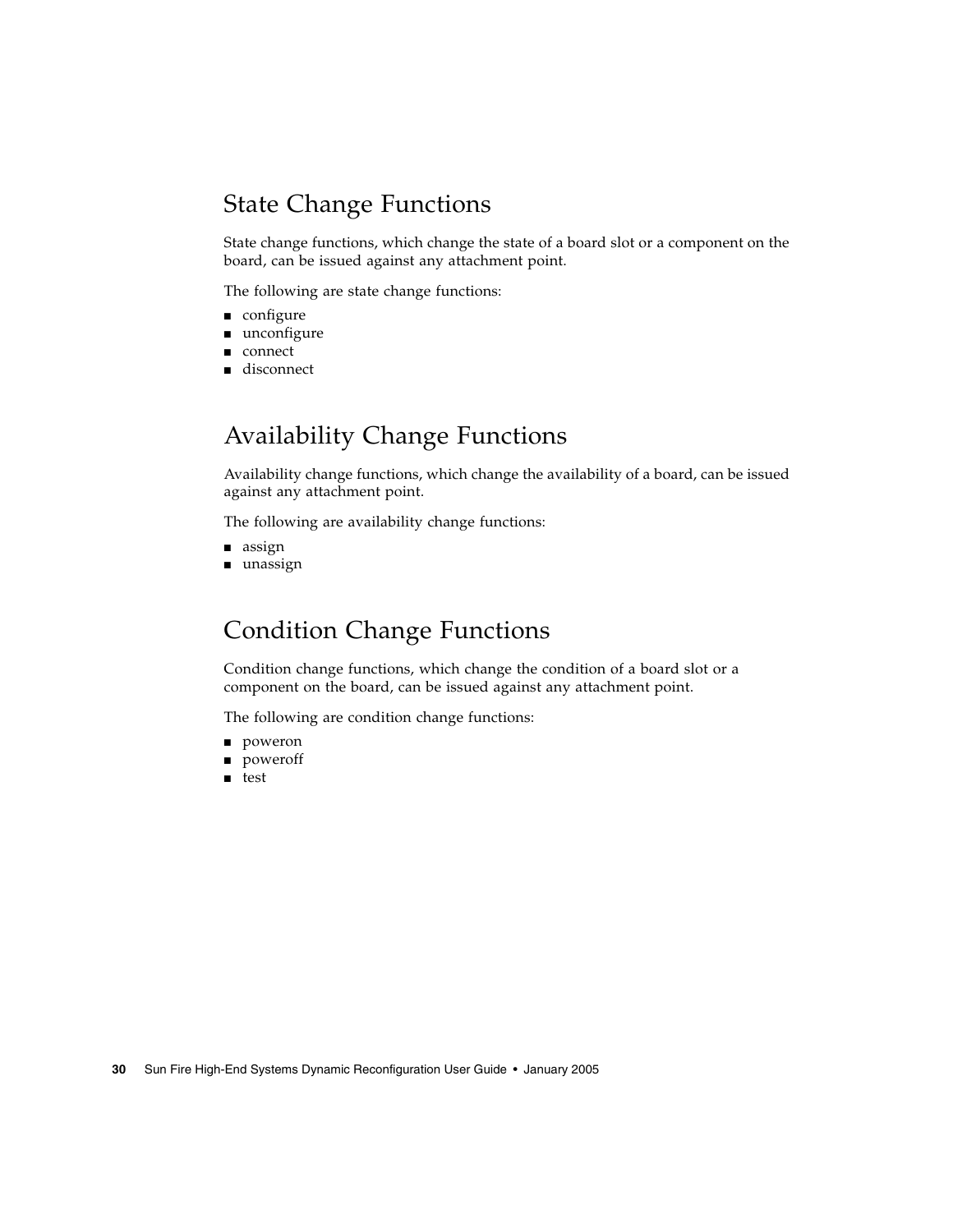## <span id="page-40-0"></span>Options and Operands

<span id="page-40-2"></span><span id="page-40-1"></span>The following options and operands are supported for the functions shown, where *ap\_id* specifies the attachment point of the system board or component.:

| <b>Options and Operands</b> | <b>Specifies</b>                                                                                                                                                             |
|-----------------------------|------------------------------------------------------------------------------------------------------------------------------------------------------------------------------|
| -c connect ap_id            | Changes the receptacle state to connected.                                                                                                                                   |
| -c disconnect ap_id         | Changes the receptacle state to disconnected.                                                                                                                                |
| -c configure ap_id          | Changes the occupant state to configured.                                                                                                                                    |
| -c unconfigure ap_id        | Changes the occupant state to unconfigured.                                                                                                                                  |
| -x assign ap_id             | Changes the occupant state to assigned.                                                                                                                                      |
| -x unassign ap_id           | Changes the occupant state to unassigned.                                                                                                                                    |
| -x poweron ap_id            | Changes the occupant state to powered-on.                                                                                                                                    |
| -x poweroff ap_id           | Changes the occupant state to powered-off.                                                                                                                                   |
| $-1$ ap_id                  | Displays the state, status, and condition of system<br>boards and components.                                                                                                |
| $-h$ [ap_id]                | Prints out a help message text. If ap_id is specified, the<br>help routine of the hardware-specific library for the<br>attachment point indicated by the argument is called. |
| -V                          | Executes in verbose mode.                                                                                                                                                    |
| $-n$                        | Suppresses command prompts for user confirmation,<br>and automatically answers "no."                                                                                         |
| $-y$                        | Suppresses command prompts for user confirmation,<br>and automatically answers "yes."                                                                                        |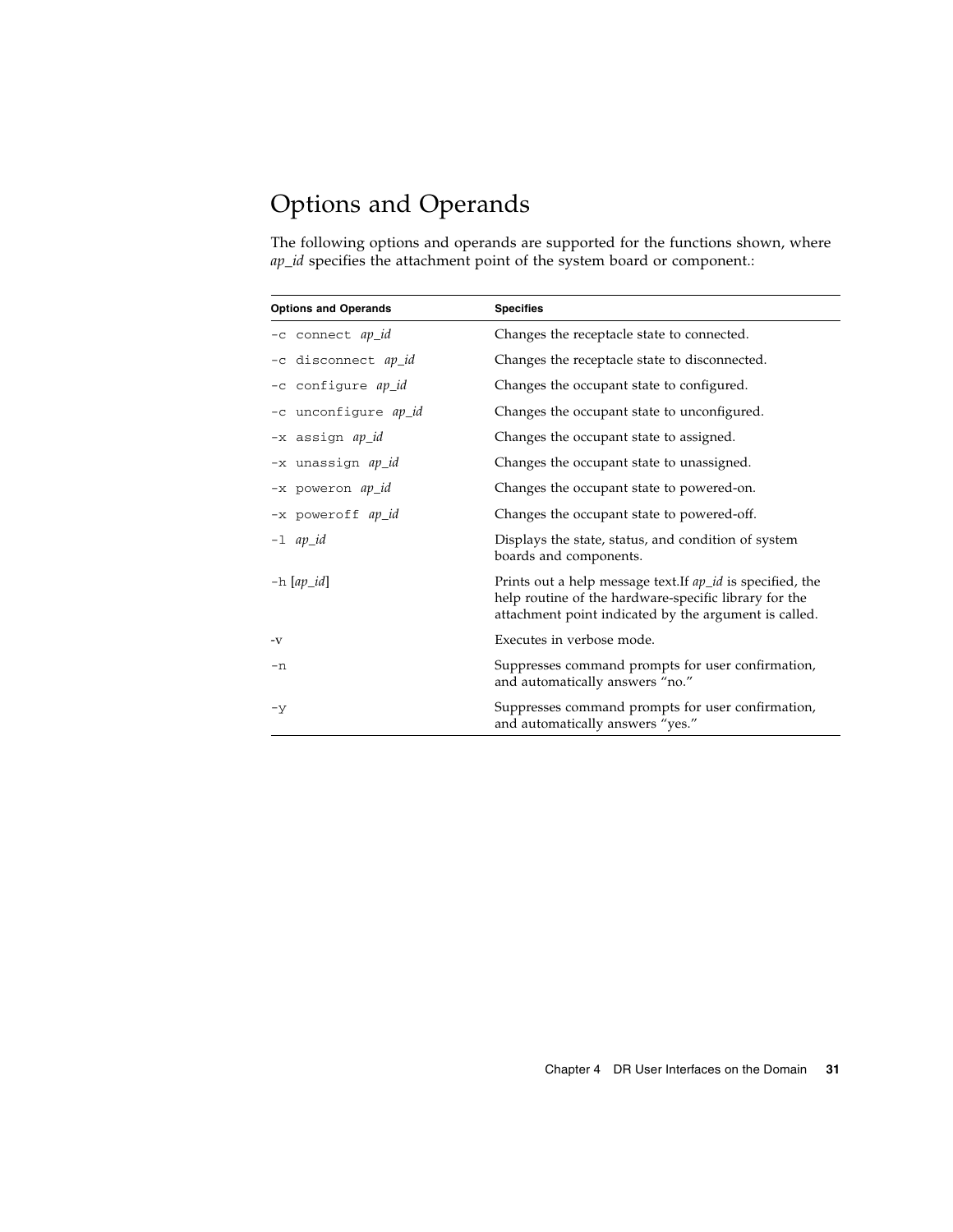| <b>Options and Operands</b> | <b>Specifies</b>                                                                                                                                                                                                                                                                                                                                                                                                                                                                                                                                                                                                                                      |  |
|-----------------------------|-------------------------------------------------------------------------------------------------------------------------------------------------------------------------------------------------------------------------------------------------------------------------------------------------------------------------------------------------------------------------------------------------------------------------------------------------------------------------------------------------------------------------------------------------------------------------------------------------------------------------------------------------------|--|
| -s listing_options          | The state of attachment points to be displayed<br>according to listing_options. Supplies listing options to<br>the list $(-1)$ command. The <i>listing_options</i> argument<br>conforms to the syntax conventions of the<br>getsubopt(3C) man page, and specifies: the<br>attachment point selection criteria (i.e., select=<br>select_string); the type of matching desired (i.e.,<br>match=match_type); the order of listing (i.e., sort=<br>field_spec); the data that is displayed (i.e., cols=<br>field_spec and cols2=field_spec); the column<br>delimiter (i.e., delim=string); and whether to<br>suppress column headings (i.e., noheadings). |  |
| -o hardware_options         | Supplies hardware-specific options to the main<br>command option. The format and content of the<br>hardware_options string is completely hardware-<br>specific; and the string conforms to the syntax<br>conventions of the getsubopt(3C) man page.                                                                                                                                                                                                                                                                                                                                                                                                   |  |
| $-t$ ap_id                  | Performs a test of one or more attachment points. The<br>test function is used to re-evaluate the condition of the<br>attachment point. Without a test-level specifier in<br>hardware_options, the fastest test that identifies hard<br>faults is used.                                                                                                                                                                                                                                                                                                                                                                                               |  |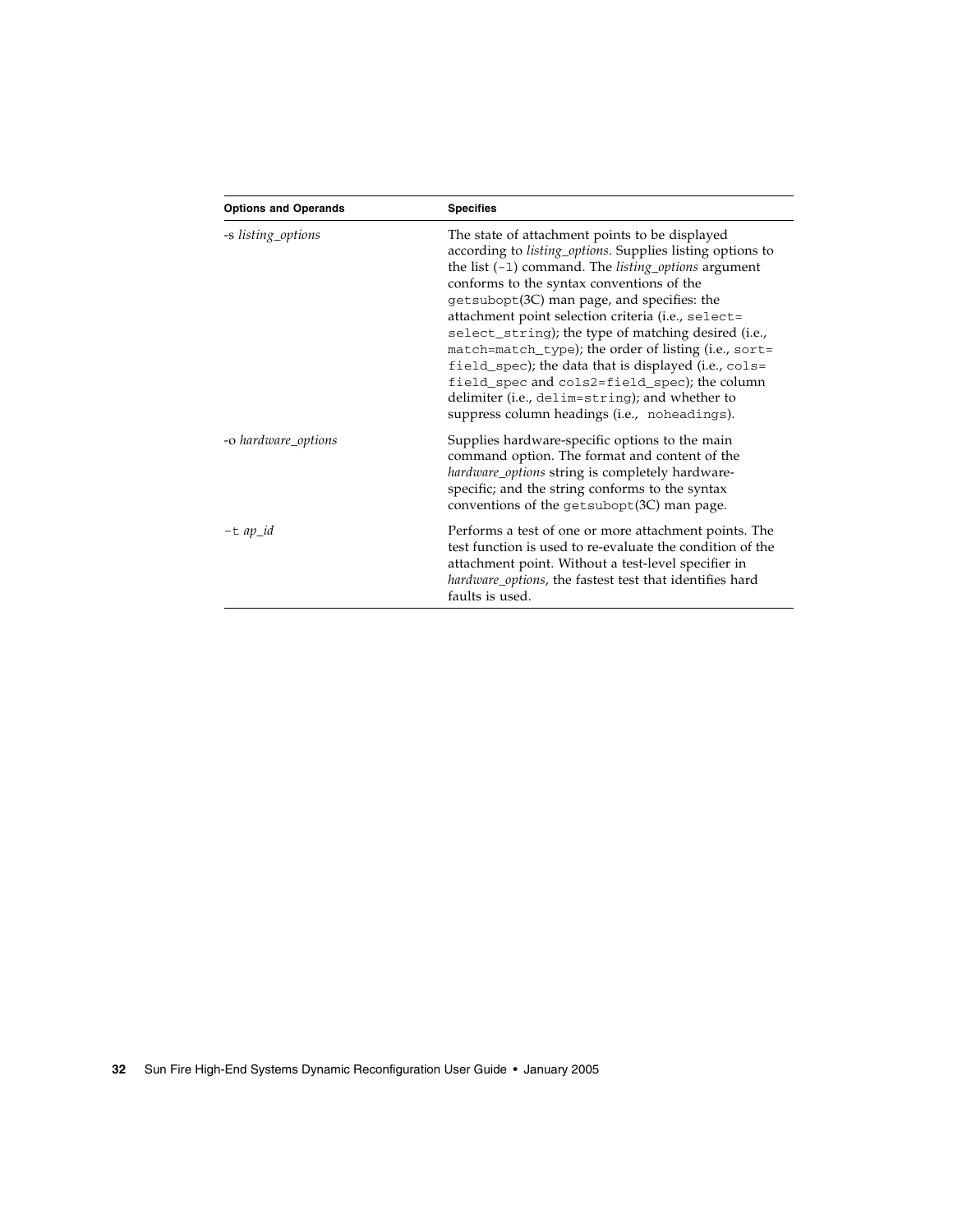## <span id="page-42-3"></span><span id="page-42-2"></span><span id="page-42-0"></span>DR Domain Procedures

This chapter describes how you use the  $cf$  gadm(1M) command on the domain to perform DR operations. It also describes attachment points and procedures for displaying the status of system boards.

## <span id="page-42-4"></span><span id="page-42-1"></span>Attachment Points

Before you use the  $cf$ gadm(1M) command, make sure you understand the syntax for attachment points on the Sun Fire high-end system platform. There are physical and logical attachment points. In addition, single attachment points are used for board slots, and dynamic attachment points are used for components. Attachment points created by the DR driver have a physical and logical path.

Physical attachment points for system boards take the following form:

```
/devices/pseudo/dr@0:SBx (for CPU/memory boards)
-OR-
/devices/pseudo/dr@0:IOx (for I/O boards)
```
where *x* represents the number of an expander board.

Logical attachment points for system boards take the following form:

```
SBx (for CPU/memory boards)
-OR-
IOx (for I/O boards)
```
where *x* represents the number of a board.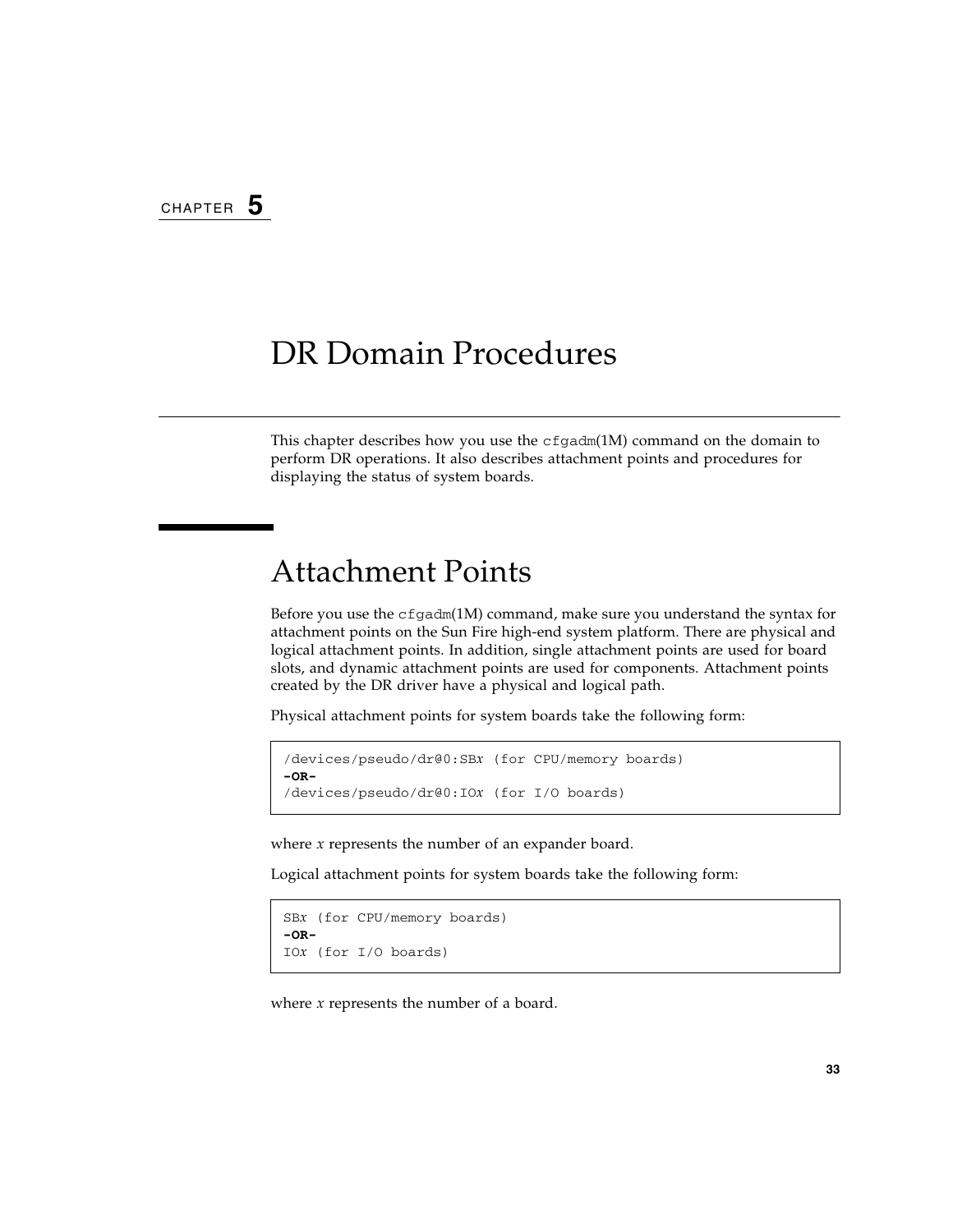<span id="page-43-4"></span>Dynamic attachment points refer to components (CPUs and memory) on system boards and I/O devices on I/O boards. The attachment points are created by the DR driver. Refer to the dr(7D) man page for more details.

# <span id="page-43-0"></span>Displaying Board Status

<span id="page-43-3"></span>The cfgadm(1M) command displays information about boards and slots. Refer to the cfgadm\_sbd(1M) man page for options to this command.

## <span id="page-43-1"></span>Basic Status Display

<span id="page-43-5"></span>Many operations require that you specify the system board names. To obtain these system board names, type:

```
# cfgadm -a -s "select=class(sbd)"
```
The  $cf$ gadm $(1M)$  command displays information only about those boards that are assigned to the domain; or those boards that appear in the available component list for the domain and are not assigned to any other domain.

| Ap Id           | Type   | Receptacle   | Occupant     | Condition |
|-----------------|--------|--------------|--------------|-----------|
| SB <sub>0</sub> | CPU    | connected    | configured   | ok        |
| SB0::cpu0       | cpu    | connected    | configured   | ok        |
| $SB0:$ : memory | memory | connected    | configured   | ok        |
| IO1             | PCI    | connected    | configured   | ok        |
| IO1::pci0       | 10     | disconnected | unconfigured | failed    |

The following output is typical:

## <span id="page-43-2"></span>Detailed Status Display

<span id="page-43-6"></span>For a more detailed status report, use the  $cf$  gadm(1M) command with its  $-v$ (verbose) option, which turns on expanded descriptions. In addition to basic information such as the attachment point ID, receptacle and occupant states, and board status, the expanded status report also includes the date when the board was configured into the domain, the type of board, the activity state, and the physical attachment point.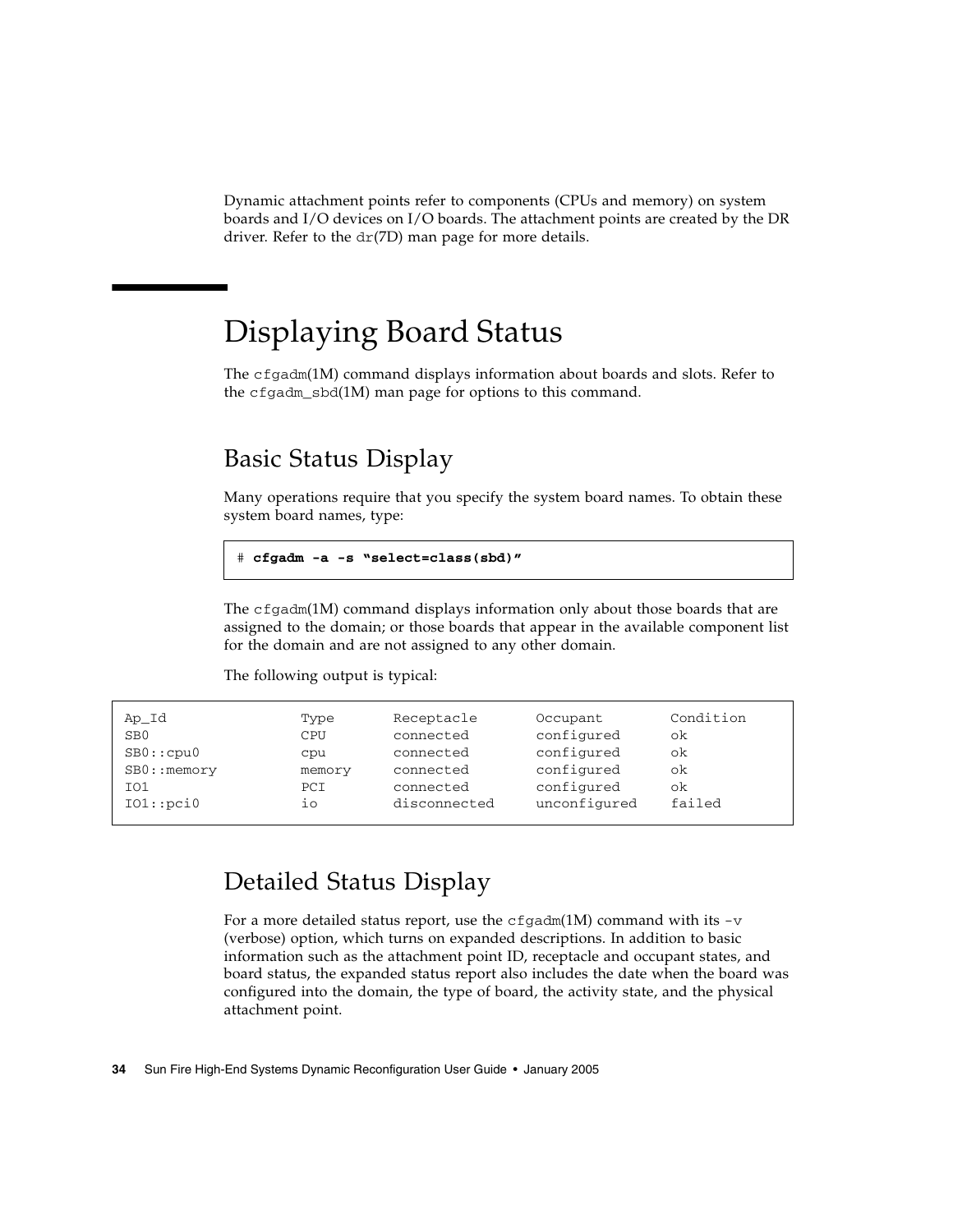# <span id="page-44-3"></span><span id="page-44-0"></span>Removing a Board

<span id="page-44-4"></span>This section describes how to remove a CPU/Memory and an I/O board.

## <span id="page-44-1"></span>▼ To Remove a CPU/Memory Board

To perform the following steps, you must have domain administrator privileges.

- **1. Log in to the domain.**
- **2. Use the** cfgadm**(1M) command with the** -l **option to determine the attachment point for the board.**
- **3. Verify that the board does not have bound processes running.**

If a process is bound to a CPU, the board cannot be removed until the process is unbound. Refer to the pbind(1M) man page for more information.

**Note –** Beginning with Solaris 10 software, the  $-f$  (force) option attempts to unbind processes bound to a CPU being unconfigured. No attempt is made to rebind any automatically bound process.

**4. Unconfigure and disconnect the board using the following single command:** 

# **cfgadm -v -c disconnect SB***x*

where *x* represents the board number.



**Caution –** Do not physically remove a board until it is disconnected. Otherwise the board will be damaged.

## <span id="page-44-2"></span>▼ To Remove an I/O Board

To remove an I/O board, you must first stop all usage of the board. To complete the steps in this procedure, you must have domain administrator privileges.

**1. Log in to the domain.**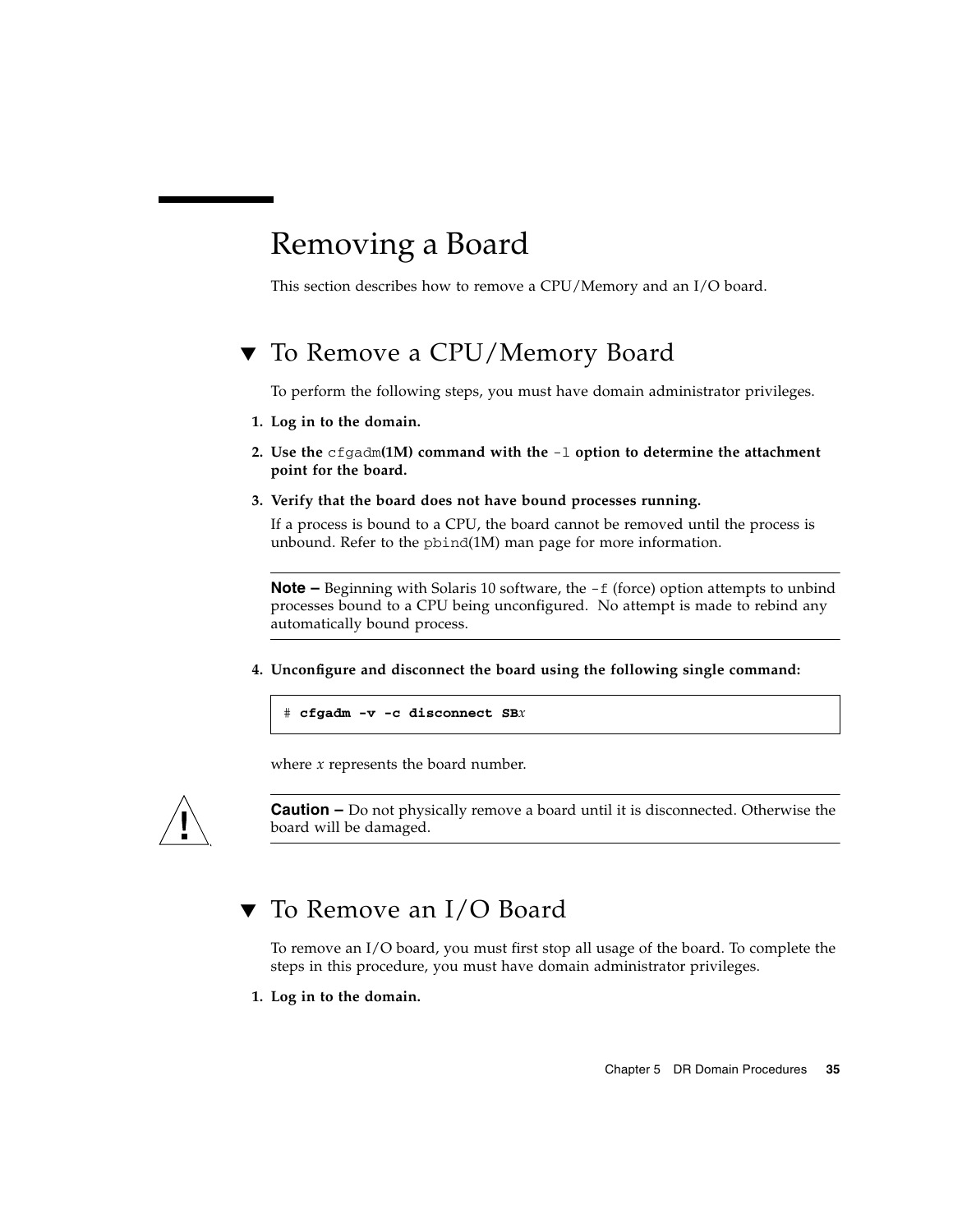**2. Check the status of the board.**

```
# cfgadm -a -s "select=class(sbd)"
```
- **3. If the system is using multipathing software:**
	- **a. Switch all board functions to the alternate board.**
	- **b. Remove any multipathing databases and/or private regions.**
	- **c. Wait until all of the alternate paths are functioning before proceeding.**
- **4. Unmount file systems, including metadevices that have a board resident partition (for example:** umount /*partition***).**

**Caution –** Unmounting file systems may affect NFS client systems.

- **5. If the board contains Sun RSM Array™ 2000 controllers, take the controllers off line, using the** rm6 **or** rdacutil **commands.**
- **6. Remove disk partitions from the swap configuration.**
- **7. If any process directly opens a device or raw partition, either kill the process or direct it to close the open device on the board.**
- **8. If a detach-unsafe device is present on the board, close all instances of the device and use** modunload**(1M) to unload the driver.**
- **9. Disconnect the board.**

```
# cfgadm -v -c disconnect IOx
```
where *x* represents the board number.

**Note –** If the cfgadm(1M) command fails during a DR operation, the board does not return to its original state. If the error is recoverable, you can retry the command. If the error is unrecoverable, you will need to reboot the domain to use the board.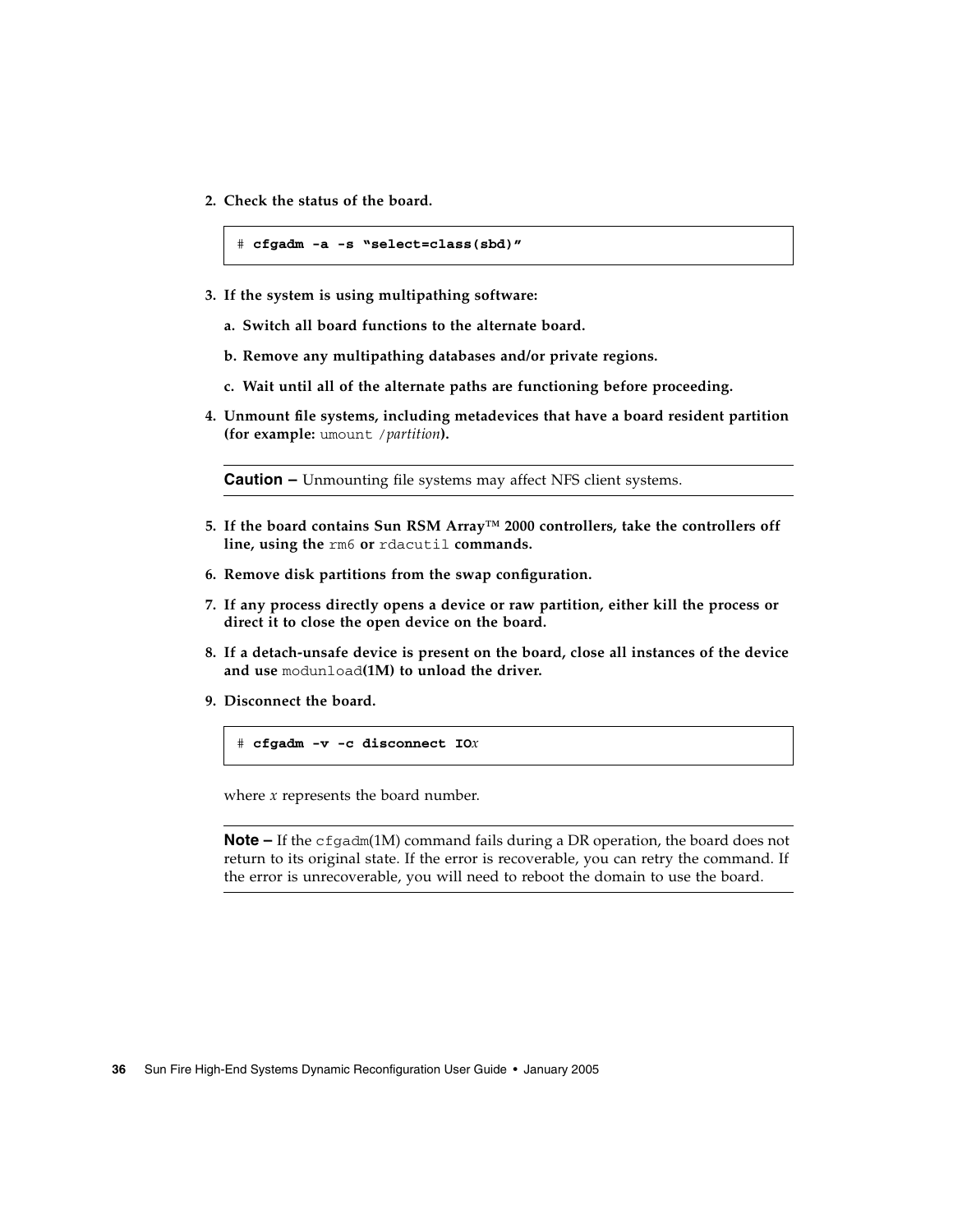# <span id="page-46-2"></span><span id="page-46-0"></span>Adding a Board

<span id="page-46-3"></span>Before installing a board, consider the following points:

- Never use a board that is defective or suspected to be unreliable; it can crash the system.
- The board type and option cards must be supported by DR.

<span id="page-46-4"></span>**Note –** Whenever you use DR to add a COD board into a domain, make sure that enough COD right-to-use (RTU) licenses are available to the target domain to enable each active CPU on the COD board. If there are not enough RTU licenses available to a target domain when you add a COD board to the domain, DR displays an error message for each CPU that cannot be enabled in the domain. For more information about the COD option, see the *System Management Services (SMS) Administrator Guide*.

## <span id="page-46-1"></span>▼ To Install a Board

To perform a board installation from the domain, the board must already be assigned to the domain, or must be in the available component list. Refer to the *System Management Services (SMS) Administrator Guide* for information on how to assign boards or to update the available component list.

**1. Verify that the selected board slot can accept a board.** 

```
# cfgadm -a -s "select=class(sbd)"
```
The states and conditions should be:

- Receptacle state—Empty
- Occupant state—Unconfigured
- Condition—Unknown

 $-OR-$ 

- Receptacle state—Disconnected
- Occupant state—Unconfigured
- Condition—Unknown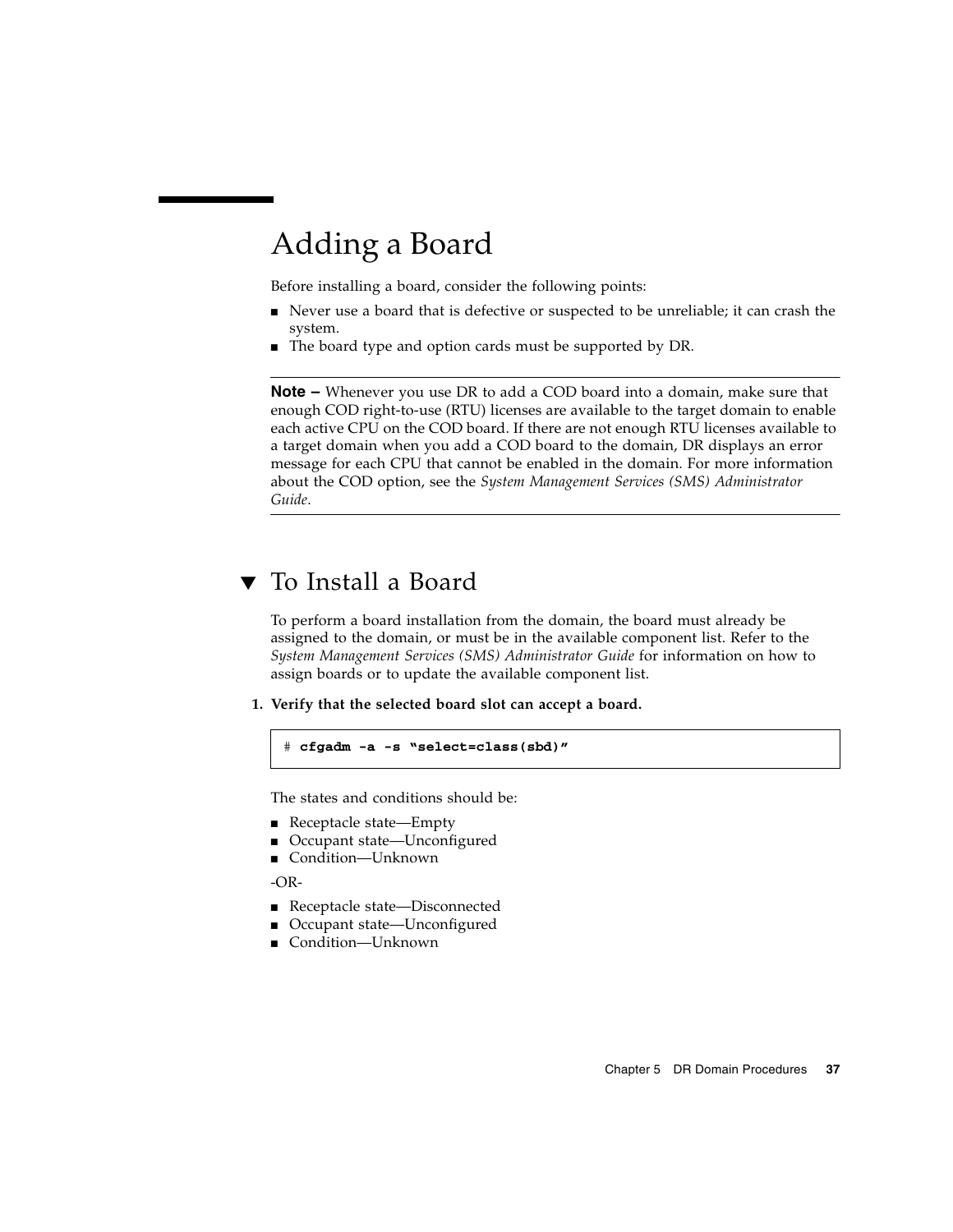**2. Connect and configure the board using a single command.**

```
# cfgadm -v -c configure SBx (CPU/memory board)
-OR-
# cfgadm -v -c configure IOx (I/O board)
```
where *x* represents the board number.

After a short delay during which the system tests the board, a message appears in the domain console log indicating that the components have been configured. The states and conditions for a connected and configured attachment point should be:

- Receptacle state—Connected
- Occupant state—Configured
- Condition—OK

Now the system is aware of the usable devices on the board and the devices can be used.

**Note –** If the cfgadm(1M) command fails during a DR operation, the board does not return to its original state. If the error is recoverable, you can retry the command. If the error is unrecoverable, you will need to reboot the domain to use the board.

# <span id="page-47-2"></span><span id="page-47-0"></span>DR Using cfgadm(1M) - Examples

## <span id="page-47-3"></span><span id="page-47-1"></span>Displaying Help

To display help text for commands use the -h option. If the -h option is followed by an attachment point identifier, help messages (syntax) related to the hardwarespecific library of the attachment point are shown.

| TABLE 5-1 | Commands that Display Help |  |  |
|-----------|----------------------------|--|--|
|-----------|----------------------------|--|--|

| Command     | <b>Description</b>                                                                   |
|-------------|--------------------------------------------------------------------------------------|
| # cfgadm -h | Shows general syntax.                                                                |
|             | # cfgadm -h pci Shows PCI hotplug-specific commands.                                 |
|             | # cfgadm -h SB2 Shows help related to system board-specific commands and<br>options. |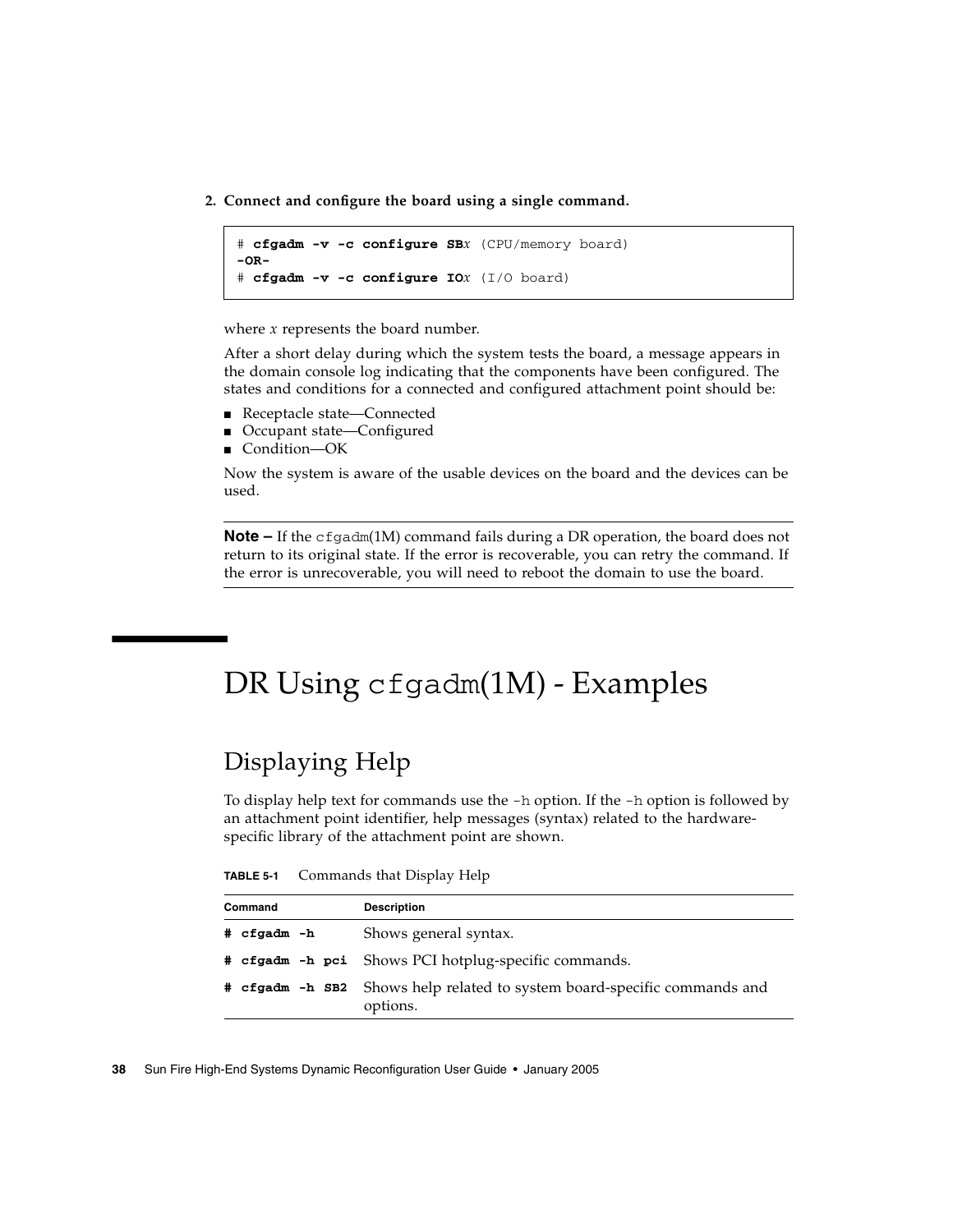## <span id="page-48-3"></span><span id="page-48-0"></span>Displaying Verbose Messages

The -v option displays detailed messages as DR operations proceed. For example:

To configure the memory on system board 2 (SB2) with the verbose option use:

```
# cfgadm -v -c configure SB2::memory
```
To unconfigure CPU 3 (cpu3) on system board 0 (SB0) with the verbose option, use the following command:

```
# cfgadm -v -c unconfigure SB0::cpu3
```
## <span id="page-48-1"></span>Suppressing User Confirmation

When certain cfgadm commands are entered (such as unconfigure permanent memory), the command prompts the user to confirm the operation, yes or no. For example, the following command unconfigures system board 6 (SB6), which holds permanent system memory, and prompts the user for confirmation:

```
# cfgadm -c unconfigure SB6::memory
System may be temporarily suspended, proceed (yes/no)?
```
You can suppress the confirmation prompt by using the  $-y$  or  $-n$  option on the command line. The -y option automatically responds with "yes" and the -n option responds with "no." The following example performs exactly the same operation as the previous command, but uses the  $-y$  option to bypass user confirmation:

```
# cfgadm -y -c unconfigure SB6::memory
```
**#**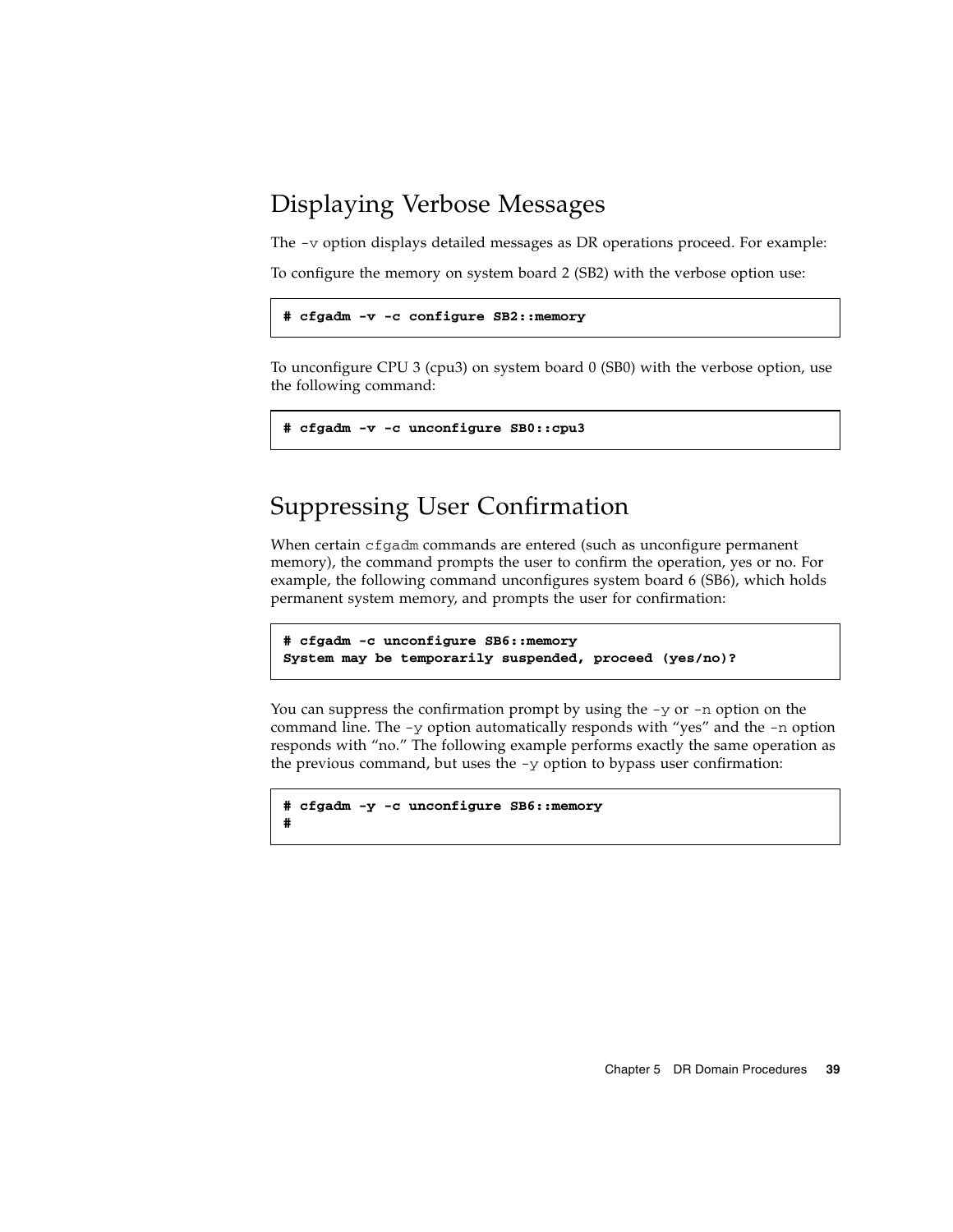## <span id="page-49-4"></span><span id="page-49-0"></span>Power Control When Disconnecting Boards

To unconfigure system board 6 (SB6), which holds the domain's permanent memory, use a command similar to the following. In the following example, -y answers yes to any prompts, unassign overrides the default behavior of disconnect, leaving the board assigned, and nopoweroff overrides the default behavior of disconnect, powering off the board.

```
# cfgadm -y -v -c disconnect -o unassign,nopoweroff SB6
```
To disconnect I/O board 12 (IO12), but leave it powered-off and assigned to the same domain, use:

<span id="page-49-3"></span>**# cfgadm -c disconnect I012**

## <span id="page-49-1"></span>Power Control of Disconnected Boards

To power-on system board 2 (SB2), use the following command:

```
# cfgadm -x poweron SB2
```
To power-off system board 2 (SB2), use the following command:

```
# cfgadm -x poweroff SB2
```
## <span id="page-49-2"></span>Connecting and Configuring Boards

When DR configures a board into a domain, it first connects the board electrically to the system, putting it into the *connected* state. DR then configures the system board so that it is fully available to all applications running in the domain, putting it into the *configured* state.

When DR removes a board from a domain, it first unconfigures the system board so that it is no longer available to all applications running in the domain, putting it into the *unconfigured* state. DR then disconnects the board electrically from the system, putting it into the *disconnected* state.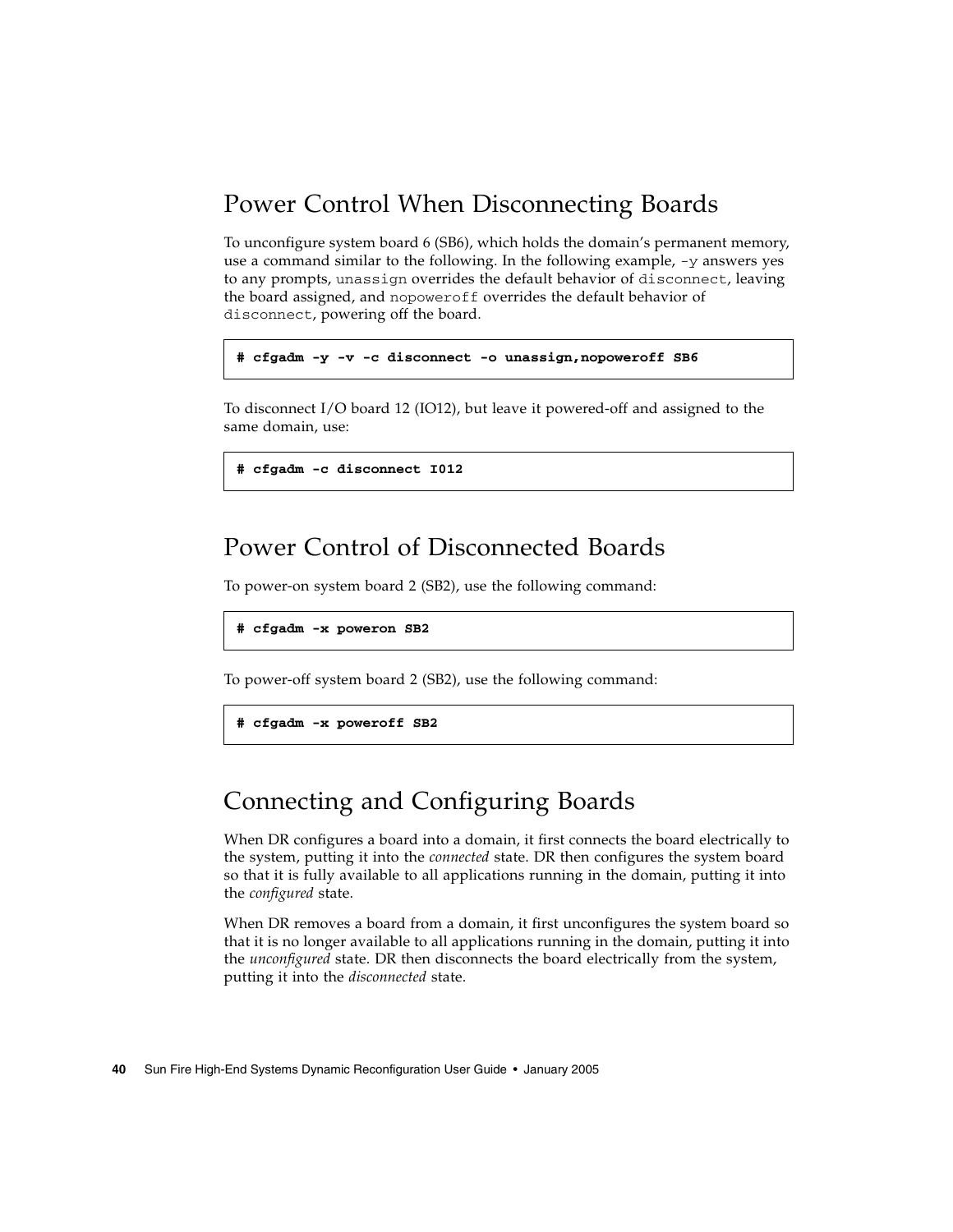## <span id="page-50-2"></span><span id="page-50-0"></span>Hot Plugging PCI Adapter Cards

Each hotplug slot on an I/O board can be individually connected, configured, unconfigured, and disconnected. Each attachment point for a hotplug slot, which identifies both the slot and the adapter card that is plugged into the slot, is created when the I/O board is configured into the domain.

To connect, but not configure, an adapter at slot 1 of I/O board 1 into a domain, use a command such as the following:

#### **# cfgadm -c connect pcisch0:e01b1slot1**

To configure the adapter at slot 1 of I/O board 1 into the domain, use a command such as the following:

**# cfgadm -c configure pcisch0:e01b1slot1**

To disconnect an adapter at slot 1 of  $I/O$  board 1 before unplugging the adapter, use a command such as the following:

**# cfgadm -c disconnect pcisch13:eo1b1slot1**

To unconfigure the adapter at slot 1 of I/O board 1 out of the domain, use a command such as the following:

**# cfgadm -c unconfigure pcisch0:e01b1slot1**

For more information, see  $cf$ gadm  $pc$ i(1M).

### <span id="page-50-3"></span><span id="page-50-1"></span>Testing a Board

The -t option causes a board to be tested. Prior to running the following command, system board 2 (SB2) must be disconnected, assigned and powered-on. The following command includes the verbose option:

```
# cfgadm -vt SB2
```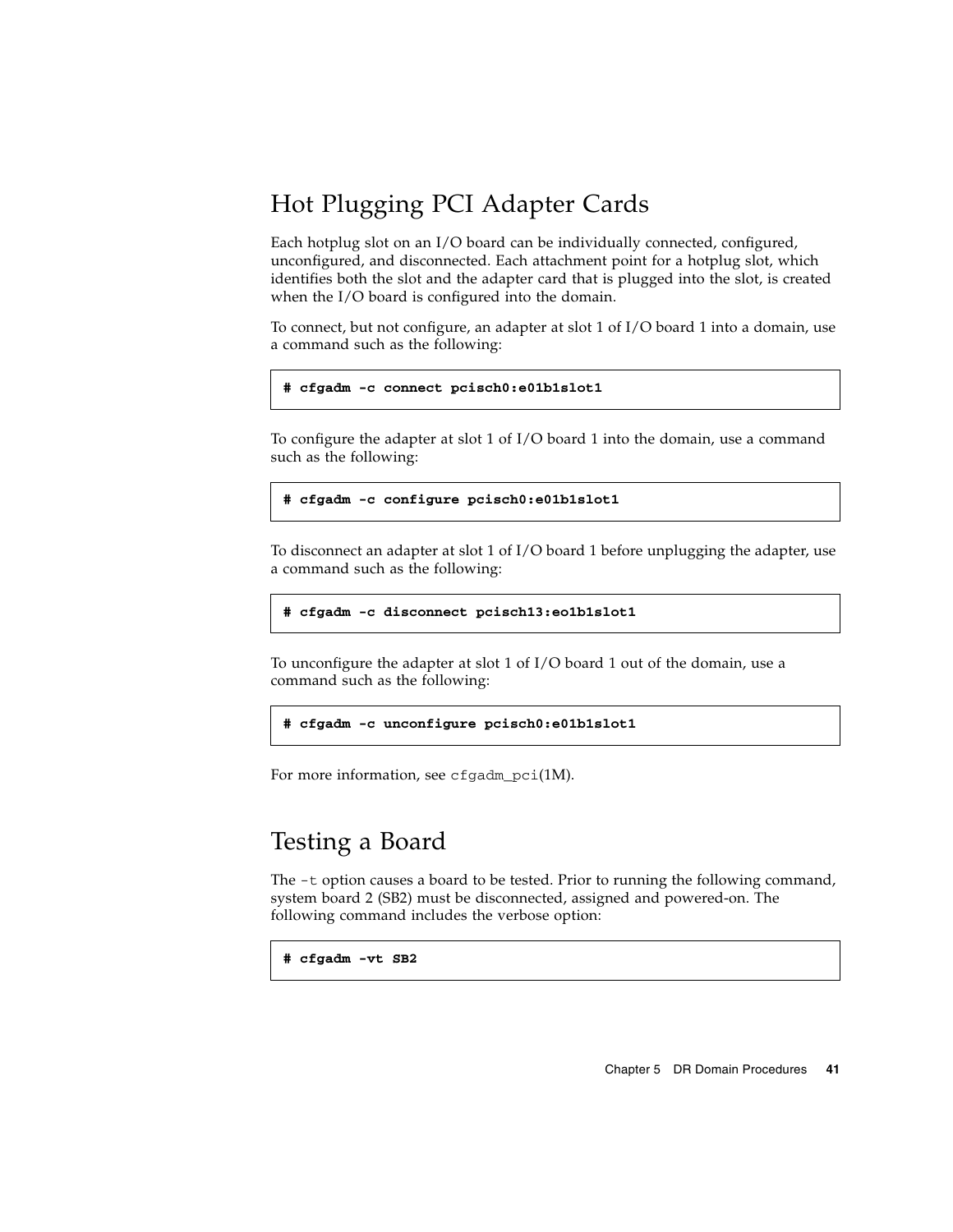The board is tested using the diagnostic level specified for the domain in the .postrc file; the default is 16.

## <span id="page-51-1"></span><span id="page-51-0"></span>Displaying Attachment Point Information

This section includes several example of commands that you can use to display system information about attachment points. See the  $cf$ gadm(1M) man page for additional information.

To list the state, status, and condition of all attachment points with the verbose option use:

**# cfgadm -val**

To list the state and condition of an adapter at slot 1 of  $I/O$  board 3 use the following command:

```
# cfgadm -al pcisch13:e03b1slot1
```
The following command displays in columnar format the logical name of each attachment point; along with its condition; status time in both calendar and parsable formats; and other information:

```
# cfgadm -s "cols=ap_id:condition:status_time:status_time_p: 
info"
```
The following command displays in columnar format the logical name and physical ID of each attachment point:

```
# cfgadm -s "cols=ap_id:physid"
```
The following command displays in columnar format the logical name of each attachment point, along with its receptacle state; occupant state; occupant type; busy status; and class:

```
# cfgadm -s "cols=ap_id:r_state:o_state:type:busy:class"
```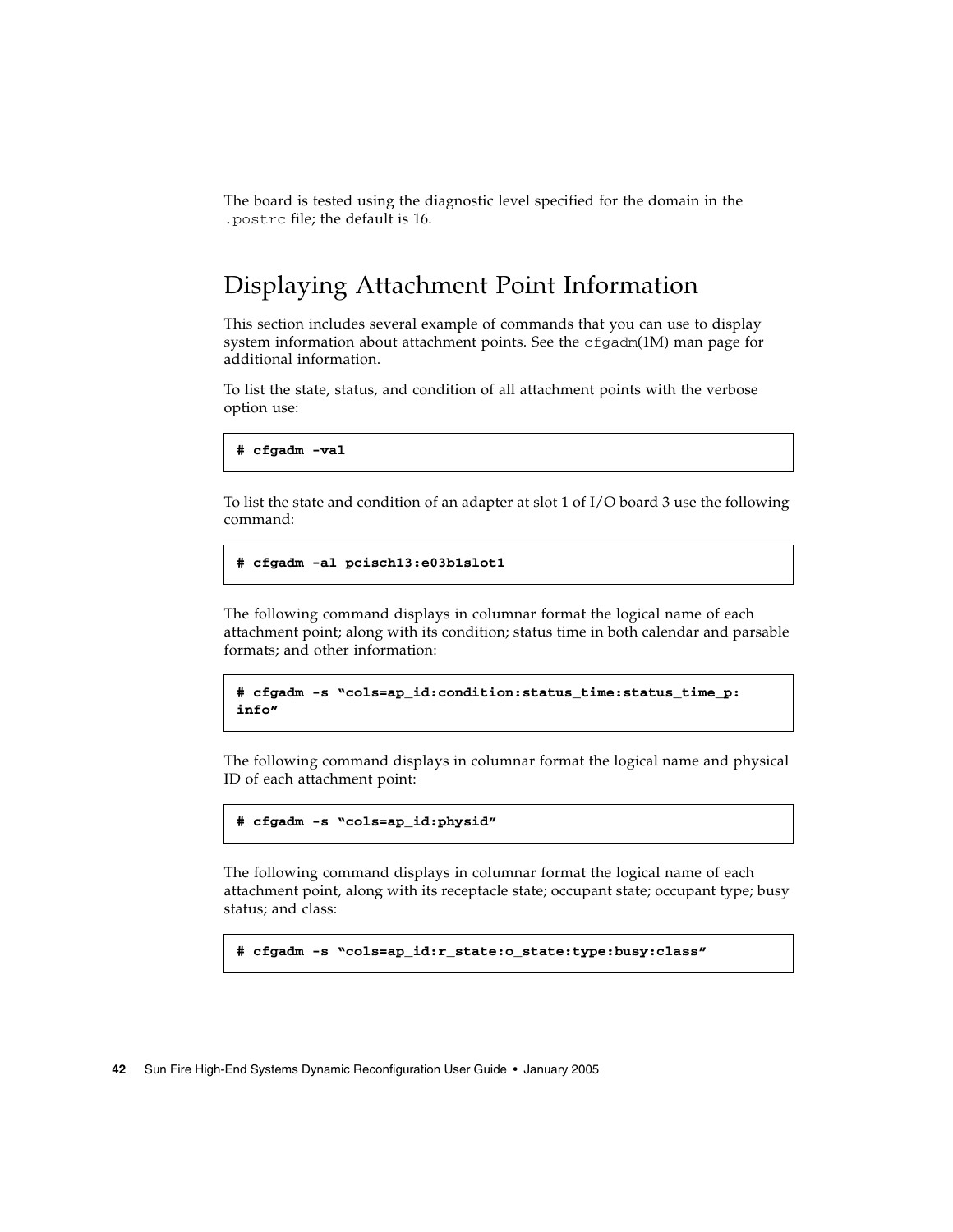## <span id="page-52-2"></span><span id="page-52-0"></span>Tracking Memory Unconfigure Operations

When unconfiguring a system board that contains the domain's permanent memory, the following command tracks the memory delete process:

```
# cfgadm -a -s "select=type(memory),cols=ap_id:o_state:info"
```
## <span id="page-52-1"></span>Finding the Board Containing Permanent Memory

To find the system board that contains the domain's permanent memory use the following command:

```
# cfgadm -val | grep permanent
```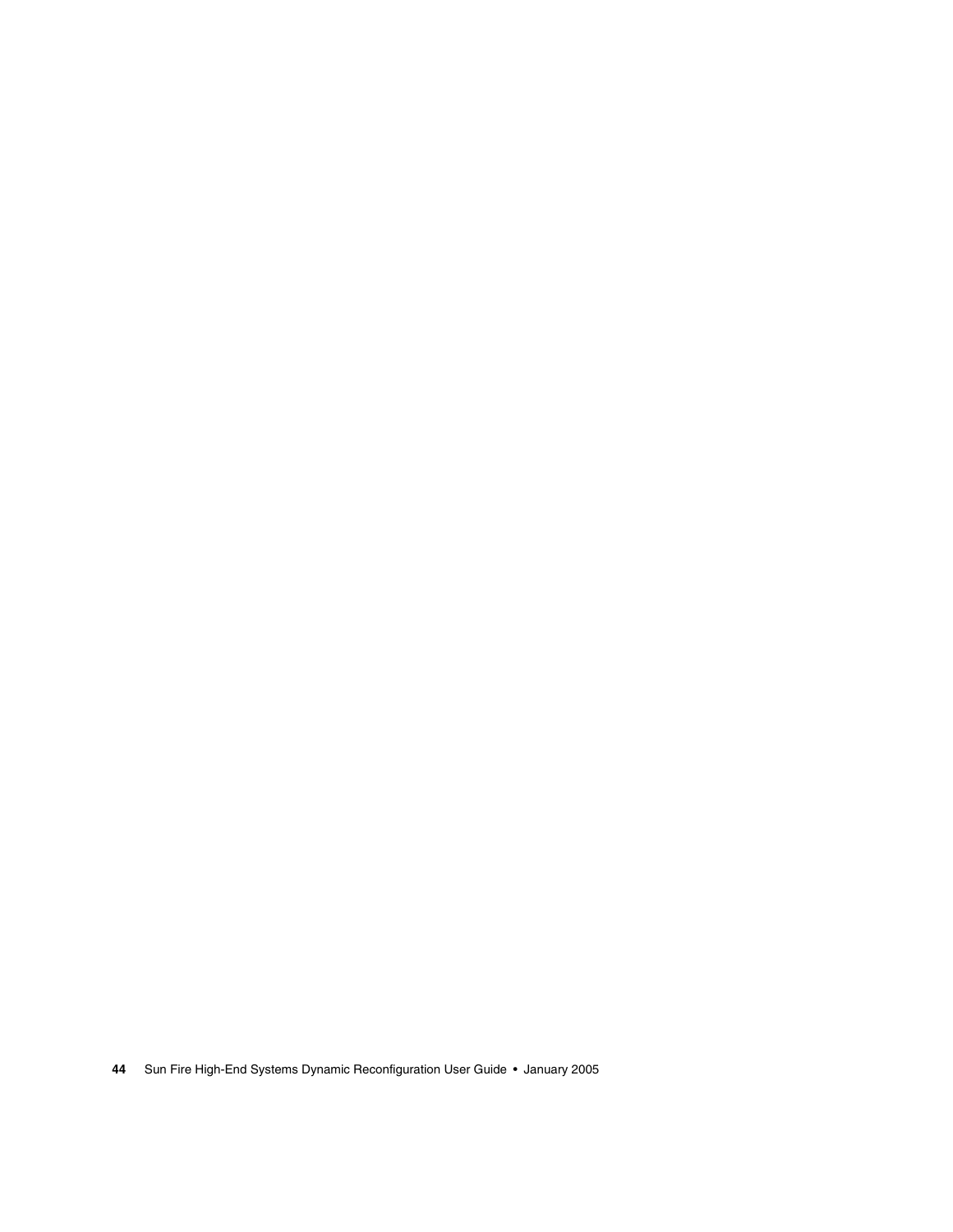## <span id="page-54-0"></span>Index

### **A**

[adding a board,](#page-46-3) 37 [ADR on I/O boards,](#page-17-4) 8 attachment points [as operands,](#page-40-1) 31 [description of,](#page-14-1) 5 [displaying information about,](#page-51-1) 42 [states and conditions,](#page-32-2) 23, [26](#page-35-2) [syntax,](#page-42-4) 33 [Automatic DR,](#page-11-3) 2 [availability change functions,](#page-39-3) 30 [available component list,](#page-16-2) 7, [20](#page-29-2)

### **B**

boards [conditions,](#page-15-2) 6, [15](#page-24-4) [hot plug,](#page-16-3) 7 [receptacle states,](#page-25-2) 16 [slots,](#page-38-4) 29 [states,](#page-24-4) 15 [testing,](#page-50-3) 41

### **C**

[Capacity on Demand \(COD\),](#page-20-2) 11, [37](#page-46-4) cfgadm(1M) [adding a board,](#page-46-3) 37 [configuring a board via the domain,](#page-31-2) 22 [configuring a bus on an I/O board via the](#page-31-3)  domain, 22 [configuring memory on a board via the](#page-31-4)  domain, 22 [connecting a board via the domain,](#page-30-1) 21

[displaying board status,](#page-43-3) 34 [displaying permanent memory size,](#page-19-4) 10 [examples,](#page-47-2) 38 [functions,](#page-16-4) 7 [removing a board,](#page-44-4) 35 [unconfiguring a board via the domain,](#page-33-3) 24 [COD,](#page-20-2) 11, [37](#page-46-4) component [conditions,](#page-27-1) 18 [states,](#page-26-4) 17 [types,](#page-17-5) 8 [condition change functions,](#page-39-4) 30 [options and operands,](#page-40-2) 31 [condition models,](#page-24-5) 15 [configure operation,](#page-15-3) 6, [21](#page-30-2) [configured state,](#page-25-3) 16, [17](#page-26-5) [connect operation,](#page-15-4) 6, [20](#page-29-3) [connected state,](#page-25-4) 16 CPUs [as component types,](#page-17-6) 8 [detachability of,](#page-12-3) 3 [suspending,](#page-13-2) 4

### **D**

[DCA,](#page-35-3) 26 [DCS,](#page-35-4) 26 [DDI\\_DETACH,](#page-12-4) 3 detachability [device,](#page-12-5) 3 [disconnect operation,](#page-15-5) 6, [23](#page-32-3) disconnected boards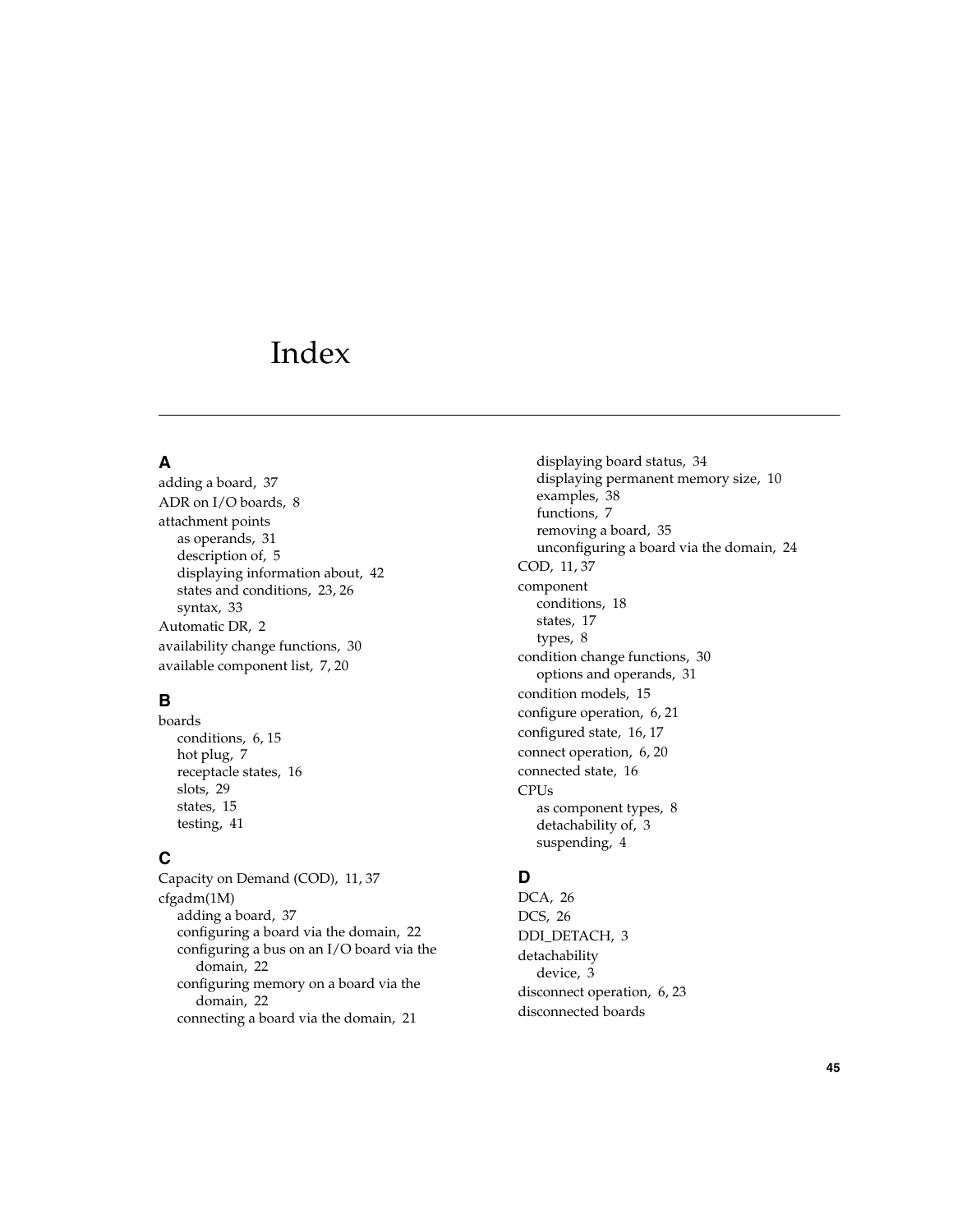[power control of,](#page-49-3) 40 [disconnected state,](#page-25-5) 16 disconnecting boards [power control when,](#page-49-4) 40 disk [mirroring,](#page-18-2) 9 [partitions,](#page-18-3) 9 [displaying board status,](#page-43-3) 34 [domain configuration agent,](#page-35-5) 26 [domain configuration server,](#page-35-6) 26 domains [description of,](#page-16-5) 7 [logical,](#page-17-7) 8 [physical,](#page-17-7) 8 [platform configuration database,](#page-16-6) 7 DR [clients,](#page-36-3) 27

[command line interface,](#page-11-4) 2 [commands on the domain,](#page-38-5) 29 [concepts,](#page-12-6) 3 [configure operation,](#page-15-3) 6 [connect operation,](#page-15-4) 6 [disconnect operation,](#page-15-5) 6 [driver,](#page-36-4) 27 [hardware-specific plugin and,](#page-38-6) 29 [illustration of DR operations,](#page-21-2) 12 on I/O boards [preparations for, 20](#page-29-4) [operations,](#page-15-6) 6 [options on the domain,](#page-38-7) 29 [unconfigure operation,](#page-15-7) 6 [dr\(7D\),](#page-43-4) 34 [dr.conf file,](#page-13-3) 4 drivers [unsafe,](#page-13-3) 4 [drmach,](#page-36-5) 27 [DR-unsafe device,](#page-13-4) 4 [dual-inline-memory-modules,](#page-19-5) 10 [dynamic system domains,](#page-16-5) 7

#### **E**

empty [slots \(receptacles\),](#page-16-7) 7 [state,](#page-25-6) 16

#### **F**

[failed condition,](#page-26-6) 17, [18](#page-27-2) functions [availability change,](#page-39-3) 30 [condition change,](#page-39-4) 30 [state change,](#page-39-5) 30

#### **G**

[golden IOSRAM,](#page-18-4) 9

### **H**

help [displaying,](#page-47-3) 38 [hot swap,](#page-12-7) 3 [hot-plug boards,](#page-16-3) 7

#### **I**

I/O devices [as component types,](#page-17-8) 8 [before performing DR operations on,](#page-29-4) 20 [detachability,](#page-12-8) 3 [suspending,](#page-13-2) 4 [suspend-safe,](#page-13-5) 4 [with ADR,](#page-17-4) 8 [ifconfig\(1M\),](#page-31-5) 22 IOSRAM [golden,](#page-18-4) 9

#### **L**

[logical attachment point,](#page-15-8) 6 [logical domain,](#page-17-7) 8

#### **M**

memory [as a component type,](#page-17-9) 8 [correctable errors,](#page-19-6) 10 [non-permanent,](#page-19-7) 10 [permanent,](#page-19-7) 10 [source,](#page-19-8) 10 [target,](#page-19-9) 10 unconfiguring [tracking the progress of, 43](#page-52-2) [mount\(1M\),](#page-31-6) 22 [multipathing databases,](#page-18-5) 9